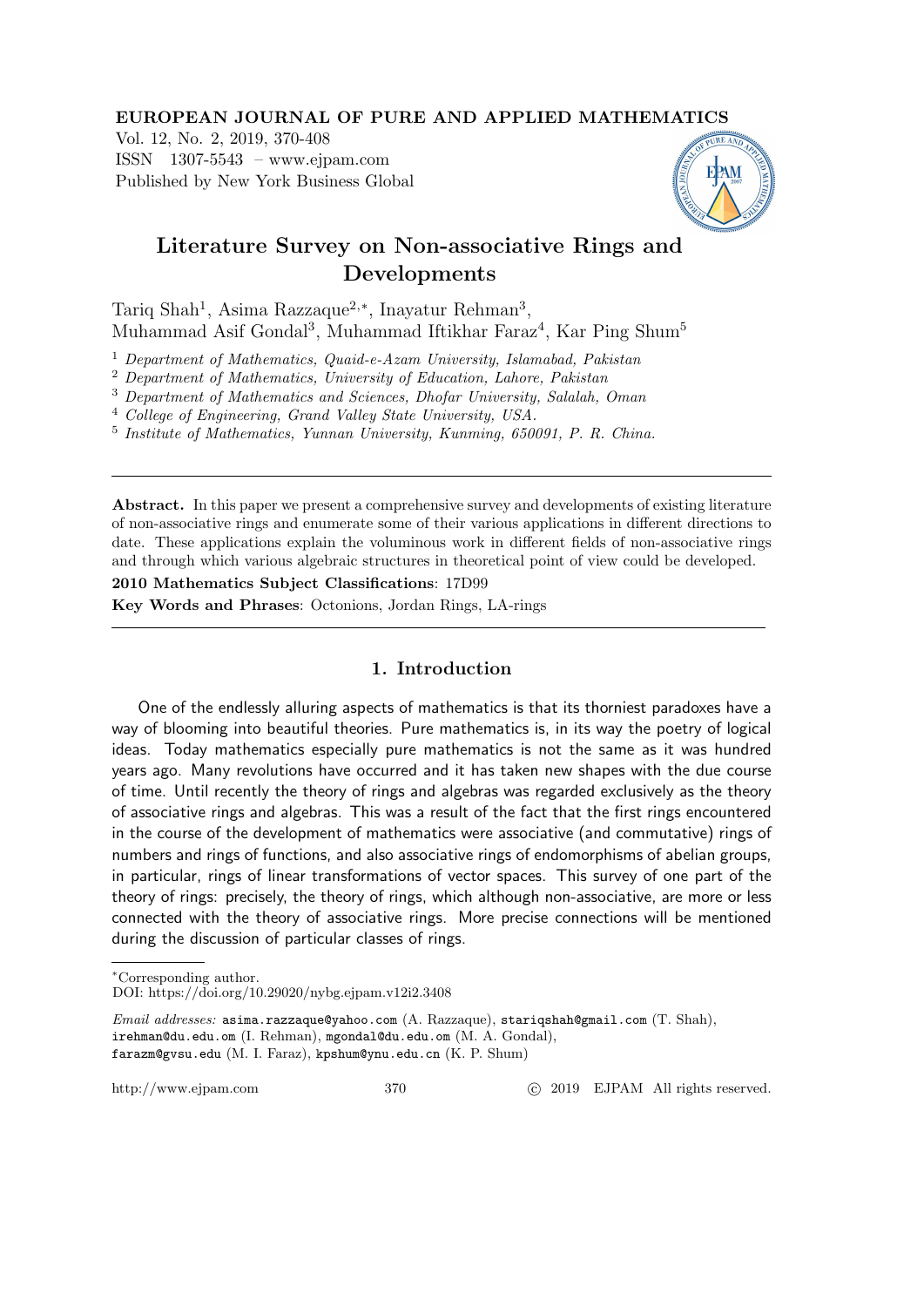A major change took place in the mid of  $19<sup>th</sup>$  century when the concept of non-associative rings and non-associative algebras were introduced. The theory of non-associative rings and algebras has evolved into an independent branch of algebra, exhibiting many points of contact with other fields of mathematics and also with physics, mechanics, biology, and other sciences. The central part of the theory is the theory of what are known as nearly-associative rings and algebras: Lie, alternative, Jordan, loop rings and algebras, and some of their generalizations.

We briefly describe the origins of the theory of non-associative rings. The oldest nonassociative operation used by mankind was plain subtraction of natural numbers. The first ever example of a ring that is non-associative is Octonions, constructed by John T. Graves in 1843. On the other hand the first example of an abstract non-associative system was Cayley numbers, constructed by Arthur Cayley in 1845. Later they were generalized by Dickson to what we know as Cayley-Dickson algebras. Later in 1870 a very important non-associative class known as Lie Theory was introduced by the Norwegian mathematician Sophus Lie. He employed a novel approach, combining transformations that preserve a type of geometric structure (specifically, a contact structure) and group theory to arrive at a theory of continuous transformation groups [189]. Since then, Lie Theory has been found to have many applications in different areas of mathematics, including the study of special functions, differential and algebraic geometry, number theory, group and ring theory, and topology [99, 103, 109]. It has also become instrumental in parts of physics, for some Lie algebras arise naturally from symmetries in physical systems, and is a powerful tool in such areas as quantum and classical and mechanics, , solid state physics, atomic spectroscopy and elementary particles [34, 99, 109]. No doubt Lie theory is a fundamental part of mathematics. The areas it touches contain classical, differential, and algebraic geometry, topology, ordinary and partial differential equations, complex analysis and etc. And it is also an essential chapter of contemporary mathematics. A development of it is the Uniformization Theorem for Riemann surface. The final proof of such theorem is the invention from Einstein to the special theory of relativity and the Lorentz transformation. The application of Lie theory is astonishing. Moreover, in 1890's the concept of hyperbolic quaternion was given by Alexander Macfarlane which forms a non-associative ring that suggested the mathematical footing for space time theory that followed later.

Furthermore, to the best of our knowledge the first detailed discussion about Alternative rings was started in 1930 by the German author Zorn [268–271]. For more study about this nonassociative structure we refer the readers to study [2, 42, 110, 205–207]. Another important class of non-associative structures was introduced in 1932-1933 by German specialist Pasqual Jordan in his algebraic formulation of quantum mechanics. Jordan structures also appear in quantum group theory, and exceptional Jordan algebras play an important role in recent fundamental physical theories, namely, in the theory of super-strings [107]. The systematic study of general Jordan algebras was started by Albert in 1946. In addition, the study of loops started in 1920's and these were introduced formally first time in 1930's [200]. The theory of loops has its roots in geometry, algebra and combinatorics. This can be found in nonassociative products in algebra, in combinatorics it is presented in latin squares of particular form and in geometry it has connection with the analysis of web structures [199]. A detailed study of theory of the loops can be found in [3, 4, 21–23, 199]. Historically, the concept of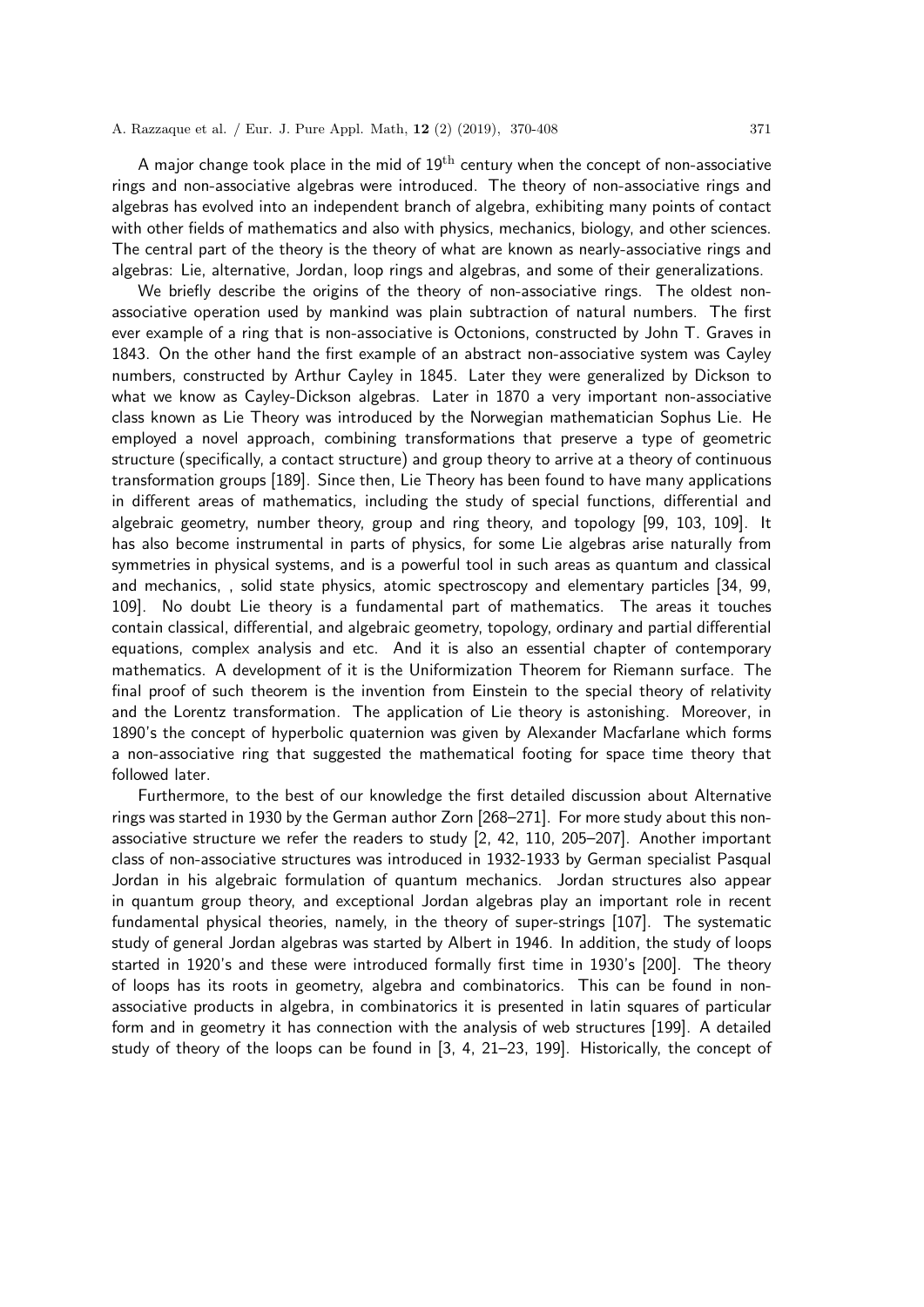a non-associative loop ring was introduced in a paper by Bruck in 1944 [20]. Non-associative loop rings appear to have been little more than a curiosity until the 1980s when the author found a class of non-associative Moufang loops whose loop rings satisfy the alternative laws.

After the concept of loop rings (1944), a new class of non-associative ring theory was given by Yusuf in 2006 [265]. Although the concept of LA-ring was given in 2006, but the systematic study and further developments was started in 2010 by Shah and Rehman in their paper [215]. It is worth mentioning that this new class of non-associative rings named Left almost rings (LA-ring) is introduced after a huge gap of 6 decades since the introduction of loop rings. Left almost rings (LA-ring) is actually an off shoot of LA-semigroup and LA-group. It is a noncommutative and non-associative structure and gradually due to its peculiar characteristics it has been emerging as useful non-associative class which intuitively would have reasonable contribution to enhance non-associative ring theory. By an LA-ring, we mean a non-empty set R with at least two elements such that  $(R, +)$  is an LA-group,  $(R, .)$  is an LA-semigroup, both left and right distributive laws hold. In [215], the authors have discussed LA-ring of finitely nonzero functions which is in fact a generalization of a commutative semigroup ring. On the way the first ever definition of LA-module over an LA-ring was given by Shah and Rehman in the same paper [215]. Moreover, Shah and Rehman [216] discussed some properties of LArings through their ideals and intuitively ideal theory would be a gate way for investigating the application of fuzzy sets, intuitionistics fuzzy sets and soft sets in LA-rings. For example, Shah et al., [248] have applied the concept of intuitionistic fuzzy sets and established some useful results. In [106] some computational work through Mace4 has been done and some interesting characteristics of LA-rings have been explored. Further Shah et al., [247] have promoted the concept of LA-module and established some results of isomorphism theorems and direct sum of LA-modules. Recently, in 2014, Alghamdi and Sahraoui [8] have defined and constructed a tensor product of LA-modules and they extended some simple results from the ordinary tensor to the new setting. In 2014, Yiarayong [263] have given the new concept of left primary and weakly left primary ideals in LA-rings. Some characterizations of left primary and weakly left primary ideals are obtained. Moreover, in 2015 Hussain and Khan [104] have characterized LA-rings by congruence relations. They proved that each homomorphism of left almost rings defines a congruence relation on left almost rings. For some more study of LA-rings, we refer the readers to see [202, 213, 217, 246].

#### 2. Historical Perspective and Developments

It is impossible in a short space to convey the full compass of the subject, but we will site some literature on non-associative rings from different decades. Here we tried to give the literature survey of all non-associative rings and their developments in different time periods including LA-rings (a class of non-associative rings), recently introduced in 2006.

#### 2.1. Octonions

In order to solidify the non-associative ring theory, the origin of the non-associative ring could be traced to the work of John T. Graves who discovered Octonions in 1843, which is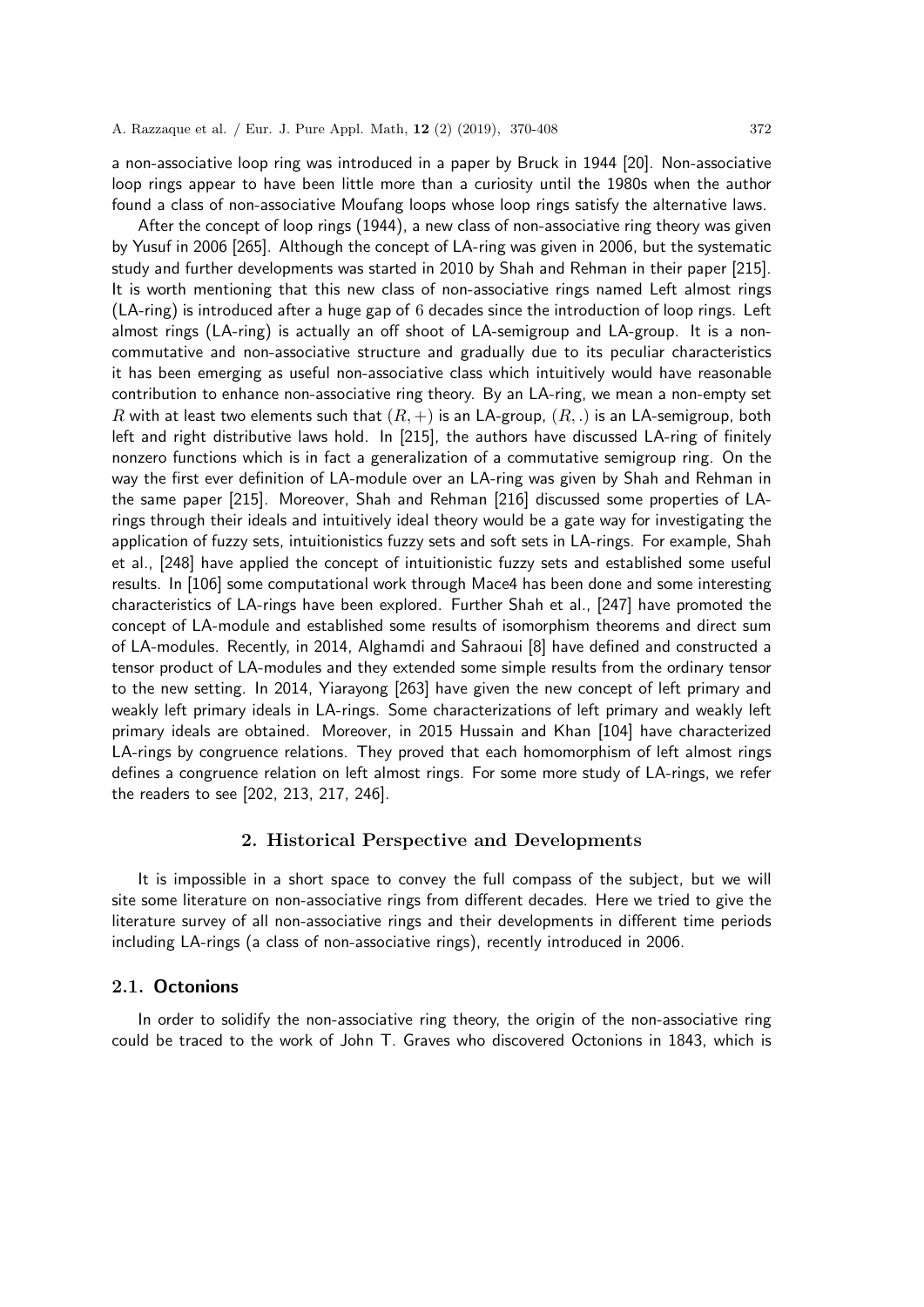considered to be the first ever example of non-associative ring. It is an 8-dimensional algebra over  $R$  which is non-associative as well as being non-commutative. These were rediscovered by cayley in 1845 and are also known sometimes as the cayley numbers. Each nonzero element of octonion still has an inverse so that it is a division ring, albeit a non-associative one. For a most comprehensive account of the octonions see [9]. The process of going from  $R$  to  $C$ , from C to H, and from H to O, is in each case a kind of doubling process. At each stage something is lost from R to C it loosed the property that R is ordered, from C to H loosed commutativity and from  $H$  to  $O$  loosed associativity. This process has been generalized to algebras over fields and indeed over rings. It is called Dickson doubling or Cayley-Dickson Doubling see [33, 198]. If we apply the Cayley-Dickson doubling process to the octonions we obtain a structure called the sedenions, which is a 16-dimensional non-associative algebra. In physics community much work is currently focused on octonion models see [39, 74, 190, 255]. Historically speaking, the inventors or discoverers of the quaternions, octonions and related algebras (Hamilton, Cayley, Graves, Grassmann, Jordan, Clifford and others) were working from a physical point-of-view and wanted their abstractions to be helpful in solving natural problems [105].

## 2.2. Lie Rings (1870-2015)

In 1870 a very important non-associative class known as Lie Theory was introduced by the Norwegian mathematician Sophus Lie. The theory of Lie algebras is an area of mathematics in which we can see a harmonious between the methods of classical analysis and modern algebra. This theory, a direct outgrowth of a central problem in the calculus, has today become a synthesis of many separate disciplines, each of which has left its own mark. The importance of Lie algebras for applied mathematics and for applied physics has also become increasingly evident in recent years. In applied mathematics, Lie theory remains a powerful tool for studying differential equations, special functions and perturbation theory. Lie theory finds applications not only in elementary particle physics and nuclear physics, but also in such diverse fields as continuum mechanics, solid-state physics, cosmology and control theory. Lie algebra is also used by electrical engineers, mainly in the mobile robot control. For the basic information of Lie algebras, the readers are referred to [10, 31, 102].

It is well known that Lie algebra can be viewed as a Lie ring. So, the theory of Lie ring can be used in the theory of Lie algebra. A Lie ring is defined as a non-associative ring with multiplication that is anti-commutative and satisfies the Jacobi identity i.e.  $[a, [b, c]] +$  $[b, [c, a]] + [c, [a, b]] = 0$ 

Although the Lie theory was introduced in 1870 but the major developments were made in the 20th century with the paper of Hausdorff [81] in 1906. In (1934-35), Ado [1] proved that any finite dimensional Lie algebra over the field of complex numbers can be represented in a finite dimensional associative algebra. Moreover, in 1937, Birkhoff [12] and Witt [260] independently examined that every Lie algebra is isomorphic to sub-algebra of some algebra of the form  $A^{(-)}$ , where  $A^{(-)}$  is a Lie ring defined by  $x.y = xy - yx$ . They also found a formula for computing the rank of the homogeneous modules in a free Lie algebra on a finite number of generators. Also in 1937, Magnus [166] proved that the elements  $yi = 1 + xi$  of the ring H generate a free subgroup G of the multiplicative group of the ring H, and every element of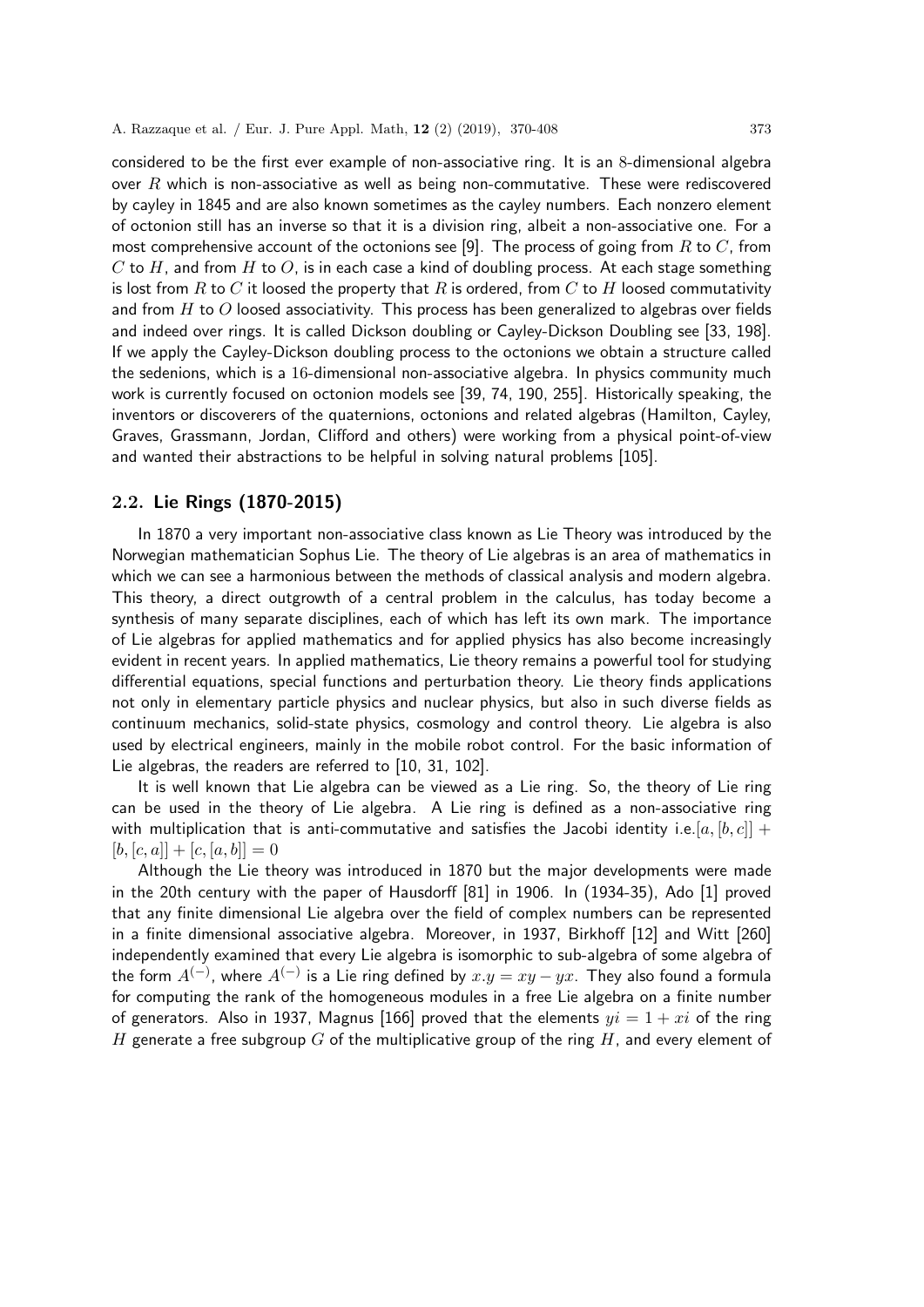the subgroup  $G_n$  (the *n*-th commutator subgroup) has the form  $1 + ln + w$ , where ln is some homogeneous Lie polynomial (with respect to the operations x, y and  $x + y$  of degree n in the generators  $ai$ , and  $w$  is a formal power series in which all the terms have degree greater than  $\overline{n}$ .

In 1947, Dynkin [43] gave the criteria to determine whether the given polynomial is a Lie polynomial. Later in (1948-49), Harish Chandra [78] and Iwasawa [108] proved that Ado's theorem holds for any finite dimensional Lie algebra. Moreover, an important role in the theory of Lie rings is played by free Lie rings. In contrast to free alternative rings and free J-rings (free Jordan-rings), free Lie rings have been thoroughly studied. In that context, in 1950, Hall [75] pointed out a method for constructing a basis of a free Lie algebra. In addition, analogous theorems about embedding of arbitrary algebras and of associative rings were proved respectively by Zhukov [267] in 1950 and by Malcev [174] in 1952.

In (1953-54), Lazard [158] and Witt [261] studied representations of  $\Sigma$ -operator Lie rings in  $\Sigma$ -operator associative rings. The existence of such a representation was proved by them in the case of  $\Sigma$ -principal ideal rings and in particular for Lie rings without operators. The example constructed by Shirshov in [219] shows that there exist non-representable  $\Sigma$ -operator Lie rings which do not have elements of finite order in the additive group. Also in 1954, Higgins [94] investigated that solvable rings satisfying the  $n$ -th Engel condition are nilpotent and in continuation, Lazard [159] studied nilpotent groups using large parts of the apparatus of Lie ring theory.

In 1955, Cohn [32] constructed an example of a solvable Lie ring, with additive  $p$ -group (in characteristic p) and satisfying the p-th Engel condition, which is not nilpotent. Lie rings with a finite number of generators and some restrictions on the additive group. Also in 1955, Malcev [175] considered a class of binary-Lie rings, which are related to lie rings in a way analogous to the way alternative rings are related to associative rings. In (1955-56), Herstein [85–87] discussed associative rings which are dedicated to studying the rings  $A^{(-)}$  with different assumptions on the ring A. In 1956, Witt [262] proved that any sub-algebra of a free Lie algebra is again free. This theorem is analogous to the theorem of Kurosh for sub-algebras of free algebras. In the year 1957, many authors work on Lie algebra. For example, Higman [96] proved nilpotency of any Lie ring which has an automorphism of prime order without nonzero fixed points. This statement allowed him to prove nilpotency of finite solvable groups which have an automorphism satisfying the analogous condition. Gainov [52], investigated that in the case of a ring for which the additive group has no elements of order two, for a ring to be binary-Lie it is sufficient that these identities hold:  $a^2 = [(ab)b]a + [(ba)a]b = 0$ . The author proposed that on the set of elements of some alternative ring  $D$ , we can define the above described operation  $x.y = xy - yx$  and then it implies that in the ring  $D^{(-)}$ , these relations hold identically:  $a^2 = [(a.b).c].a + [(b.c).a].a + [(c.a).a].b - (a.b). (a.c) = 0$ . Rings satisfying these identities are called Moufang-Lie rings. He showed that the class of Moufang-Lie rings without elements of additive order 6 is properly contained in the class of binary-Lie rings. In (1957-58), Kostrikin [147] proved that the Engel condition implies nilpotency. This result is especially interesting because from it follows the positive solution of the group-theoretical restricted Burnside problem for  $p$ -groups with elements of prime order [145, 146].

Herstein and Kleinfeld [93] in 1960, discussed that the mappings  $\phi$  onto a simple ring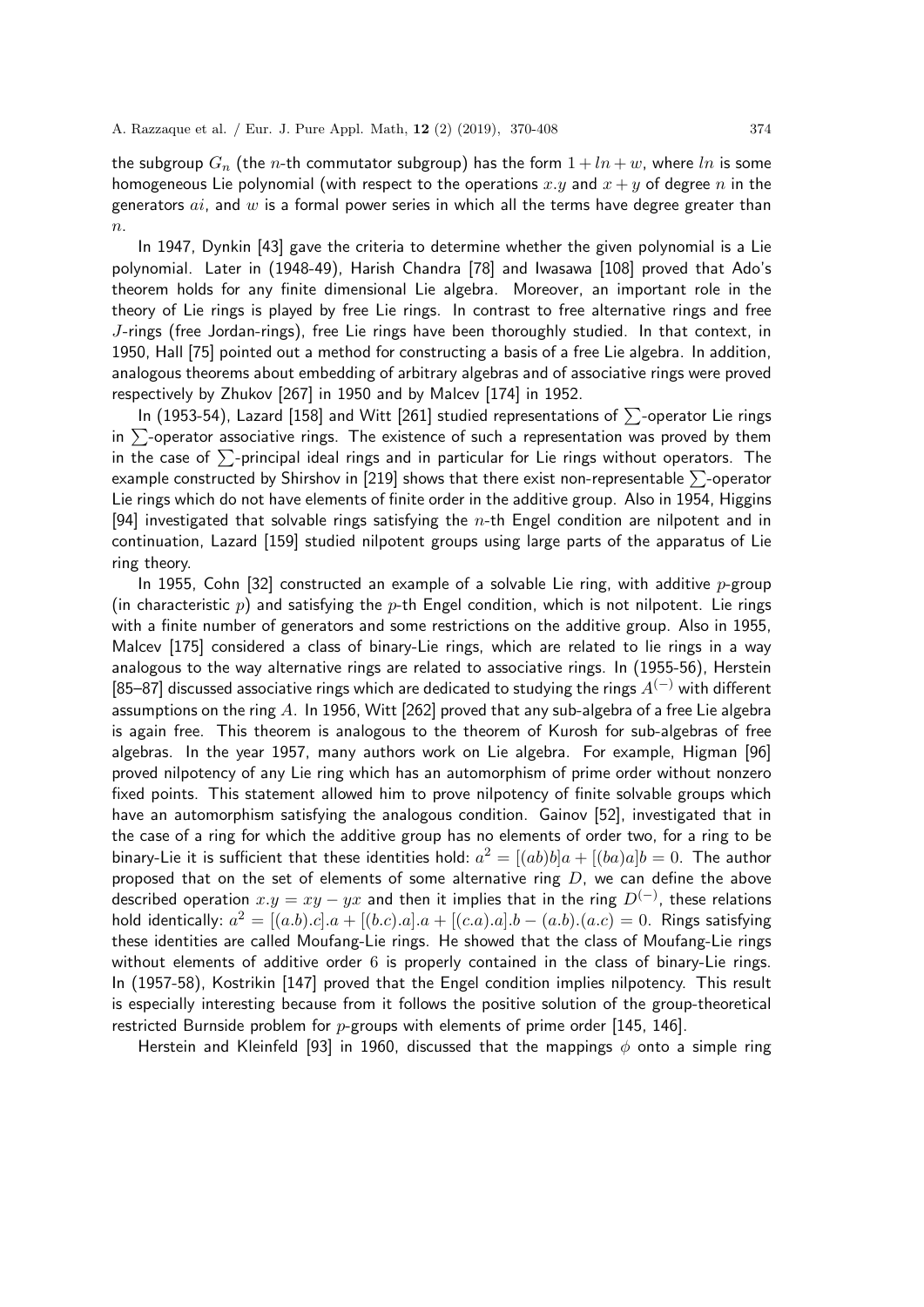of characteristic 2 which preserve commutators and cubes. This situation is of interest for in characteristic 2 Jordan homomorphisms are the same thing as Lie homomorphisms, that is, mappings which preserve commutators. In 1961, Macdonald [164] established analogous results that are valid for some varieties of Lie rings. It is natural to bring some methods in finite group theory into the study of Lie algebras. Herstein [89] in 1961 gave us the idea of Lie and Jordan structures in simple associative rings. In 1963, Kreknin [148] examined that if a Lie ring L admits a regular automorphism  $\phi$  of finite order k, that is, such that  $\phi k = 1$  and  $CL(\phi) = 0$ , then L is soluble of derived length bounded by a function of k, actually, by  $2k-2$ . He also discussed the bounded solubility of a Lie ring with a fixed-point-free automorphism, but the existing Lie ring methods cannot be used for bounding the derived length in general. Moreover, Kreknin and Kostrikin [150] in 1963 suggested that a Lie ring with a fixed-point-free automorphism of prime order  $p$  is nilpotent of  $p$ -bounded class. In continuation Kreknin and Kostrikin also investigated that a Lie ring (algebra) admitting a regular (i.e., without nontrivial fixed points) automorphism of prime order p is nilpotent of class bounded by a function  $h(p)$ depending only on p. Kreknin [149] in 1967 projected that a Lie ring (algebra) admitting a regular automorphism of finite order  $n$  is soluble of derived length bounded by a function of  $n.$  In 1969, Herstein [91] focused his study on the structures of the Jordan and Lie rings of simple associative rings. In the latter case the approach is via the study of the structure of  $I(R)$ , the Lie ring of inner derivations of R, or, equivalently, the Lie structure of  $R/Z$ .

In 1970, Herstein [92] studied lie structure of associative rings and proved some important results regarding lie structure of  $R/Z$ . In 1972, Lanski and Montgomery [157] studied Lie structure of prime rings of characteristic 2. Results on Lie ideals were obtained. These results were then applied to the group of units of the ring, and also to Lie ideals of the symmetric elements when the ring has an involution. This work extends recent results of Herstein, Lanski and Erickson on prime rings whose characteristic is not 2, and results of S. Montgomery on simple rings of characteristic 2. In 1974, Kawamoto [128] discussed prime and semiprime ideals of Lie rings and showed that in a Lie algebra satisfying the maximal condition for ideals, any semi-prime ideal is an intersection of finite number of prime ideals and the unique maximal solvable ideal is equal to the intersection of all prime ideals. Jordan et al.[120] in 1978, studied that how the ideal structure of the Lie ring of derivations of  $R$ , is determined by the ideal structure of  $R$ . Moreover, the authors were interested in extending these results to the case where R is a prime or semi-prime ring. Hartley et al., [79], in 1981 and Khukhro [129] in 1986 proposed that the results on Lie rings with regular or almost regular automorphisms of prime order have consequences for nilpotent (or even finite, or residually locally nilpotent-by-finite, etc.) groups with such automorphisms.

In 1992, Khukhro [130] has generalized the work of Kreknin and Kostrikin [148, 150] on regular automorphisms; (almost) regularity of an automorphism of prime order implied (almost) nilpotency of the Lie ring (algebra), with corresponding bounds for the nilpotency class and the index (co-dimension). He also showed that a Lie ring (algebra)  $L$  admitting an automorphism  $\phi$  of prime order p with finite fixed-point sub-ring of order m (with finite-dimensional fixedpoint sub-algebra of dimension m) has a nilpotent sub-ring (sub-algebra) K of class bounded by a function of p with the index of the additive subgroup  $|L : K|$  (the co-dimension of K) bounded by a function of m and p. Moreover, Khukhro proved that if a periodic (locally)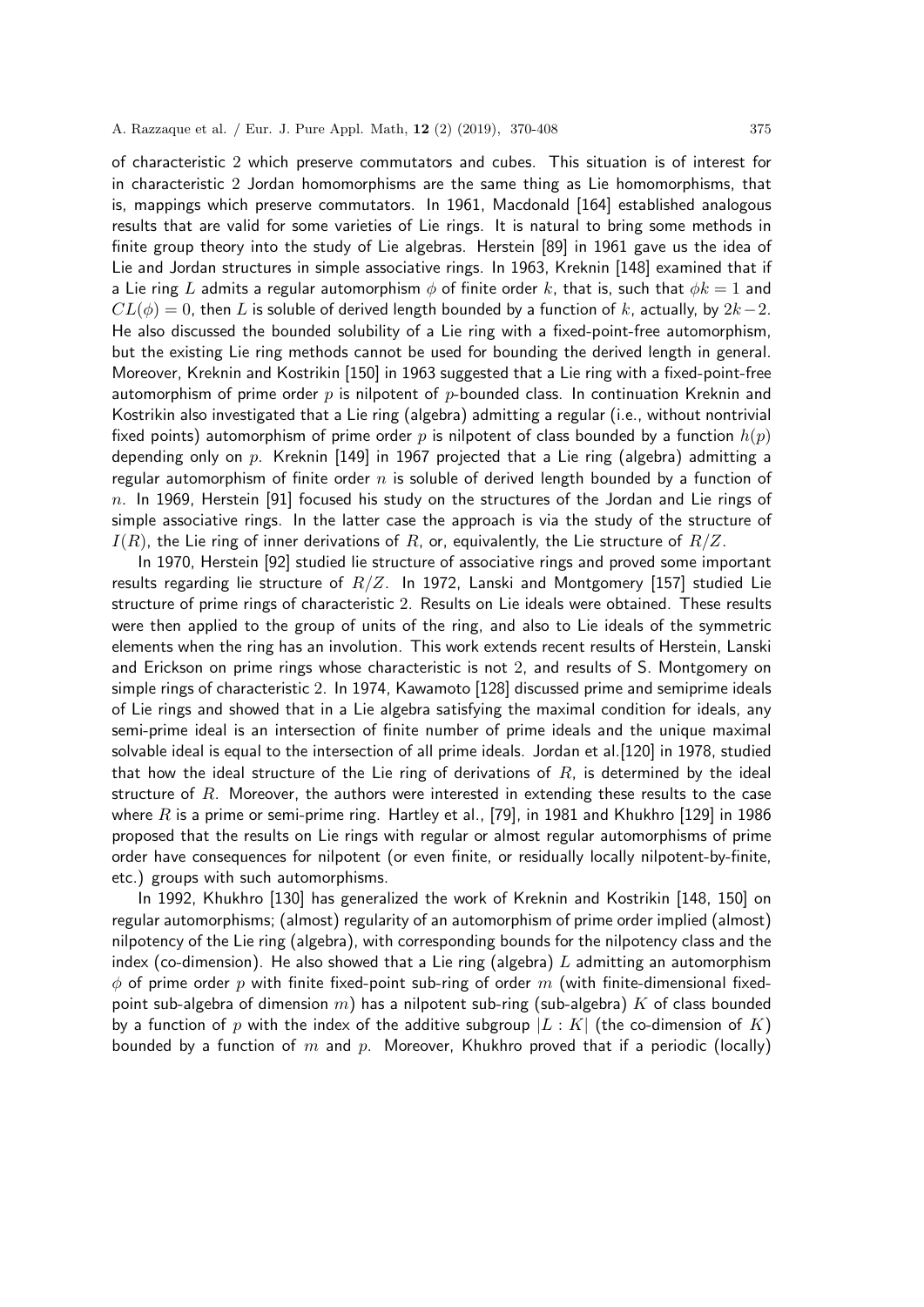nilpotent group G admits an automorphism  $\phi$  of prime order p with  $m = |CG(\phi)|$  fixed points then G has a nilpotent subgroup of  $(m, p)$ - bounded index and of p-bounded class and on the way this group result was also based on a similar theorem on Lie rings. The result given in [130], was later extended by Medvedev [180] in 1994 to not necessarily periodic locally nilpotent groups. In 1996 and in 1998, the authors [169–171] developed a method of graded centralizers given in [130] to study the almost fixed-point-free automorphisms of Lie rings and nilpotent groups. Medvedev [181] in 1999 Zapirain [266] in 2000 and Makarenko [167] in 2001 established the most successful case regarding the nilpotent (or finite)  $p$ -groups with an almost regular automorphism of order  $p_n$ , where theorems on regular automorphisms of Lie rings were used.

Great progress has been made to date in Lie rings (algebras) with almost regular automorphisms. The history of this area of research started with the classical theorem of Kreknin. In 2003, Khukhro and Makarenko [131] proved that if a Lie ring admits an automorphism of prime-power order that is almost regular then  $L$  is almost soluble. Moreover, in 2003 and in 2004 Makarenko and Khukhro [172, 173], have succeeded in investigating the most general case of a Lie ring (algebra) with almost regular automorphism of arbitrary finite order. Makarenko and Khukhro [173] in 2004 analyzed that almost solubility of Lie rings and algebras admitting an almost regular automorphism of finite order, with bounds for the derived length and co-dimension of a soluble sub-algebra, but for groups even the fixed-point-free case remains open. In 2005, Kuzucuoglu [153] proved isomorphisms between finitary unitriangular groups and those of associated Lie rings are studied. The author also investigated its exceptional cases. Makarenko [168] in 2005, improved the conclusion in Khukhro's theorem stating that a Lie ring (algebra) L admitting an automorphism of prime order p with finitely many m fixed points (with finite-dimensional fixed-point sub-algebra of dimension  $m$ ) has a sub-ring (sub-algebra) H of nilpotency class bounded by a function of  $p$  such that the index of the additive subgroup  $|L : H|$  (the co-dimension of H) is bounded by a function of m and p. He proved that there exists an ideal, rather than merely a sub-ring (sub-algebra), of nilpotency class bounded in terms of p and of index (co-dimension) bounded in terms of m and p.

In 2008, Suanmali [243] used an analogous idea in the theory of group varieties to investigate the varieties of Lie algebras. She considered the exponent bound problem for some varieties of nilpotent Lie algebras and extended [164, 165] Macdonald's results to finite-dimensional Lie algebras over a field of characteristic not 2 and 3. Paul and Sabur Uddin [194] in 2010 worked on Lie and Jordan structure in simple gamma rings. They obtained some remarkable results concerning to Lie and Jordan structure. In 2010, Paul and Sabur Uddin [195] focused their discussion to the study Lie structure in simple gamma rings. They gave us some structural results of simple gamma rings with Lie ideals.

In 2011, Khukhro, Makarenko and Shumyatsky [45] developed a Lie ring theory which is used for studying groups  $G$  and Lie rings  $L$  with a metacyclic Frobenius group of automorphisms  $FH$ . Wilson [258] in 2013 introduced three families of characteristic subgroups that refined the traditional verbal subgroup filters, such as the lower central series, to an arbitrary length. It was proved that a positive logarithmic proportion of finite  $p$ -groups admit at least five such proper nontrivial characteristic subgroups whereas verbal and marginal methods explained only one. The placement of these subgroups in the lattice of subgroups is naturally recorded by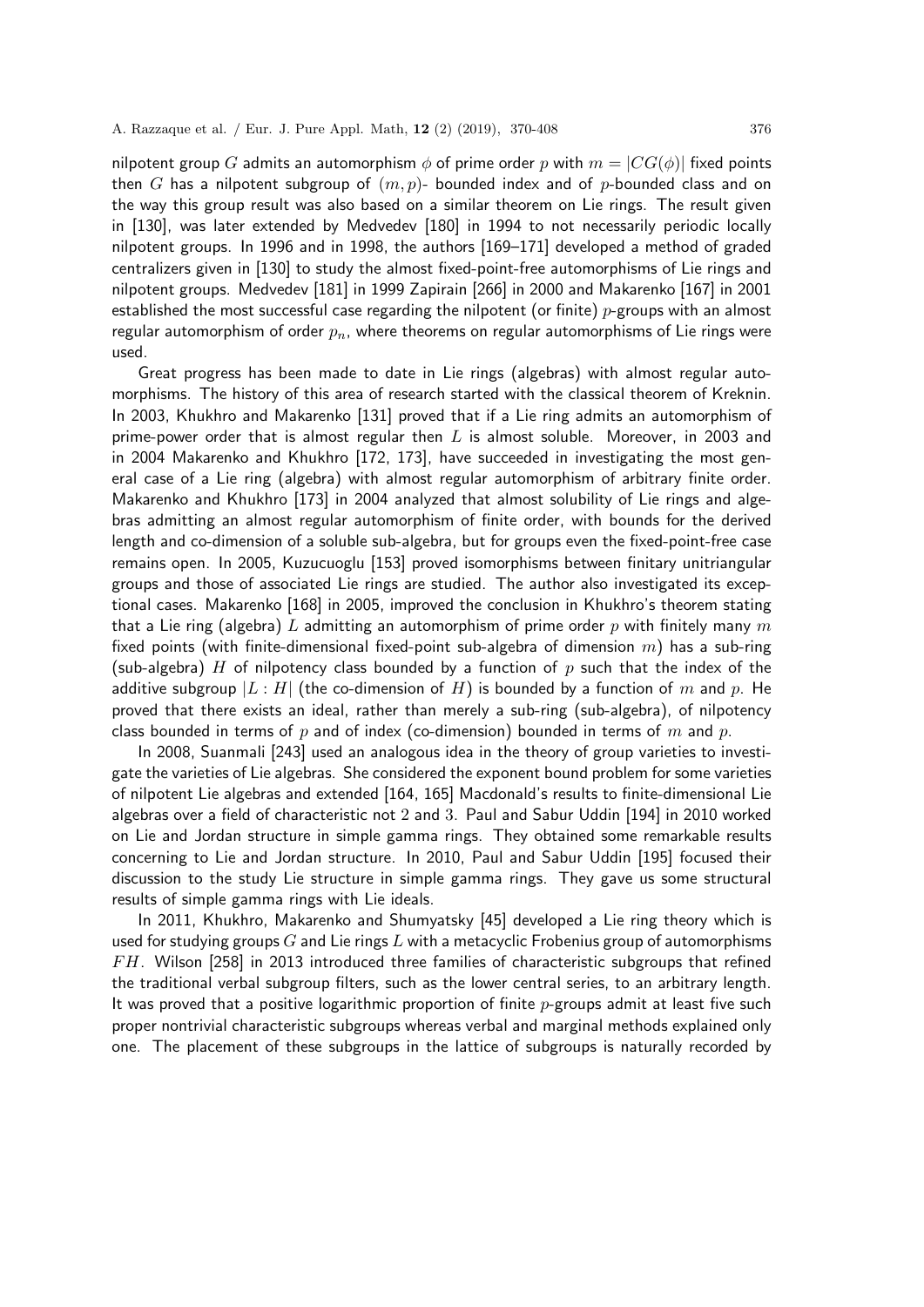a filter over an arbitrary commutative monoid  $M$  and induces an  $M$ -graded Lie ring. These Lie rings permit an efficient specialization of the nilpotent quotient algorithm to construct automorphisms and decide isomorphism of finite  $p$ -groups. In 2013, Khukhro and Makarenko [132] discovered that the representation theory arguments are used to bound the index of the fitting subgroup. Lie ring methods are used for nilpotent groups. A similar theorem on Lie rings with a metacyclic Frobenius group  $FH$  of automorphisms was also proved. In 2014, Horn and Zandi [98] the aim in their paper is to gave an explicit description of the cohomology group  $H^2(L,A)$  and to show how its elements correspond one-to-one to the equivalence classes of central extensions of the Lie algebra  $L$  with the module  $A$ , where we regard  $A$  as abelian Lie ring. More recently in 2015, Wilson [259] generalized the common notion of descending and ascending central series. The descending approach determines a naturally graded Lie ring and the ascending version determines a graded module for this ring. He link derivations of these rings to the automorphisms of a group.

#### 2.3. Alternative Rings (1930-2015)

To the best of our knowledge the first detailed discussion about alternative rings was started in 1930 by the German author Zorn. An alternative ring  $R$  is defined by the system of identities:  $(ab)b = a(bb)$  (right alternativeness) and  $(aa)b = a(ab)$  (left alternativeness) for all  $a, b \in R$ .

In 1930, Zorn [268] mentioned the theorem of Artin which states that every two elements of an alternative ring generate an associative sub-ring. By a result of Zorn [268], it was observed that the only not associative summands permitted are merely finite Cayley-Dickson algebras (which is the first example of alternative rings) with divisors of zero. In 1933, Zorn [269] discussed also the finite-dimensional case in alternative rings. In 1935, Moufang [186] proved a generalization for alternative division rings: if  $(a, b, c) = 0$ , then  $a, b, c$  generate a division sub-ring which is associative. For more details regarding finite dimensional case the readers are referred to the contribution of Jacobson [110], Albert [2], Schafer [206, 207] Dubisch and Perlis [42]. In 1943, Schafer [205] studied the alternative division algebras of degree two which is independent of Zorn's results. In 1946, Forsythe and McCoy [51] gave an approach that an associative regular ring without nonzero nilpotent elements is a sub-direct sum of associative division rings is easily extendable to alternative rings. In 1947, Smiley [237] studied alternative regular rings without nilpotent elements and proposed an approach that every alternative algebraic algebra which has no nilpotent elements is the sub-direct sum of alternative division algebras. Kaplansky [126] in 1947 presented many of the preliminary results which were valid at least for special alternative rings. Smiley [238] in 1948 studied the concept of radical of an alternative ring and discussed the radicals of infinite order algebras and was also able to show that the Jacobson's definition of the radical of an associative ring is applied to alternative ring. In 1948, Kaplansky [125] also obtained the Cayley numbers as the only not associative alternative division ring which was both connected and locally connected, and he gave a conjecture that a similar result holds in the totally disconnected, locally compact case. A ring is defined to be right alternative in case  $ab-b-a.b = 0$  is an identical relation in the ring. Right alternative algebras were first studied by Albert [6] in 1949 he showed that a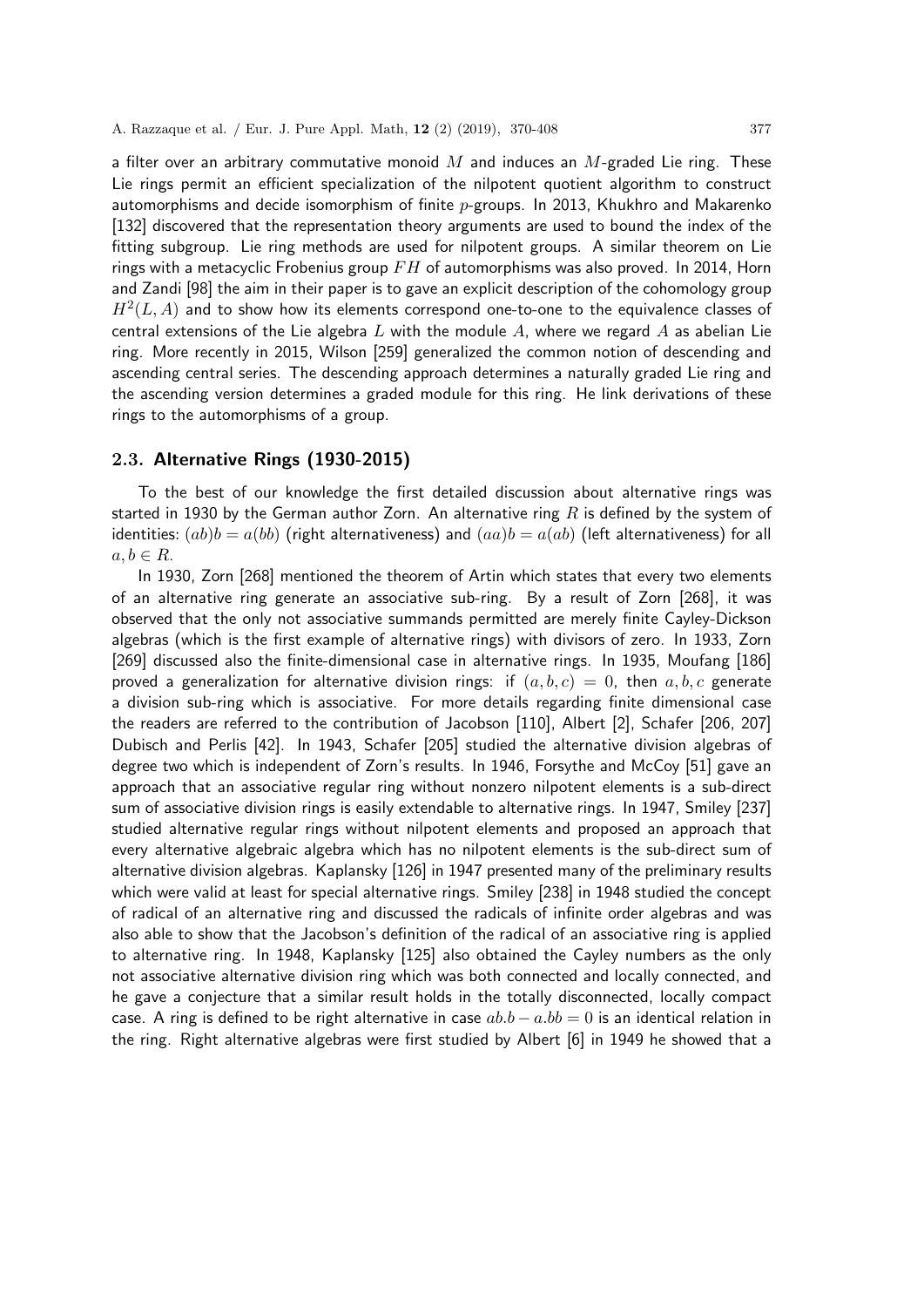semi-simple, right alternative algebra over a field of characteristic 0 is alternative.

In 1950, Brown and McCoy [17] suggested that every alternative ring has a greatest regular ideal. Also in 1950, in the work of Skornyakov [221, 222] provided a full description of alternative but not associative division rings. He showed that each such division ring is an algebra of dimension 8 over some field. Later in 1951, Bruck and Kleinfeld [24] proved the result of Skornyakov [221], independently. In 1951, Skornyakov [223] proposed that the study of alternative rings in general began with the study of alternative division rings, which in the theory of projective planes play the role of the so-called natural division rings of alternative. Another result concerns right alternative division rings, which are of geometrical interest since they arise as coordinate systems of certain projective planes in which a configuration weaker than desargue's is assumed to hold. In this connection Skorniakov [225] in 1951 has made known that a right alternative division ring of characteristic not 2 is alternative. Some attention had been given to right alternative rings when Skornyakov [224] in 1951 established the result that every right alternative division ring is alternative.

In 1952, Albert [7] proved the results for simple alternative rings and his proposed results were based on the properties which were given by Zorn [268]. Kleinfeld [134] in 1953 proved that for the alternativity of a right alternative ring it is sufficient that  $[x,y,z]^2 = 0$  implies  $[x, y, z] = 0$ . Kleinfeld [135] in 1953 proved that even simplicity (that is, not having two-sided ideals) of an alternative but not associative ring implies that the ring is a Cayley-Dickson algebra. In 1953, Kleineelo [133] proved that right alternative rings without nilpotent elements are known to be alternative it follows that free right alternative rings with two or more generators have non-zero nilpotent elements. In 1955, Kleinfeld [136] strengthened his results by proving that any alternative but not associative ring, in which the intersection of all the two-sided ideals is not a nil ideal, is Cayley-Dickson algebra over some field. Hence the class of alternative rings is much larger than the class of associative rings. San Soucie [241, 242] in 1955 studied alternative and right alternative rings in characteristic 2 ( $2x = 0$ ) and also proved that if R is right alternative division ring of characteristic two. Then R is alternative if and only if R satisfies  $w(xy-x) = (wx-y)x$ . In 1957, Kleinfeld [240] proved very interesting identity:  $[(ab - ba)^2, c, d](ab - ba) = 0$  and he also showed that in the free alternative ring there are zero divisors. Smiley [239] in 1957 analyzed the proof of Kleinfeld and noticed that it is sufficient to check only these cases:  $x = y$ ,  $x = yz - zy$ ,  $x = (yz - zy)y$ ,  $x = [y, y, z]$ , or  $z = wy$  and  $x = [y, y, w]$  for some w. To study of free right alternative rings he said that it was one of the main tasks of the theory of alternative rings.

In 1960, Hashimoto [80] introduced the notion of ∗- modularity of right ideals of an alternative rings and showed a connection between the intersection of all the ∗- modular maximal right ideals and the radical  $SR(A)$  in an alternative ring A. In 1963, it was shown by Kleinfeld [137] that in an arbitrary alternative ring the fourth power of every commutator lies in the nucleus. Also Dorofeev [41] in 1963 proved that in a free alternative ring with six or more generators there exist elements a, b, c, d, r, s such that  $((a, b)(c, d) + (c, d)(a, b), r, s) \neq 0$ . In 1965, Slater [226] asserted that a prime alternative ring R of characteristic not 3 that is not associative can be embedded in a Cayley-Dickson algebra over the quotient field of the center of  $R$ . In 1967, Humm [100] discussed a necessary and sufficient condition for a simple right alternative ring to be alternative. He assumed that the characteristic is not 2 or 3 in all that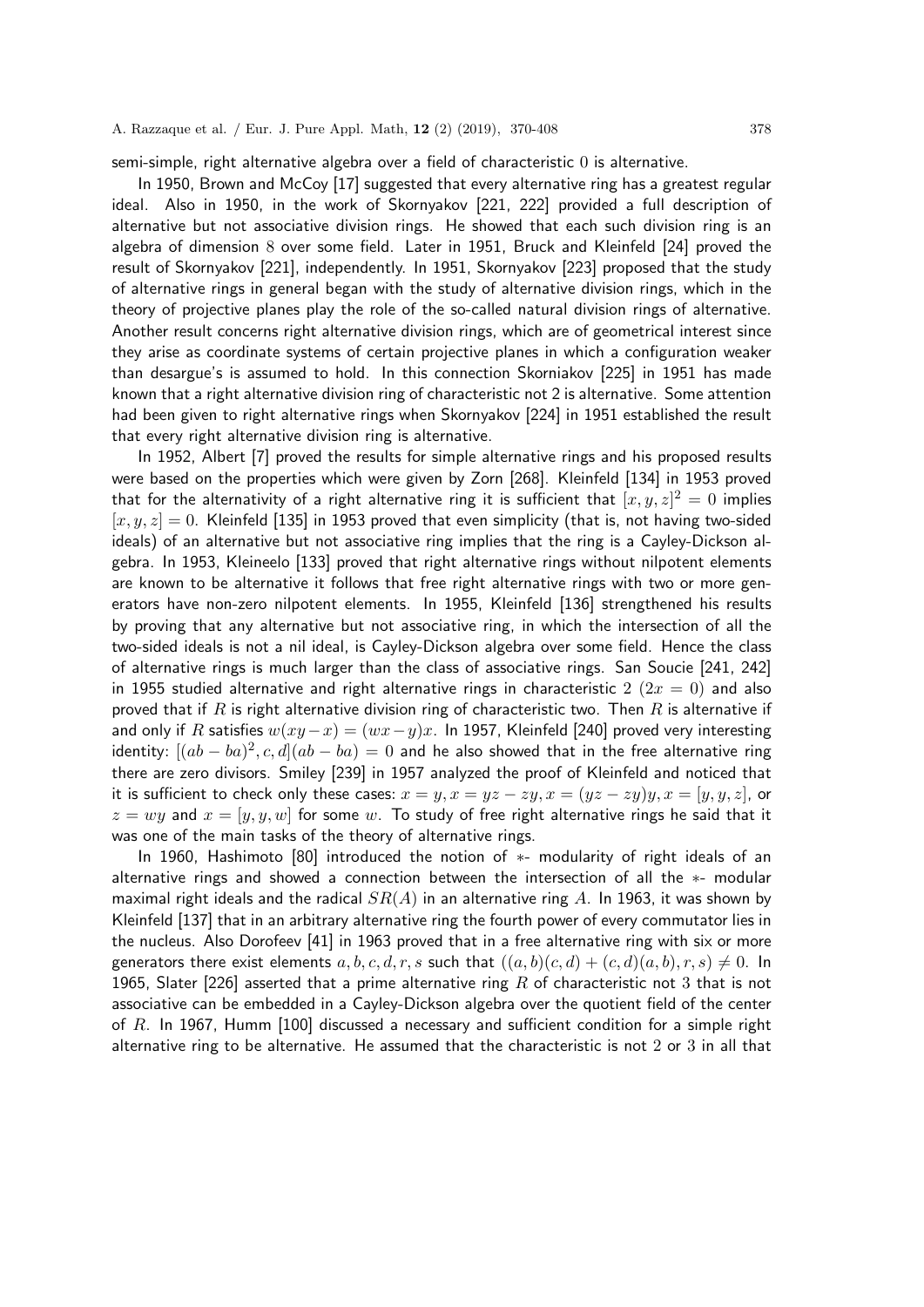follows. The treatment required an idempotent e in R and used the subspaces  $R_1(e)$  and  $R_0(e)$ of the Albert decomposition [5]. In 1967, Humm and Kleinfeld [101] investigated that with the help of an example that square of every commutator need always lie in the nucleus. Also, they showed the existence of specific nilpotent elements in the free alternative ring on four or more generators, and proved abstractly the existence of an ideal  $I\neq 0$ , and  $I^2=0.$  Slater [227] in 1967 in his paper on nucleus and center in Alternative rings considered  $R$  is any alternative ring, N its Nucleus and Z its center. Moreover, he investigated the natural conditions on R which were the weakest possible to ensure. Also applied the results to amplify comments by Humm and Kleinfeld work on free alternative rings and contained examples of alternative rings. Slater [228] in 1968 discussed the ideals in semiprime alternative rings and also the results of the paper, so far concerned that a given right ideal  $A$ , did not require semiprimeness of  $R$ . In 1969, Kleinfeld [139] worked on right alternative rings without proper right ideals he showed that a right alternative ring  $R$  without proper right ideals, of characteristic not two, containing idempotents e and 1,e  $\neq$  1, such that  $ex = e(ex)$  for all  $x \in R$  must be alternative and hence a cayley vector matrix algebra of dimension 8 over its center. Moreover, Slater [229] in 1969, proved the natural extension to arbitrary rings of the classical Wedderburn-Artin theorem for associative ones. Also considered the special case where  $R$  is in addition purely alternative; that is, has no nonzero nuclear ideals. He also listed virtually all the radicals that have been proposed for (alternative) rings in the literature, and showed that on the class of rings with D.C.C. they all coincide. Also he discussed analogous for arbitrary rings with D.C.C. of the classical results concerning idempotents in associative rings with D.C.C.

In 1970, Slater [231] discussed the class of admissible models. Since a prime ring need not be algebra over a field, so keeping in view, the author intended to extend the class of admissible models at least slightly. For example, the Cayley integers are a prime ring that is not Cayley-Dickson algebra, much as an integral domain is prime but need not be a field. Moreover, he defined a Cayley-Dickson ring (CD ring)  $R$  to be a ring that can be imbedded in a certain natural way in CD algebra R over the quotient field  $Z$  of the (nonzero) center Z of R. He then later said that if R is cancellative alternative but not associative (and of  $char \neq 2$ ) then R is a CD ring such that R is a CD division algebra. The added generality in the paper comes from the fact that a prime ring may have zero divisors. If  $R$  is prime with zero divisors [and not associative, and  $3R \neq (0)$ ] then R will be a split CD algebra, instead of a CD division algebra. Again in 1970, Slater [232] discussed localization results on ideals and right ideals of prime and weakly prime rings. Also he showed that if some exceptional weakly prime ring exists, then there exists an exceptional prime ring having a collection of properties which taken together. Finally, he gave examples to show that if some exceptional ring exists, then the restrictions on characteristic imposed in most of the results were not excessive. Slater [230] in 1970 proved the natural extension to alternative rings of the classical Wedderburn-Artin theorem for semiprime associative rings, considered the extension to arbitrary alternative rings of the classical methods, as well as the secondary results of the classical associative theory. Also he discussed some parallel conditions in alternative theory to the classical connection between primitive idempotents and minimal right ideals. He also examined the relation between the present results and the classical structure theory established by Zorn. In 1970, Slater [233] discussed that the main facts about the minimal ideals and minimal right ideals of an associative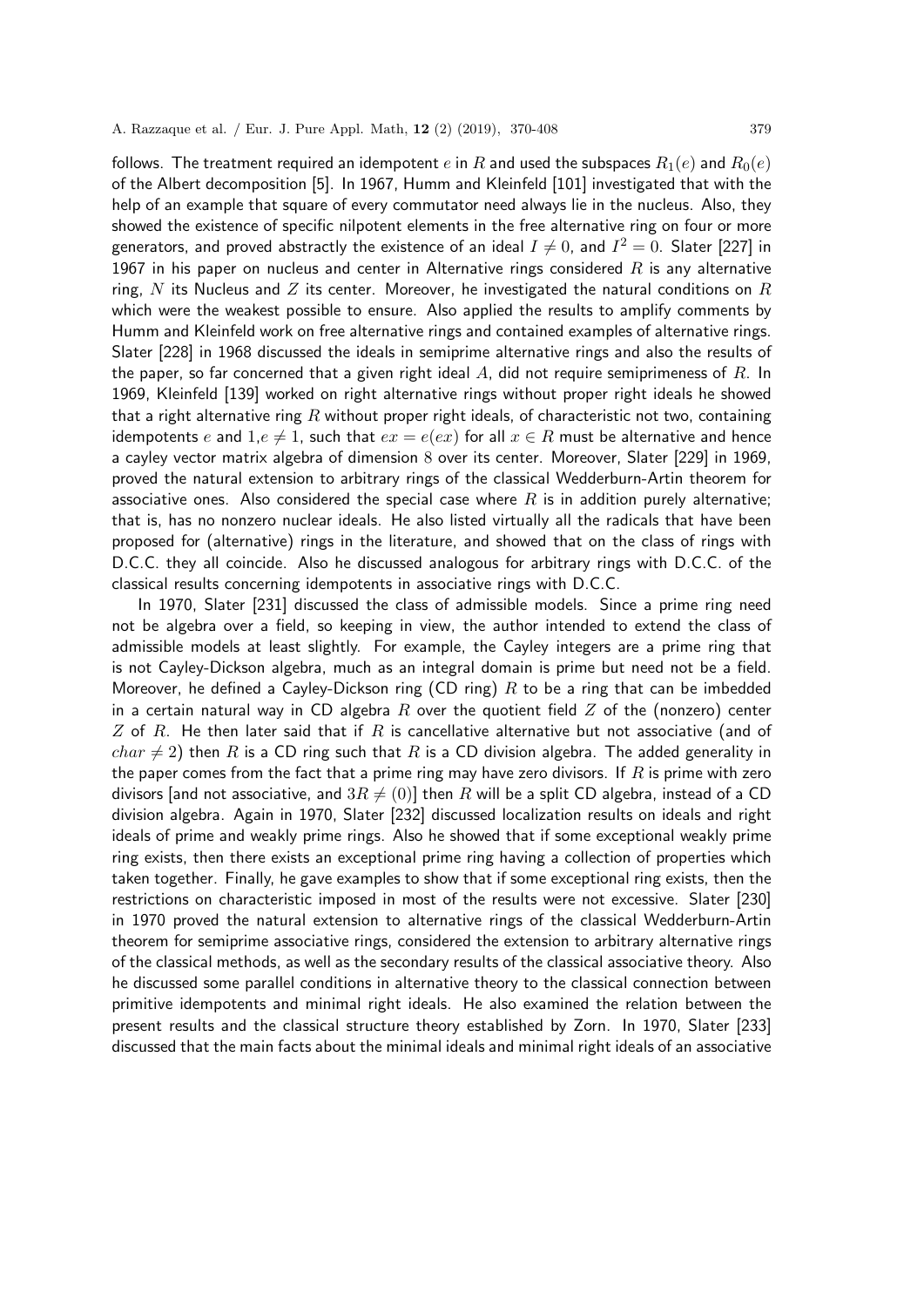ring are well known. In this paper he also proved corresponding results for an alternative ring R. He made no restriction on the characteristic of  $R$ , but will often impose restrictions of semiprimeness type.

Slater [234] in 1971 were concerned mainly with the extension to arbitrary (alternative) rings of Hopkins theorem [97] that in an associative ring with D.C.C. on right ideals the (say, nil) radical is nilpotent. He also reworked and modified Zhevlakov's arguments to obtain nilpotence of  $S(R)$  without restriction on characteristic. It turns out that much of the work was done more simply by working with two-sided ideals, as opposed to the right ideals used by Zhevlakov. As a consequence, a substantial part of the work was done with the assumption of D.C.C. only on two-sided ideals, and the result on  $S(R)$  appeared as an easy corollary of this work. On the way he also improved the result that a ring  $R$  with D.C.C. on two-sided ideals any solvable ideal is nilpotent by allowing Baer-radical ideals in place of solvable ideals. In 1971, Hentzel [82] discussed the characteristics of right alternative rings with idempotents, he also assumed that all the rings to have characteristic prime to 2 and 3. In his paper he also used the Albert decomposition for idempotents for right alternative rings. In 1971, Kleinfeld [141] discussed that alternative as well as Lie rings satisfy all of the following four identities : (i)  $(x^2, y, z) = x(x, y, z) + (x, y, z)x$ ,(ii)  $(x, y^2, z) = y(x, y, z) + (x, y, z)y$ ,(iii)  $(x, y, z^2) = z(x, y, z) + (x, y, z)z$ ,  $(iv)(x, x, x) = 0$ , where the associator  $(a, b, c)$  is defined by  $(a, b, c) = (ab)c - a(bc)$ . He also proved that if R is a ring of characteristic different from two and satisfies (iv) and any two of the first three identities, then a necessary and sufficient condition for R to be alternative is that whenever  $a, b, c$  are contained in a sub-ring S of R which can be generated by two elements and whenever  $(a,b,c)^2=0$ , then  $(a,b,c)=0$ . Also all such division rings must be alternative and hence either Cayley-Dickson division algebras or associative. Also Kleinfeld [140] in 1971 investigated rings R of characteristic different from two. The main results were concerned that either rings which have an idempotent  $e \neq 1$ , or those which have no nilpotent elements. He also proved that whenever  $R$  is simple and contains an idempotent  $e \neq 1$ , then R must be alternative and hence either a cayley vectormatrix algebra or associative.

In 1975, Thedy in his paper [250] analyzed the two natural concepts in a right alternative algebra R, the sub-module M generated by all alternators  $(x, x, y)$ , and a new nucleus N. The later sections of his study dealt mainly with results on simple right alternative algebras. A simple 2-torsion free right alternative algebra is either alternative, hence associative or Cayley algebra over its center. Also in 1975, the work of Hentzel [83] was dealt with a GRA (generalized right alternative) ring R. It was shown that I is an ideal of R, that I is commutative, and that I is the sum of ideals of R whose cube is zero. This means that if R is simple, or even nil-semisimple, and then R is right alternative. Since all the hypotheses on R are consequences of the right alternative law, showing that  $R$  is right alternative is as strong a result. Also he considered that the ideal generated by each associator of the form  $(a, b, b)$  is a nilpotent ideal of index at most three. Miheev [183] in 1975 constructed a finite-dimensional, prime, right alternative nil algebra with nilpotent heart. Thus a prime right alternative ring need not be s-prime. In 1976, Rich [203] discussed the characterization by Levitzkiin 1951 of the prime radical of an associative ring R as the set of strongly nilpotent elements of R was adapted to apply to a wide class of non-associative rings. As a consequence it was shown that the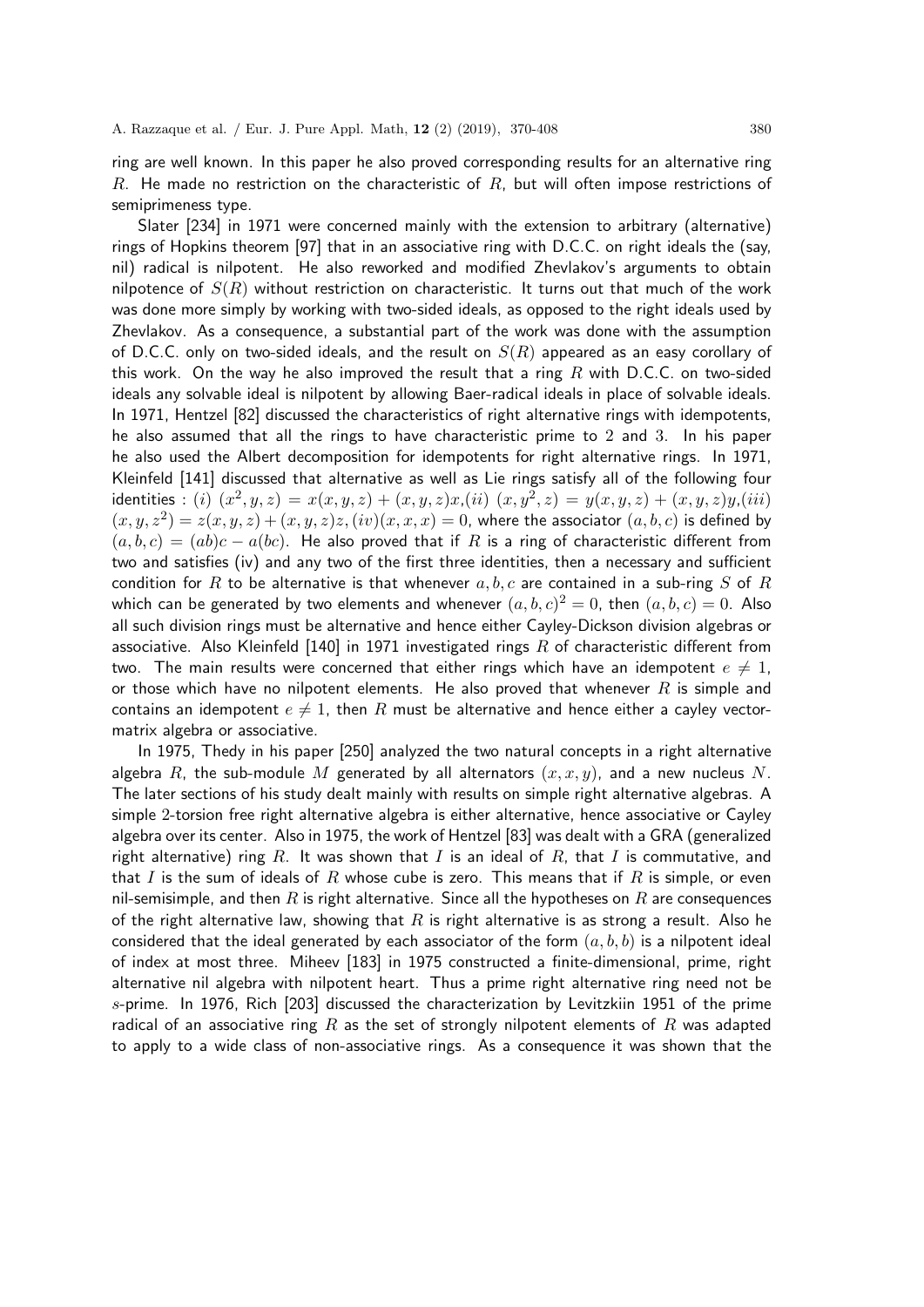prime radical is a hereditary radical for the class of alternative rings and that the prime radical of an alternative ring coincides with the prime radical of its attached Jordan ring. In 1978, Rose [204] first gave the brief introduction of Cayley-Dickson algebra. He then axiomatized split Cayley-Dickson algebras over algebraically closed fields and showed that this theory is  $\aleph_1$ -categorical, model complete, and the model completion of the theory of Cayley-Dickson algebras and stability in alternative rings. He also generalized  $\aleph_0$ -categoricity in associative rings to  $\aleph_0$ -categoricity in alternative rings.

In 1980, Wene in his paper [256] characterized those associative rings with involutions in which each symmetric element is nilpotent or invertible. Analogous results were obtained for alternative rings. The restriction was further relaxed to require only that each symmetric element is nilpotent or some multiple is a symmetric idempotent. Widiger [257] in 1983 considered the class of all alternative rings in which every proper right ideal is maximal. Moreover, he used the theory of artinian rings for his study. Kleinfeld [142] in 1983 examined that a semiprime alternative ring can have no nonzero anti-commutative elements. However, this was not so for prime right alternative rings in general. In 1988, Essannouni and Kaidi [47] proved the natural extension to alternative rings of the classical Goldie theorem for semiprime associative rings.

In 1994, Essannounia and Kaidi [48] discovered that the socle of a semiprime Goldie ring is generated by a central idempotent and that a prime Goldie ring with a nonzero socle is a simple artinian ring. They also extended these results to alternative rings. They had given an analogue of Goldie's theorem for alternative rings. A Goldie like theorem was obtained earlier by the authors for noetherian alternative rings by a quite different method. Also in 1994, Kleinfeld and Smith [143] discussed that a ring is called s-prime if the 2-sided annihilator of a nonzero ideal must be zero. In particular, any simple ring or prime  $(-1, 1)$  ring is s-prime. Also, a nonzero s-prime right alternative ring, with characteristic  $\neq 2$ , cannot be right nilpotent.

In 2000, Goodaire [59] developed that for a right alternative ring R, the magma  $(R, \circ)$ is right alternative, that is,  $(x \circ y) \circ y = x \circ (y \circ y)$ , and if R is strongly right alternative, then  $(R, \circ)$  is a Bol magma with neutral element 0. Moreover, in 2001, Goodaire [60] showed that in a strongly right alternative ring with unity, it was known that if  $U(R)$  is closed under multiplication, then  $U(R)$  is a Bol loop. Kenneth Kunen and Phillips [163] in 2005 partially answered two questions of Goodaire by showing that in a finite, strongly right alternative ring, the set of units (if the ring is with unity) is a Bol loop under ring multiplication, and the set of quasi-regular elements is a Bol loop under circle multiplication. Again in 2005, Cárdenas et.al., [154] studied the notion of a (general) left quotient ring of an alternative ring and showed the existence of a maximal left quotient ring for every alternative ring that is a left quotient ring of itself. In 2007, Lozano and Molina [162] developed a fountain Gould-like Goldie theory for alternative rings. They characterized alternative rings which were Fountain-Gould left orders in semiprime alternative rings coinciding with their socle, and those which were Fountain-Gould left orders in semiprime artinian alternative rings.

Furthermore, Bharathi et al., [35] in 2013 proved that if R is a semiprime and purely non-associative right alternative ring, then  $N = C$ . They also showed that the right nucleus  $N_r = C$  if R is purely non-associative provided that either R has no locally nilpotent ideals or R is semi-prime and finitely generated mod  $N_r$ . In 2014, Cárdenas et al., [155] introduced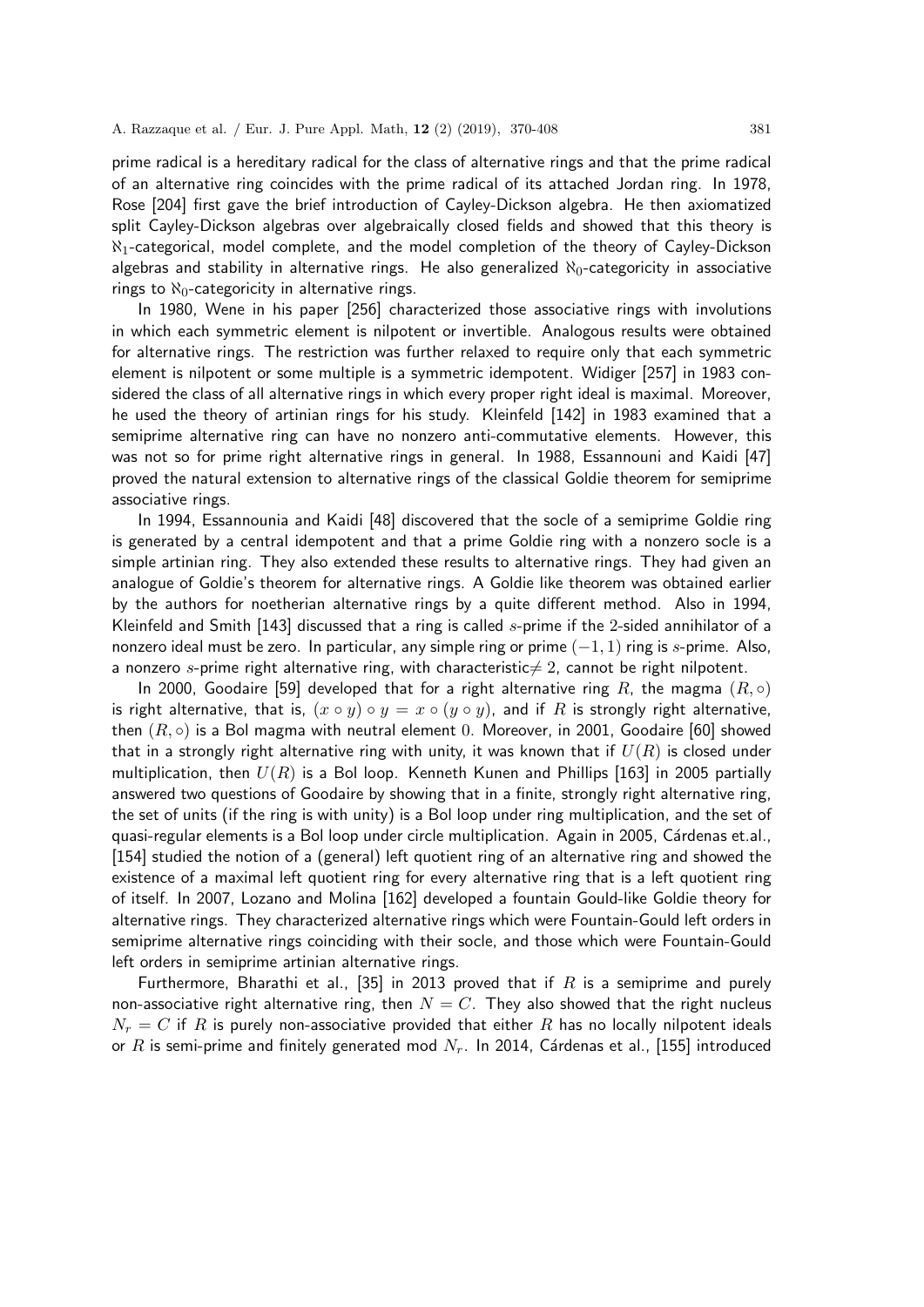a notion of left non-singularity for alternative rings and proved that an alternative ring is left non-singular if and only if every essential left ideal is dense, if and only if its maximal left quotient ring is von Neumann regular. Finally, they obtained a Gabriel-like Theorem for alternative rings. Ferreira and Nascimento [50] in 2014 proved the relationship between the multiplicative and the additive structures of a ring that became an interesting and active topic in ring theory. They focused their discussion on the special case of an alternative ring. In this they investigated the problem of when a derivable map must be an additive map for the class of alternative rings. Recently, in 2015, Satyanarayana et al., [264] proved that the peculiar property of nucleus N in an alternative ring R i.e. nucleus contracts to centre C when alternative ring is octonion and nucleus expands to whole algebra when the alternative ring is associative. Also in 2015, Jayalakshmi and Latha [117] presented some properties of the right nucleus in generalized right alternative rings. Also they showed that in a generalized right alternative ring  $R$  which is finitely generated or free of locally nilpotent ideals, the right nucleus  $N_r$  equals the center C. They also considered the ring to be generalized right alternative ring and tried to prove the results of Ng Seong-Nam [212]. On the way they gave an example to show that the generalized right alternative ring is not right alternative.

## 2.4. Jordan Rings(1933-2011)

In modern mathematics, an important notion is that of non-associative structure. This kind of structures is characterized by the fact the product of elements verifies a more general law than the associativity law. Jordan structures were introduced in 1932-1933 by the German physicist Pasqual Jordan (1902-1980) in his algebraic formulation of quantum mechanics. The study of Jordan structures and their applications is at present a wide-ranging field of mathematical research. The systematic study and more developments of general Jordan algebras were started by Albert in 1946. One can define a Jordan ring as a commutative non-associative ring that respects the Jordan identity i.e.  $(xy)(xx) = x(y(xx)).$ 

In 1948, Jacobson [111] observed that semi-isomorphisms were nothing more or less than ordinary isomorphisms of the non-associative Jordan ring determined by the given associative ring. In his paper he introduced the Jordan multiplication  $a.b = 1/2(ab + ba)$ , he observed that if ordinary multiplication is replaced by this identity then one can obtained Jordan ring determined by the associative ring. He also determined the isomorphisms between any two simple Jordan rings. Jacobson [112] in 1948 in his paper discussed about the centre of nonassociative ring i.e.; If  $\Re$  is any non-associative ring one can defined the center of  $\Re$  to be the totality of elements c that commute,  $c.a = a.c$ . It was also observed that if a ring contains a nilpotent element in its center then it contains a nilpotent two-sided ideal.

In 1950, Jacobson and Rickart [115] defined a special Jordan ring to be a subset of an associative ring which is a subgroup of the additive group and which is closed under the compositions  $a \to a^2$  and  $(a,b) \to \ aba.$  Such systems are also closed under the compositions  $(a, b) \rightarrow ab + ba = \{a, b\}$  and  $(a, b, c) \rightarrow abc + cba$ . The simplest instances of special Jordan rings were the associative rings themselves. The authors also studied the (Jordan) homomorphism of these rings. Jacobson and Rickart  $[116]$  in 1952 considered the set H of self- adjoint elements  $h_1 = h^*$ . Then that set  $H$  is a special Jordan ring. In this paper they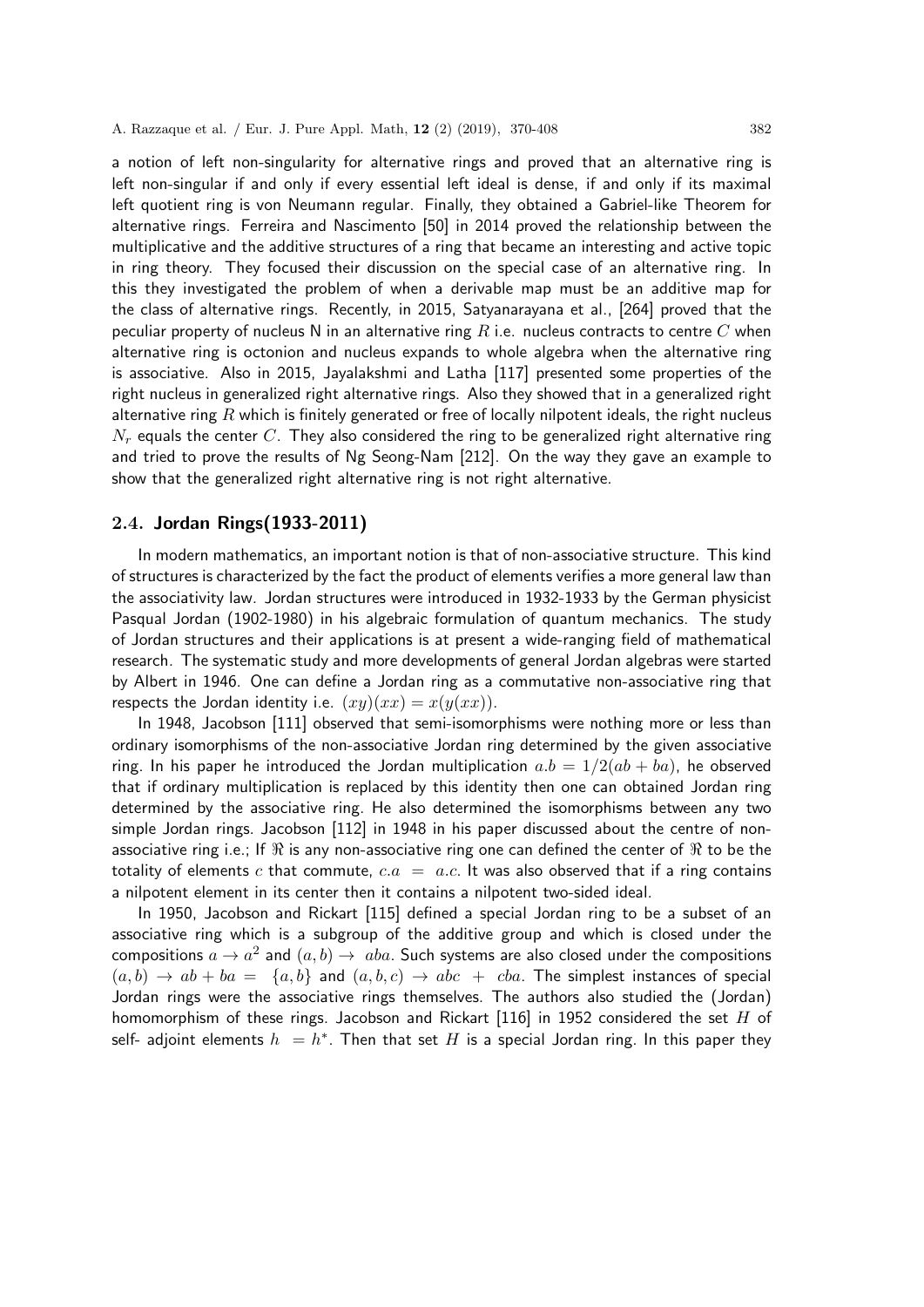studied the homomorphism of the rings of this type. They also obtained an analogue of the matrix method for the rings  $H$ . Authors proved that any Jordan homomorphism of  $H$  can be extended to an associative homomorphism of  $U$ . They also examined that this result can be extended to locally matrix rings and in this form it is applicable to involutorial simple rings with minimal one-sided ideals. On the way they obtained the Jordan isomorphisms of the Jordan ring of self-adjoint elements of an involutorial primitive ring with minimal one-sided ideals onto a second Jordan ring of the same type. However, comparatively Schafer [208] in 1955 began the study of the class of so-called non-commutative J-rings (Jordan rings). The study of this class of rings is contained in the theory of algebras of finite dimension. For more details readers were referred to study [144, 209, 210]. In 1956, Hall and Jr [76] established the identity  ${a}$  ${b}$  $a$  ${a}$  $a$  ${b}$  $a$  $a$  $b$  $a$  $b$  $a$  $b$  which hold in abstract Jordan rings. This was immediate for special Jordan rings. They examined that the identity is proved by finding a partial basis for the free Jordan ring with two generators, the basis being found for all elements of degree at most 5 and for elements of degree 4 in a and degree 2 in b. Herstein  $[88]$  in 1957 gave us the idea of derivation of Jordan ring. He mentioned that for any associative ring  $A$ , from its operations and elements a new ring can be obtained, that is the Jordan ring of  $A$ , by defining the product in the ring to be a o b =  $ab + ba$  for all  $a, b \in A$ . In 1958, Shirshov [220] has made a detailed discussion of non-associative structures including Jordan rings. He also constructed some special Jordan rings.

In 1963, Brown [19] pointed out a problem of interest in non-associative algebras, regarding the study of generalized Cayley algebras and exceptional simple Jordan algebras which were closely related to the exceptional simple Lie algebras. In his work, he defined a new class of simple non-associative algebras of dimension 56 over their centers and possessing nondegenerate trace forms, such that the derivations and left multiplications of elements of trace zero generate Lie algebras of type  $E_7$ . Moreover, in 1964, Kleinfeld [138] gave the concept of middle nucleus and center in simple Jordan ring. He established the result that in a simple Jordan ring of characteristic  $\neq 2$  the middle nucleus and center coincide. McCrimmon [176] in 1966 discussed about the structure, characteristics and general theory of Jordan rings. A Jordan ring (i.e., algebra over the ring of integers) is called non-degenerate if it has no proper absolute zero divisors. He also described that a Jacobson ring is a Jordan ring such that, the descending chain condition holds for Peirce quadratic ideals, and each nonzero Peirce quadratic ideal contains a minimal quadratic ideal. These rings play a role in the Jordan theory analogous to that played by the artinian rings in the associative theory. In 1968, Tsai [251] pointed up that there were several definitions of radicals for general non-associative rings given in literature. The  $u$ -prime radical of Brown-McCoy which was given in [18] was similar to the prime radical in an associative ring. However, it depends on the particular chosen element  $u$ . The purpose of the paper was to project a definition for the Brown-McCoy type prime radical for Jordan rings so that the radical will be independent from the element chosen. Tsai [252] in 1969 proved that in any Jordan ring J there exists a maximal Von Neumann regular ideal  $M$ . The existence of such an ideal in an associative ring  $A$  is a well known. In fact,  $M$  could be characterized as the set of all elements a in A such that any element in the principal ideal in A generated by a is a regular element. He also had shown that the same characterization holds for Jordan rings. Also, in 1969, McCrimmon [177] established a self-contained proof which does not depend on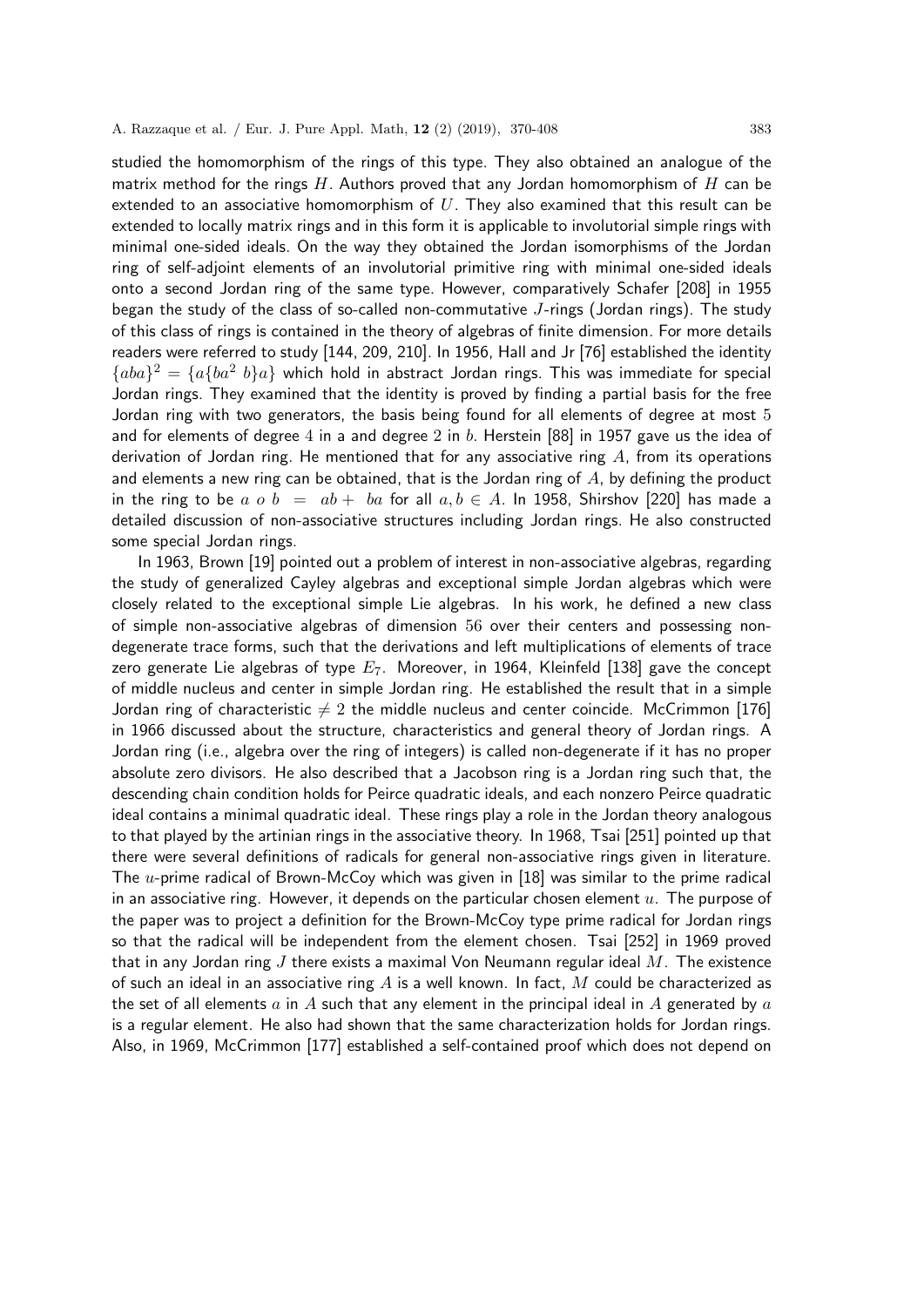the classification of simple rings. The author has taken motivation for this proof from the work of Jacobson [114] in which he has provided the proof in which he used the structure theory to reduce the problem to the case of simple rings, and then proceeded to check the result for each of the various types of simple rings that can occur.

Furthermore, in 1970, Meyberg [182] established a proof of Fundamental-Formula which is considered to be a very important in Jordan rings and given a comparatively short proof of Fundamental-Formula as first it was given by Jacobson [114]. Osborn [191] in 1970 presented three related theorems, one on the structure of Jordan rings in which every element is either nilpotent or invertible, and two on the structure of associative rings with involution in which every symmetric element is either nilpotent or invertible. The first of these theorems was a generalization of a well-known result on the structure of Jordan algebras which stated that if each element of Jordan algebra can be expressed as the sum of a nilpotent element and a scalar multiple of 1, then the nilpotent elements of  $J$  form an ideal. Also Tsai [253] in 1970 analyzed that an external characterization of the Levitzki radical of a Jordan ring  $U$ as the intersection of a family of prime ideals  $U$ . He also discussed that by applying this characterization, it was easy to see that the Levitzki radical of a Jordan ring contains the prime radical of the same ring. For associative rings the same statement was well known, since the prime radical in associative rings was called the Baer radical. If the minimal condition on ideals holds on Jordan ring U, then the Levitzki radical,  $L(U)$ , and the prime radical,  $R(U)$  of U coincide. In 1971, McCrimmon [178] derived a general structure theory for noncommutative Jordan rings. He defined a Jacobson radical and showed it coincides with the nil radical for rings with descending chain condition on inner ideals; semisimple rings with D.C.C. were shown to be direct sums of simple rings, and the simple rings to be essentially the familiar ones. In addition he also obtained results, which seem to be new even in characteristic $\neq 2$ , concerning algebras without finiteness conditions. He also showed that an arbitrary simple non-commutative Jordan ring containing two nonzero idempotent whose sum is not 1 is either commutative or quasi-associative. Erickson and Montgomery [46] in 1971 observed the special Jordan ring  $R^+$ , and when R has an involution and R is associative ring, the special Jordan ring  $S$  of symmetric elements. They first showed that the prime radical of  $R$  equals the prime radical of  $R^+$ , and that the prime radical of R intersected with S is the prime radical of S. Also they gave an elementary characterization, in terms of the associative structure of  $R$ , of primeness of S. Finally, they proved that a prime ideal of R intersected with S is a prime Jordan ideal of S. Also, in 1971, Shestakov [218] considered the class of non-commutative Jordan rings. This class generalized the class of rings introduced by Block [13] and Thedy [249]. Also he demonstrated, for rings of the given class, a theorem on nilpotency of null rings with a maximality condition for sub-rings and for anti-commutative rings satisfying the third Engel condition [152]. Moreover, he generalized nilpotency of finite-dimensional null algebras of the corresponding classes. Also shown that two sufficiently broad subclasses of the class of rings considered, there exists a locally nilpotent radical. He also considered finite-dimensional non-commutative Jordan algebra. In 1972, Lewand [160] examined some radical properties of quadratic Jordan algebras and showed that under certain conditions an ideal of a quadratic Jordan algebra is the radical.

In 1973, Britin [15] restricted his attention to the Jordan ring of symmetric elements of an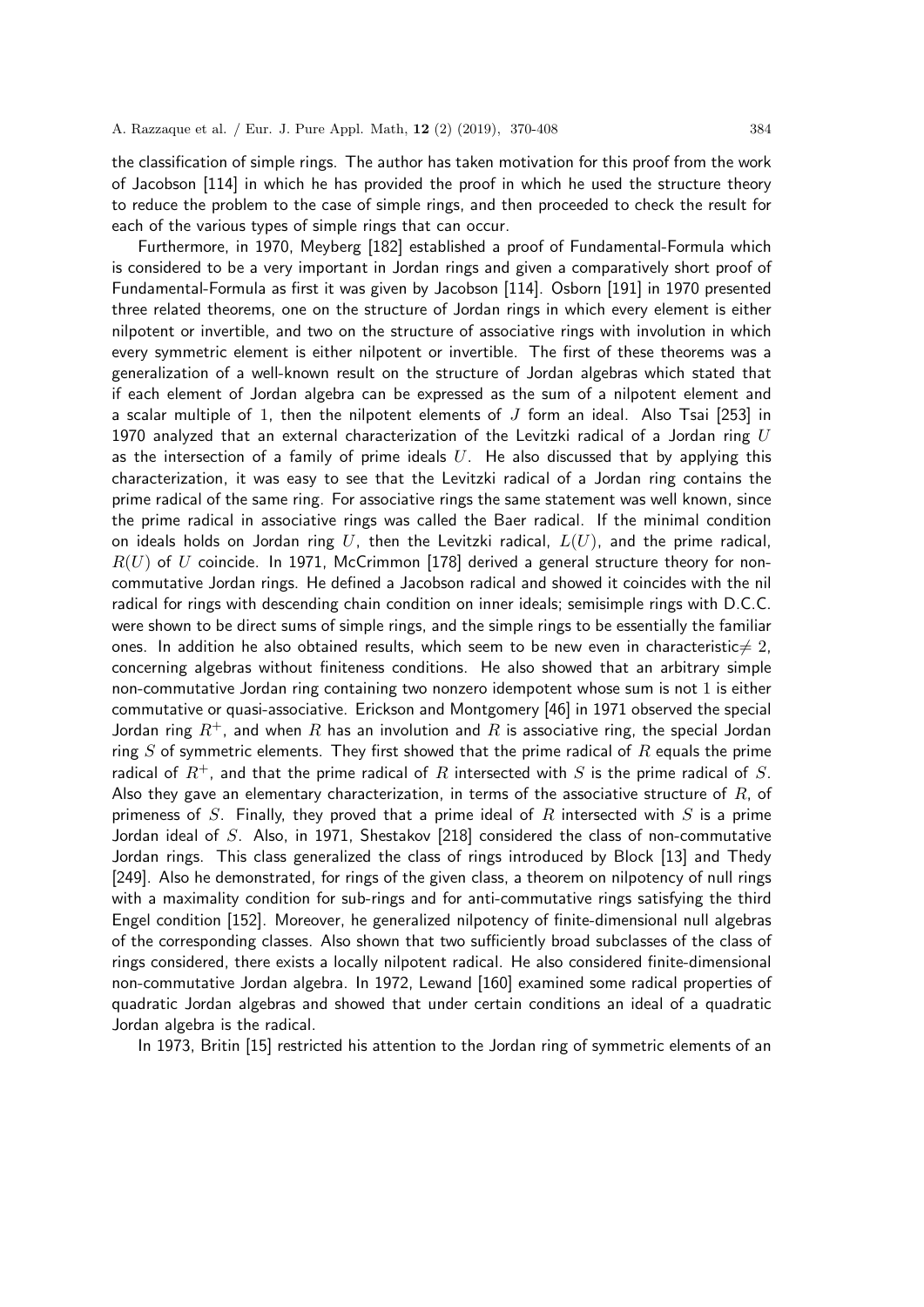associative ring with involution. Although he considered the problem of integral domains in this restricted case and his main result was more general. He used the approach via Goldie's theorem [113] for associative rings i.e.;  $T$  has a ring of quotients which is semi-simple Artinian if and only if  $T$  is semi-prime, contains no infinite direct sum of left ideals and satisfies A.C.C. on left annihilator ideals. He observed that if one replaced semi-prime by prime, then replaced semi-simple by simple. Then it can be shown that the conditions put on left ideals are implied by A.C.C. or D.C.C. on left ideals, when T has an involution. In 1974, Britin [16] he obtained a Jordan ring of quotients for  $H(R)$  by observing that if R be a 2-torsion free semiprime associative ring with involution. Conditions are put on the Jordan ring  $H(R)$  of symmetric elements which imply the existence of a ring of quotients which is a direct sum of involution simple artinian rings. Montgomery [184] in 1974 studied the concept of quotient rings in a special class of Jordan rings. It is worth mentioning that this concept was not developed in Jordan algebra before. In his work, he showed that if  $R$  is an associative ring with involution and  $J$  is a Jordan sub-ring of the symmetric elements containing the norms and traces of  $R$ , then if J is a Jordan domain with the common multiple property, J has a ring of quotients which is Jordan division algebra. Also, Ng Seong-Nam [211] in 1974 generalized the result of Osborn [192] which was basically proved for associative rings with involution. But Seong-Nam generalized the result for non-associative Jordan rings with involution. In addition, Loustao [161] in 1974 established some results regarding radical extensions of Jordan rings. Along the way, he proved analogies for Jordan rings of commutativity results for associative rings found in [90]. Further, he also extended commutativity results from [49, 127] to associative division algebras with involution whose symmetric elements are a radical extension of a commutative sub-algebra. In 1979, Petersson [197] completed the solution of the classification problem for locally compact Jordan division rings initiated in [196]. He also examined that a locally compact non-discrete Jordan division ring and a finite dimensional Jordan division algebra over that field. He also considered the centroid of a locally compact non-discrete field.

Moreover, in 1986, Slinko in his article [235] described the structure of a connected component of a locally compact alternative or Jordan ring. It was shown that each locally compact semiprime alternative or Jordan ring is a topological direct sum of its zero connected component, which is a semisimple finite-dimensional algebra over  $R$  and a totally disconnected locally compact semiprime ring. This result can be viewed as a far reaching generalization of the classical Pontryagin theorem on connected associative locally compact skew fields. Furthermore, it was also proved that a connected locally compact alternative or Jordan ring having no nonzero idempotents is nilpotent and also established that the quasi-regular radical of an alternative or Jordan locally compact ring is closed. In 1986, Gonzalez et al., [56] introduced the order relation in Jordan rings, he proved that the relation  $\leq$  defined by  $x \leq y$  if and only if  $xy = x^2, x^2y = xy^2 = x^3$  is an order relation for a class of Jordan rings and proved that a Jordan ring R is isomorphic to a direct product of Jordan division rings if and only if  $\leq$  is a partial order on R such that R is hyperatomic and orthogonally complete. Later, in 1987, Garijo [54] discussed the Jordan regular ring associated with finite JBW- algebra. In this paper, he showed that every finite JBW-algebra  $A$  is contained in a Von Neumann regular Jordan ring  $A$  such that  $A$  has no new idempotents. Moreover, he proved that every finite JBW- algebra has the common multiple property (non-associative analogous to the Ore condition) and that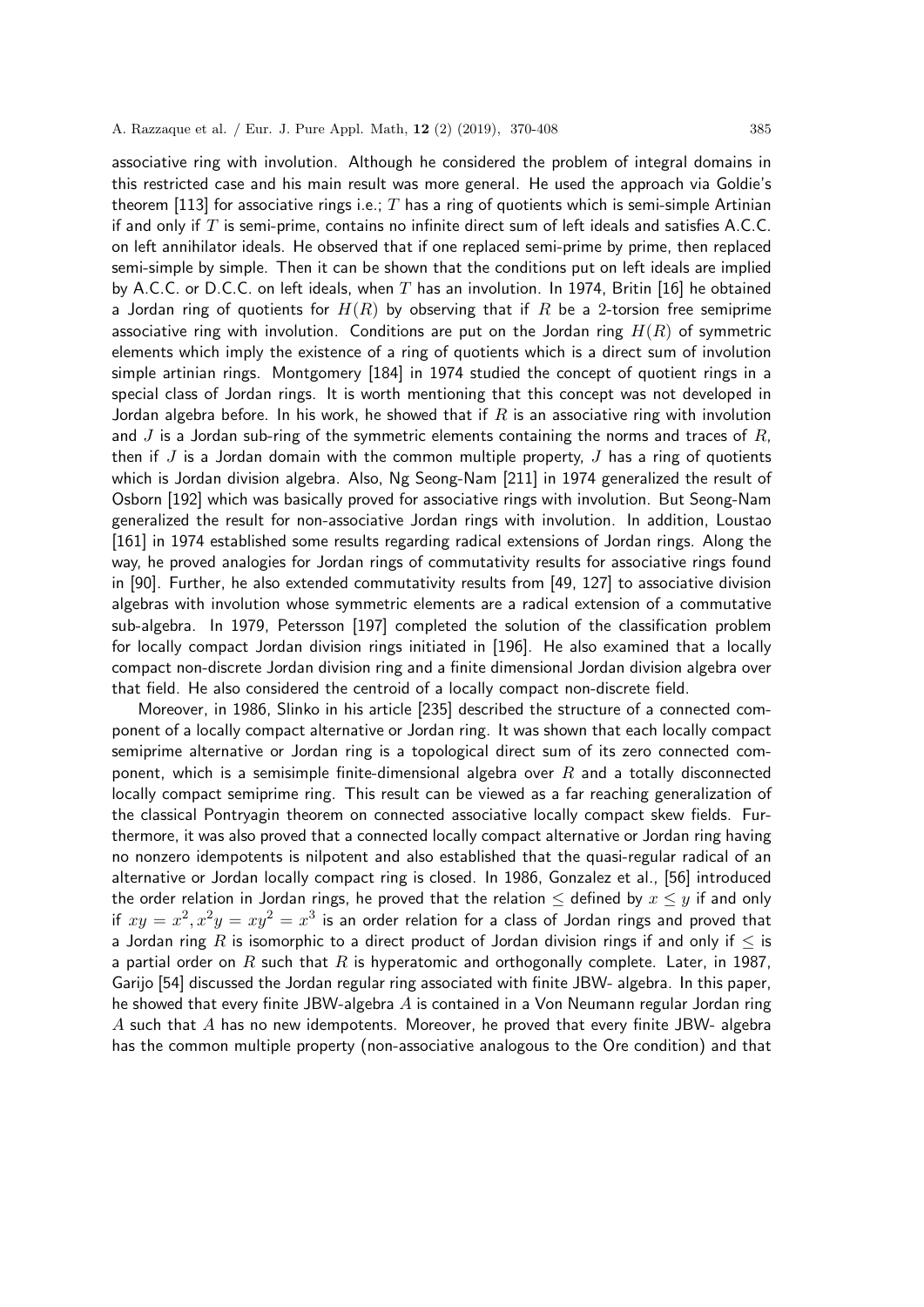A. Razzaque et al. / Eur. J. Pure Appl. Math, 12 (2) (2019), 370-408 386

a is the (unique) total ring of quotients of A. Hentzel and Peresi [84] in 1988 introduced almost Jordan rings. He proved that any Jordan ring with characteristic  $\neq 2, 3$  satisfies the identity:  $2((ax)x) + a((xx)x) = 3(a(xx))x$  along with commutativity implies the Jordan identity in any semiprime ring. In 1988, Slinko [236] generalized the result of Petersson [197] that any continuous Jordan division ring is finite-dimensional over its centroid. Secondly, he proved the condition of the solvability of the equations  $xUa = b$ , for  $a \neq 0$ . These conditions were actually required for the definition of Jordan division ring.

In 1993, Chuvakov [30] proved that in the class non-commutative Jordan rings satisfying the identity  $([x, y], z, z) = 0$  for an arbitrary radical r, any ideal of an r-semisimple ring is r-semisimple. Thus the problem of heredity of a radical r in the class is equivalent to the problem of r-radicality of any ideal of an r-radical ring. He also proved that in the class of non-commutative Jordan rings  $M$  a locally-nilpotent radical is hereditary.

For more and intrinsic study the readers are referred to the excellent books by Braun and Koecher [14] in 1966, Jacobson [114] in 1968 and McCrimmon [179] in 2004, on Jordan algebras which contain substantial material on general non-associative algebras. Also some relative research work can be found in the Proceedings of the international conferences on non-associative algebra and its applications [55, 156, 201].

In 2011, Radu [107] gave us an overview of the most important applications of Jordan structures inside mathematics and also to the physics. Nowadays, mathematics becomes more and more non-associative and the author predicts in his paper that in few years non-associativity will govern mathematics and applied sciences.

## 2.5. Loop Rings (1944-2015)

Historically, the concept of a non-associative loop ring according to our knowledge was first introduced in a paper by Bruck in 1944 [20]. Non-associative loop rings appeared to have been little more than a curiosity until the 1980s when the author found a class of non-associative Moufang loops whose loop rings satisfy the alternative laws. One can defined loop ring as given a loop L and a commutative associative ring R with 1, one forms the loop ring  $RL$ just as one would form a group ring if L were a group. In the construction of  $RL$  the binary operations addition "+" and multiplication "." are defined as follows  $\alpha+\beta=\sum$ g∈L  $(\alpha_g + \beta_g)g$ 

and  $\alpha\beta=\,\sum\,$  $g \in L$  $\left(\right.$   $\sum$  $hk = g$  $\alpha_h \beta_k$ )g.

In 1946, Bruck [22] revealed that the group ring result about the centre had a natural extension and he established a result regarding the centre of loop algebra, i.e.; the centre of loop algebra is spanned by conjugacy class sums. He also proved that a loop  $RL$  is associative (commutative) if and only if L is associative (commutative). In 1955, Paige [193] gave a striking example of phenomenon that the associative and commutative identities are very special, however in general, an identity in  $L$  does not lift to  $RL$  and an identity on  $RL$ imposes much more than simply the same identity on L. He also proved that if R is a ring of characteristic relatively prime to 30 and L is a loop such that  $RL$  is commutative and power associative, then  $L$  is a group. In 1959, Hall [77] did an excellent work on right Moufang loops. A Moufang loop is a loop which satisfies this right Moufang identity:  $((xy)z)y = x(y(zy))$ .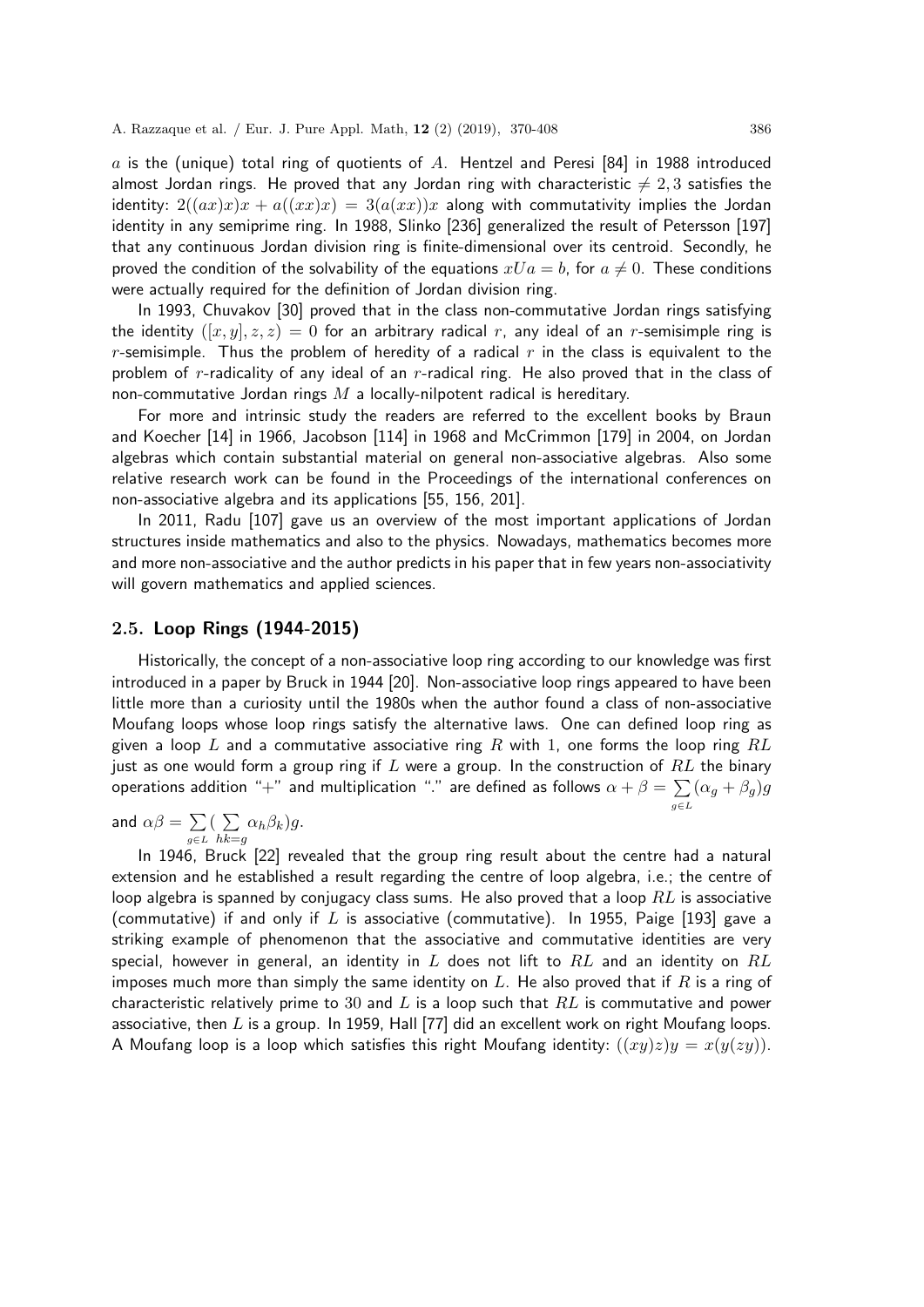The Moufang identity is named for Ruth Moufang who discovered it in some geometrical investigations in the first half of this century [185]. Later, in 1974, Chein [25] discovered that any group is a Moufang loop, but here is a family of Moufang loops which are not associative.

In 1983, Goodaire [57] proved that if the Moufang identity on  $L$  extends to a loop ring  $RL$ , then  $RL$  must be an alternative ring. In 1985, Chein and Goodaire [26] presented the method of constructing all  $RA$  loops, one which begins with the class of abelian groups possessing 2-torsion. They further determined when two  $RA$  loops constructed by this method are isomorphic. In particular, they determined when two non-isomorphic groups with property  $LC$ can both be embedded as index two sub-loops in the same  $RA$  loop. Subsequently, in 1986, Goodair and Chein [27] worked with collaboration and yielded more satisfying information about  $RA$  (right alternative) loops. Soon after, Goodaire and Parmenter [70] in 1986 demonstrated that the certain well known theorems concerning units in integral group rings holds more generally for integral loop rings which are alternative. Afterwards, in 1987, Goodaire and Parmenter [71] endeavored to establish conditions which guarantee the semi-simplicity of alternative loop rings with respect to any nil radical and with respect to the Jacobson radical. In 1988, Goodaire and Milies [63] first suggested to settle the isomorphism problem for alternative loop rings, it was shown that a Moufang loop whose integral loop ring is alternative is determined up to isomorphism by that loop ring. Secondly, it was shown that every normalized automorphism of an alternative loop ring  $ZL$  is the product of an inner automorphism of  $QL$ and an automorphism of  $L$ . Additionally, in 1989, Goodaire and Milies [64] established that every torsion unit in an alternative loop ring over Z is  $\pm$  a conjugate of a conjugate of a loop element. They also assumed that  $ZL$  denotes the integral alternative loop ring of a finite loop L. It is a well-known result of Higman [95] that if L is an abelian group then  $\pm q, q \in L$ are the only torsion units (invertible elements of finite order) in  $ZL$ . When L is not abelian, another obvious source of units is the set  $\pm \gamma^{-1} g \gamma$  of conjugates of elements of  $L$  by invertible elements in the rational loop algebra  $QL$ . In the alternative but not associative case, one can form potentially more torsion units by considering conjugates of conjugates  $\gamma_1^{-1}(\gamma_2^{-1}g\gamma_2)\gamma_1$ and so forth.

Furthermore, Chein and Goodaire [28] in 1990 continued their investigation of loops which gave rise to alternative loop rings. If the coefficient ring has characteristic2, these loops turn out to form a surprisingly wide class, in contrast to the situation of characteristic $\neq 2$ . This paper described many properties of this class, includes diverse examples of Moufang loops which were united by the fact that they had loop rings which were alternative, and discussed analogues in loop theory of a number of important group theoretic constructions. In 1992, Vasantha Kandasamy [121] introduced a new notion in loop rings  $KL$  called normal elements of the loop ring KL. An element  $x \in KL$  is called a normal element of KL if  $\alpha KL = KL \alpha$ . If every element of  $KL$  is a normal element of  $KL$  and called  $KL$  the normal loop ring, also defined normal sub loop rings. Vasantha Kandasamy [122] in 1994 investigated a notion called strict right loop ring. He defined that if L be a loop and R a commutative ring with 1. The loop ring  $RL$  is called the strict loop ring if the set of all ideals of  $RL$  is ordered by inclusion. He also gave a class of loop rings, which were not strict loop rings. Moreover, Goodaire and Robinson [72] in 1994 exhibited a class of loops which have strongly right alternative loop rings that are not alternative. And they also proved fundamental propositions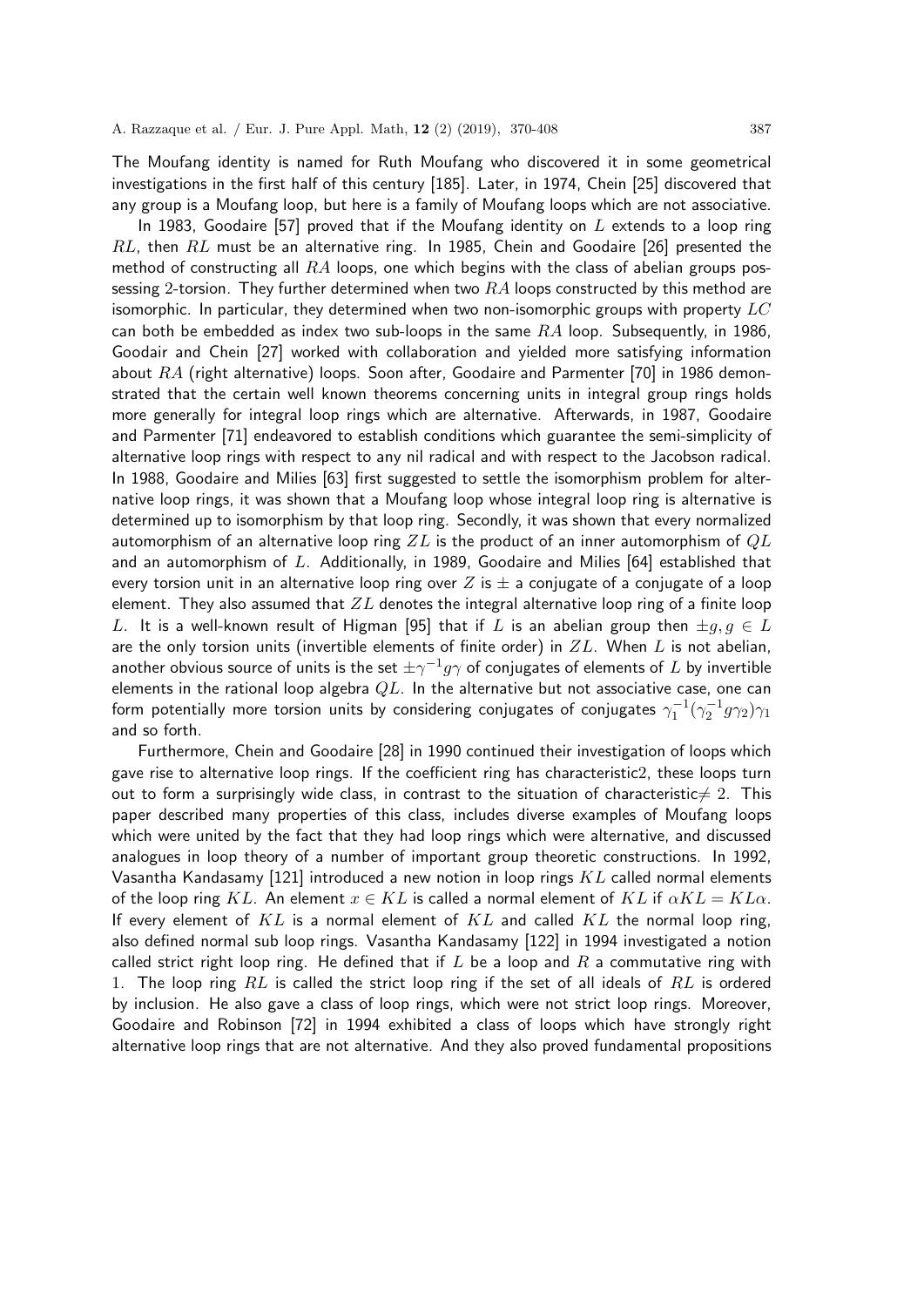which generalized the necessary and sufficient conditions for a loop to have a strongly right alternative loop ring. Beside this in 1995, Vasantha Kandasamy [123] studied the mod p envelope of associative structure. He discussed the case of non-associative groups which were loops. That is in his study he replaced groups by loops. Again in 1995, Goodaire and Milies [65] further generalized and discussed few examples of Moufang loops whose loop rings are alternative, but not associative [57]. Since that time, there had been a great deal of work devoted to the study of such loops and to their loop rings. In their paper authors gave a brief discussion of those loops whose loop rings are alternative.

In 1996, Goodaire and Milies [66] considered an  $RA$  loop is a loop whose loop rings, in characteristic different from 2, are alternative but not associative. Moreover, authors showed that every finite sub-loop H of normalized units in the integral loop ring of an  $RA$  loop L is isomorphic to a sub-loop of  $L$ . They also showed that there exist units in the rational loop algebra. Thus, a conjecture of Zassenhaus which was open for group rings holds for alternative loop rings (which were not associative). In addition to this Goodaire and Robinson [73] in 1996 proposed the construction of loops L which have right alternative loop rings  $RL$  which were not left alternative. The construction generated loop rings  $RL$  which are Bol and hence, right alternative merely set  $z = 1e$  in the Bol identity  $(xy \cdot z)y = x(yz \cdot y)$ . Such loop rings are called strongly right alternative as they satisfied the more stringent condition. Barros and Juriaans [37] in 1996 discussed that Higman has proved a classical result giving necessary and sufficient conditions for the units of an integral group ring to be trivial. In this paper authors extended this result to a bigger class of diassociative loops which includes abelian groups, groups with a unique non-identity commutator,  $RA$  loops, and other classes of loops. Again in 1997, Barros and Juriaans [38] proved the isomorphism problem for integral loop rings of finitely generated  $RA$  loops using a decomposition of the loop of units. Also they described the finitely generated  $RA$  loops whose loops of units satisfy a certain property. In 1998, Kunen [151] discussed that the right alternative law implies the left alternative law in loop rings of characteristic other than 2. He also exhibited a loop which failed to be right Bol loop, even though its characteristic 2 loop rings are right alternative. Also in 1999, Goodaire [58] sketched the brief history of loop rings which were not associative from early results of Bruck and Paige through the more recent discovery of alternative and right alternative rings and the work of Chein, Robinson and by the Goodaire.

In 2001, Bhandari and Kaila [11] observed that the additive as well as multiplicative Jordan decompositions hold in alternative loop algebras of finite  $RA$  loops and the  $RA$  loops for which the additive Jordan decomposition holds in the integral loop ring were characterized. Multiplicative Jordan decomposition (MJD) in  $ZL$ , where L is a finite  $RA$  loop with cyclic centre is analyzed, besides settling MJD for integral loop rings of all  $RA$  loops of order  $\leq 32$ . It was also shown that for any finite  $RA$  loop L,  $\mu(ZL)$  is an almost splittable Moufang loop. Again in 2001, Goodaire and Milies [67] considered L be an  $RA$  loop, that is a loop whose loop ring in any characteristic is an alternative, but not associative ring. They also investigated necessary and sufficient conditions for the (Moufang) unit loop of  $RL$  to be solvable when R is the ring of rational integers or an arbitrary field. On the way Goodaire and Milies [68] in 2001 observed that an  $RA$  loop has a torsion-free normal complement in the loop of normalized units of its integral loop ring. They also examined whether an  $RA$  loop can be normal in its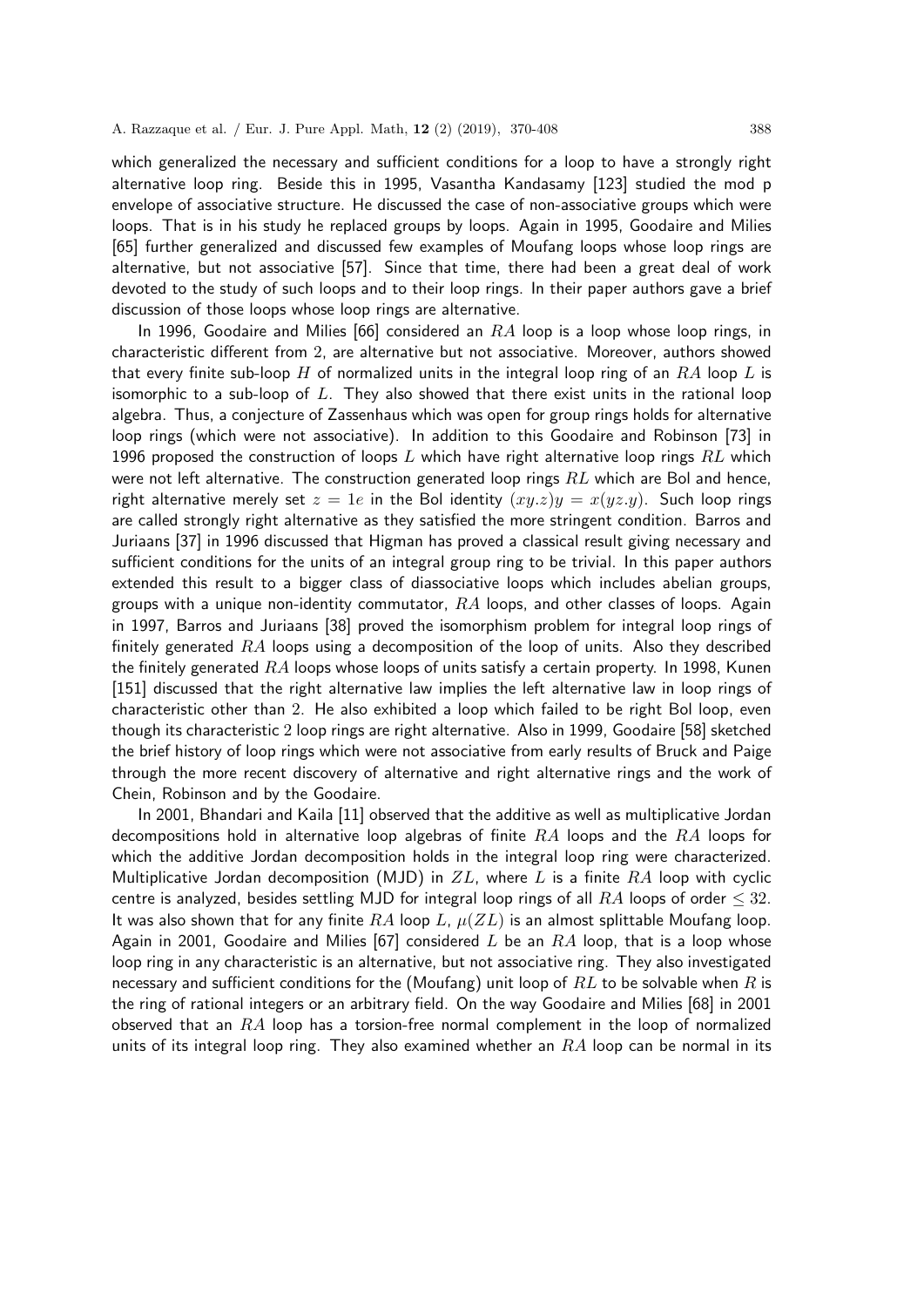unit loop. Furthermore, in 2002, Nagy [187] showed that the fundamental ideal of loop ring  $FL$  is nilpotent if and only if the multiplication group is p-group, where p is prime, L is finite loop of p-power order and F is a field of characteristic p. Also in 2002, Vasantha Kandasamy and Parimala Kanthi [124] introduced a new class of Jordan loops of order  $p + 1$  where p is a prime. They also proved this new class of Jordan loops is not Moufang loops or Bruck loops. Further they proved that the loop rings defined analogous to group rings by using a Jordan loop  $J_p$  over rings which are commutative with unit or fields are Jordan rings only under special type of rings. Finally they showed that the loop ring in case of the Jordan loop  $J_p$  over the ring  $Z_2$  is a Jordan ring. Conversely if the loop ring  $KL$  is a Jordan ring then the loop  $L$  is a Jordan loop. Also explained that these new class of Jordan loops are power associative so the loop rings have proper associative sub-rings and these loop rings  $KJ_p$  had non-trivial zero divisors and idempotents. In 2005, Goodaire, Yuanlin Li and Parmenter [44] have considered  $L$  as  $RA$  loop, that is a loop whose loop rings are alternative, but not associative rings (in any characteristic). They investigated the necessary and sufficient conditions under which the hypercentral units in the integral loop ring  $ZL$  are central. In 2006, Goodaire and Milies [69] discussed normality of f-unitary units in an alternative loop rings. In this paper, they also found necessary and sufficient conditions for  $U_f(ZL)$  to be normal in  $U(ZL)$  (the loop of all units in ZL) where for  $U_f(ZL)$  the set of all f-unitary units and  $U(ZL)$  is the loop of all units in ZL.

Goodaire [61] in 2007 described some of the advances in the theory of loops whose loop rings satisfy interesting identities. He wrote this paper in memory of his friend Robinson with whom he did research. Again in 2007, Goodaire [62] discussed advances in the theory of loops whose loop rings satisfy interesting identities that had taken place primarily since 1998. The major emphasis were on Bol loops that had strongly right alternative loop rings and on Jordan loops a hitherto largely ignored class of commutative loops some of whose loops rings satisfy the Jordan identity  $(x^2y)x = x^2(yx)$ . He raised a number of open questions and includes several suggestions for further research. Doostie and Pourfaraj [40] in 2007 studied the finite rings  $Z_p[S]$  and  $Z_{(p_1p_2)^i}[L_n(m)]$ , and proved that the first one is commuting regular and the second ring contains the commuting regular element and idempotents as well (where  $p, p_1$  and  $p_2$  are odd primes. Moreover, i, m and n are positive integers such that  $m < n, (m, n) = 1$ and  $(m - 1, n) = 1$ . They also defined the commuting regular semigroup ring, commuting regular loop ring and commuting regular groupoid ring. In 2008, Chein et al., [188] established some connections between loops whose loop rings, in characteristic 2, satisfy the Moufang identities and loops whose loop rings, in characteristic 2, and satisfy the right Bol identities. Again in 2008, Chein and Goodaire [29] discussed that the possession of a unique non-identity commutator or associator was a property that dominates the theory of loops whose loop rings, while not associative, nevertheless satisfy an interesting identity. Furthermore, they also considered all loops with loop rings satisfying the right Bol identity (such loops are called SRAR) have been known to have this property. They presented various constructions of other kinds of SRAR loops. Also considered Bol loops whose left nucleus is an abelian group of index 2 and showed that the loop rings of some such loops were strongly right alternative and exhibited various SRAR loops with more than two commutators.

In 2009, Dart and Goodaire [36] investigated the existence of loop rings that were not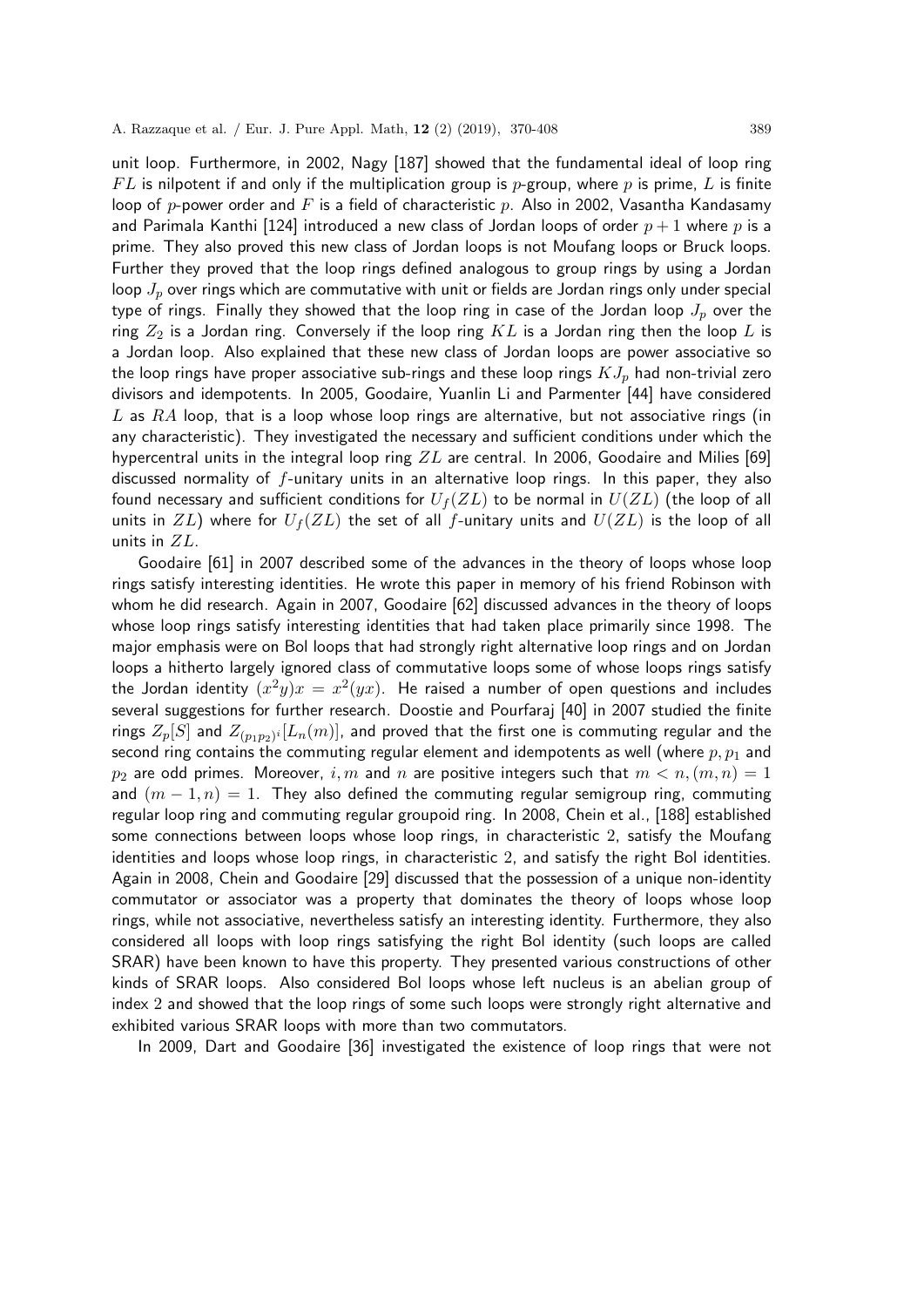associative but which satisfied the Moufang or Bol identities (without being associative). Their work turned out, with one exception, loop rings satisfying an identity of Bol-Moufang type all satisfy a Moufang or Bol identity. They also highlighted some similarities and differences in the consequences of several Bol- Moufang identities as they applied to loops and rings. Moreover, in 2012, Giraldo Vergara [254] discussed in details the developments of theory of loop rings that has been intrigued mathematicians from different areas. He also mentioned that in recent years, this theory has been developed largely, and as an example of this the complete description of the loop of invertible elements of the Zorn algebra is known to us. Recently, in 2014, Jayalakshmi and Manjula [118] investigated the case where the ring has characteristic 2 and extend to alternative loop rings by proving that the augmentation of order 2n in characteristic 2 is a nilpotent ideal (of dimension  $2n-1$ ). This, of course, means that virtually all the familiar radicals of alternative rings coincide with the augmentation ideal. Also, in 2014, Jayalakshmi and Manjula [119] discussed that the right alternative law implies the left alternative law in loop rings of characteristic other than 2. They also shown that there exists a loop which fails to be an extra loop, even though its characteristic 2 loop rings are right alternative.

### 2.6. LA-Ring (2006-2016)

After the concept of loop rings (1944), a new class of non-associative ring theory was given by Yusuf in 2006 [265]. Although the concept of LA-ring was given in 2006, but the systematic study and further developments was started in 2010 by Shah and Rehman in their paper [215]. It is worth mentioning that this new class of non-associative rings named Left almost rings (LA-ring) is introduced after a huge gap of 6 decades since the introduction of loop rings. Left almost rings (LA-ring) is actually an off shoot of LA-semigroup and LA-group. It is a noncommutative and non-associative structure and gradually due to its peculiar characteristics it has been emerging as useful non-associative class which intuitively would have reasonable contribution to enhance non-associative ring theory. By an LA- ring, we mean a non-empty set R with at least two elements such that  $(R, +)$  is an LA-group,  $(R, .)$  is an LA-semigroup, both left and right distributive laws hold.

In [215], the authors have discussed LA-ring of finitely nonzero functions which is in fact a generalization of a commutative semigroup ring. They generalized the structure of commutative semigroup ring (ring of semigroup S over ring R represented as  $R[X;S]$  to a nonassociative LA-ring of commutative semigroup S over LA-ring R represented as  $R[X^s; s \in S]$ , consisting of finitely nonzero functions. Nevertheless it also possesses associative ring structures. Furthermore they also discussed the LA-ring homomorphism. On the way the first ever definition of LA-module over an LA-ring was given by Shah and Rehman in the same paper [215].

Later in 2010, Shah et al., [217] introduced the notion of topological LA-groups and topological LA-rings which are some generalizations of topological groups and topological rings respectively. They extended some characterizations of topological groups and topological rings to topological LA-groups and topological LA-rings.

In 2011, Shah and Shah [213] established some basic and structural facts of LA-ring which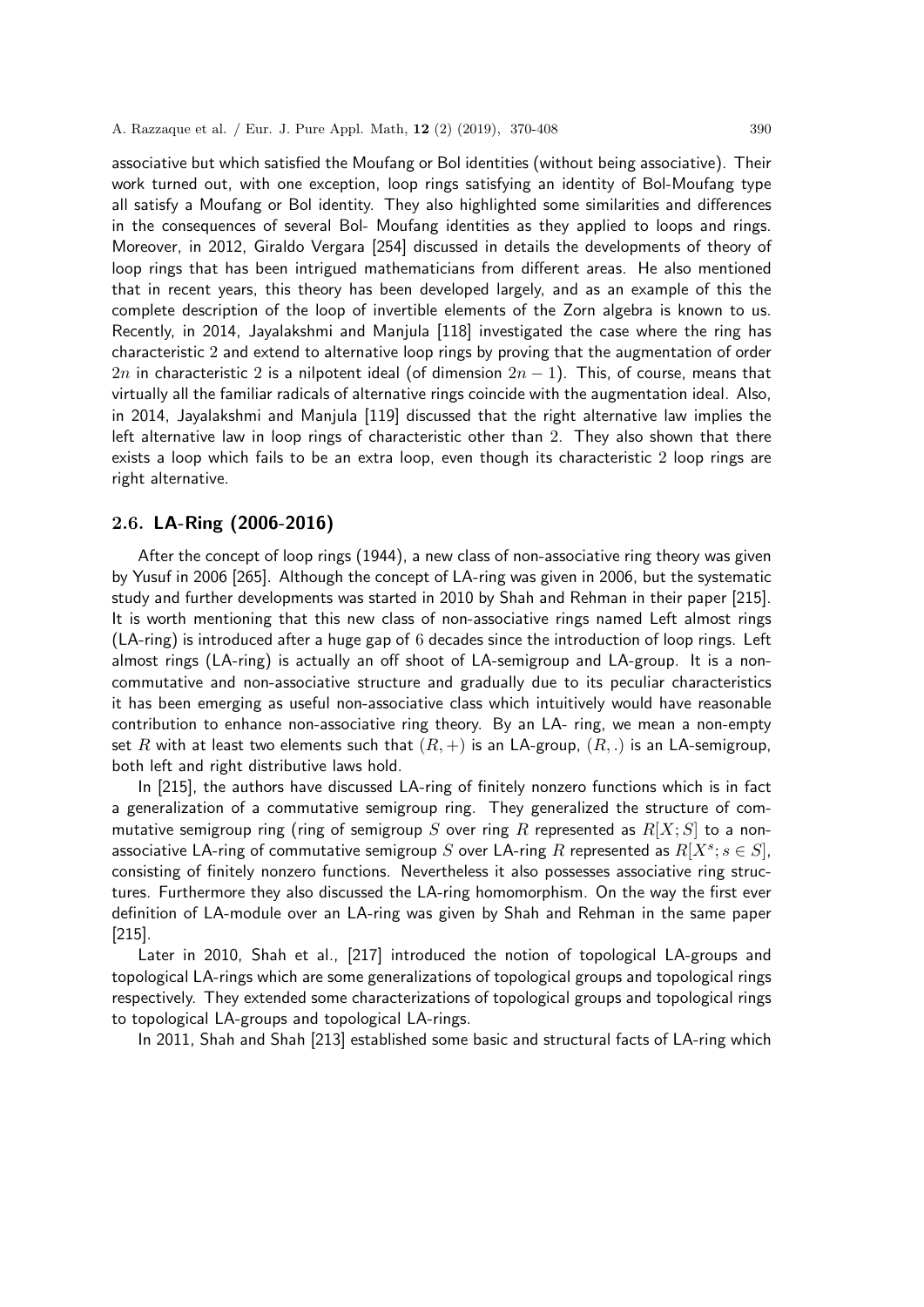will be useful for future research on LA-ring. They studied basic results such as if  $R$  is an LA-ring then  $R$  cannot be idempotent and also  $(a + b)^2 = (b + a)^2$  for all  $a, b \in R$ . If LA-ring  $R$  has left identity  $e$  then  $e+e\neq e, e+0\neq e$  and  $e=(e+0)^2$ . If  $R$  is a cancellative LA-ring with left identity e then  $e + e = 0$  and thus  $a + a = 0$  for all  $a \in R$ . An interesting result is that if  $R$  is an LA-ring with left identity  $e$  then right distributivity implies left distributivity. Also in 2011, Shah et al., [247] promoted the notion of LA-module over an LA-ring defined in [215] and further established the substructures, operations on substructures and quotient of an LA-module by its LA-sub module. They also indicated the non similarity of an LAmodule to the usual notion of a module over a commutative ring. Moreover, in 2011, Shah, Rehman and Raees [245] have generalized the concept of LA-ring by introducing the notion of near left almost ring (abbreviated as nLA-ring)  $(R, +, \cdot)$ .  $(R, +)$  is an LA-group,  $(R, \cdot)$  is an LA-semigroup and one distributive property of " $\cdot$ " over " $+$ " holds, where both the binary operations "+" and "." are non-associative. In continuation to [245], Shah, Ali and Rehman [246] in 2011 characterized nLA-ring through its ideals. They have shown that the sum of ideals is again an ideal, and established the necessary and sufficient condition for an nLA-ring to be direct sum of its ideals. Furthermore, they observed that the product of ideals is just a left ideal.

In 2012, Shah and Rehman [216] explored some notations of ideals and M-systems in LAring. They characterized LA-rings through some properties of their ideals. Moreover, they also established that if every subtractive subset of an LA-ring  $R$  is semi-subtractive and also every quasi-prime ideal of an LA-ring R with left identity e is semi-subtractive. Also in 2012, Shah et al., [248] investigated the intuitionistic fuzzy normal sub-rings in non-associative rings. In their study they extended the notions for a class of non-associative rings i.e.; LA-ring. They established the notion of intuitionistic fuzzy normal LA-subrings of LA-rings. Specifically they proved that if an  $IFSA = (\mu_A, \gamma_A)$  is an intuitionistic fuzzy normal LA-subring of an LA-ring  $R$  if and only if the fuzzy sets  $\mu_A$  and  $\stackrel{-}{\gamma_A}$  are fuzzy normal LA-subrings of  $R.$  Also they showed that an  $IFSA = (\mu_A, \gamma_A)$  is an intuitionistic fuzzy normal LA-subring of an LA-ring R if and only if the fuzzy sets  $\stackrel{-}{\mu_A}$  and  $\gamma_A$  are anti-fuzzy normal LA-subrings of  $R.$ 

In 2013, a notable development was done by Rehman et al., [106] when the existence of LA-ring was shown by giving the non-trivial examples of LA-ring. The authors showed the existence of LA-ring using the mathematical program Mace4. With the existence of nontrivial LA-ring, ultimately the authors were able to abolish the ambiguity about the associative multiplication because the first example on LA-ring given by Yusuf [265] was trivial. Also in 2013, Gaketem [53] studied the properties of quasi-ideals of  $P$ -regular nLA-ring which is in fact a generalization of LA-ring.

In 2014, Alghamdi and Sahraoui [8] broaden the concept of LA-module given in the paper [215] by constructing a tensor product of LA-modules. Although, LA-groups and LA-modules need not to be abelian, the new construction behaves like standard definition of the tensor product of usual modules over a ring. They also then extended some simple results from the ordinary tensor to the new setting. In addition, Yiarayong [263] in 2014 studied left ideals, left primary and weakly left primary ideals in LA-rings. Some characterizations of left primary and weakly left primary ideals were obtained. Moreover, the author investigated relationships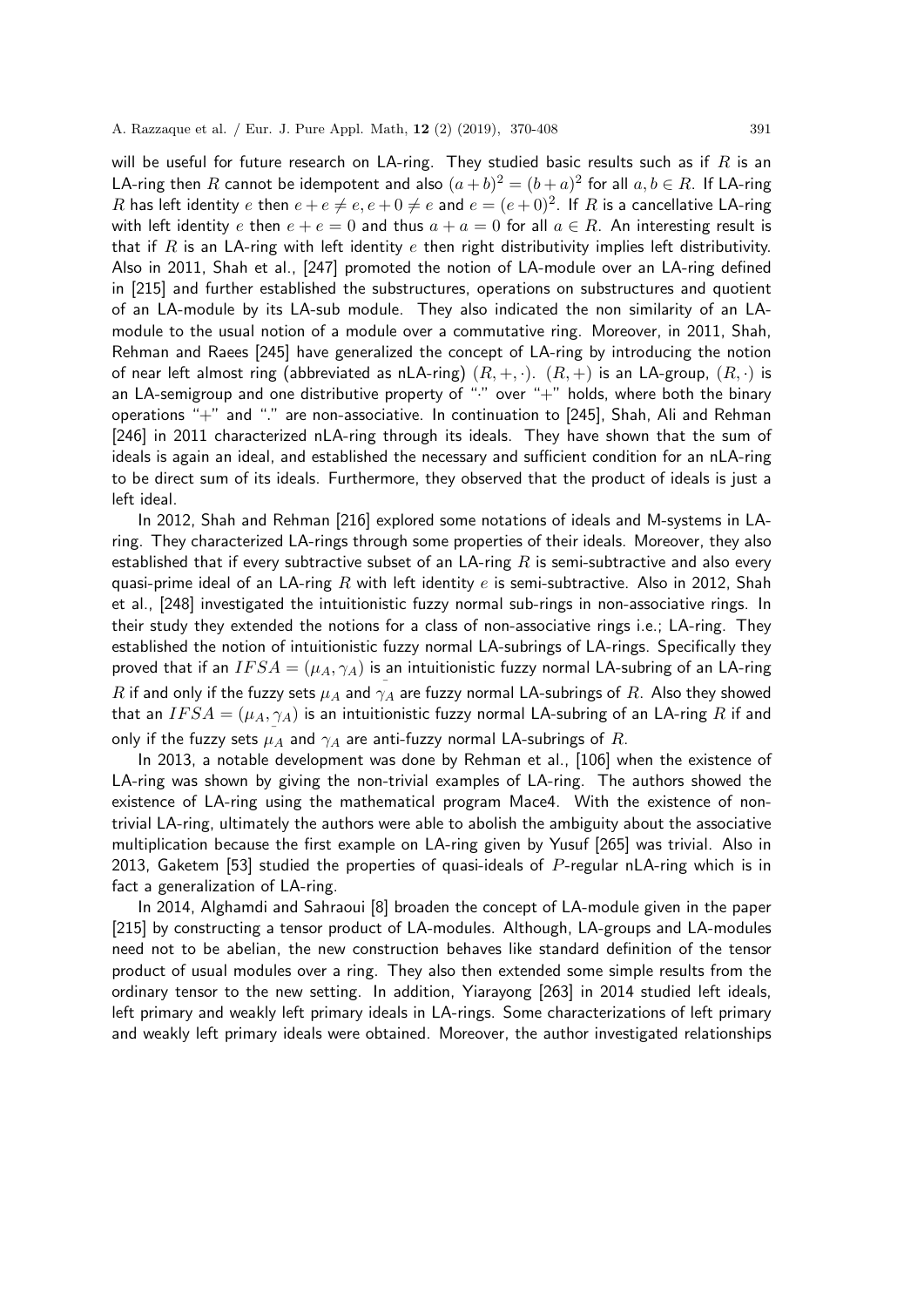of left primary and weakly left primary ideals in LA-rings. Finally, he obtained necessary and sufficient conditions of a weakly left primary ideal to be a left primary ideal in LA-rings.

Recently, in 2015, Hussain and W. Khan [104] characterized LA-rings by congruence relations. They had shown that each homomorphism of LA-rings defines a congruence relation on LA-rings. They also then discussed quotient LA- rings. At the end they proved analogue of the isomorphism theorems for LA-rings. Also Shah and Asima Razzaque in their paper [214] discussed soft non-associative rings and explore some of its algebraic properties. The notions of soft M-systems, soft P-systems, soft I-systems, soft quasi-prime ideals, soft quasi-semiprime ideals, soft irreducible and soft strongly irreducible ideals were introduced and several related properties were investigated. Moreover in 2016, Shah et al., [244] taken a step forward to apply the concepts of soft set theory to LA-ring by introducing soft LA-rings, soft ideals, soft prime ideals, idealistic soft LA-rings and soft LA-homomorphism. They provided a number of examples to illustrate these concepts.

#### 3. Conclusions

Nowadays, mathematics is becoming more and more non-associative and it is a general prediction that in few years' non-associativity will govern mathematics and applied sciences. We would like to point out that application of non-associative ring theory is astonishing and has become an instrumental in parts of physics, quantum mechanics, atomic spectroscopy, solid state physics, differential and algebraic geometry, differential equations, space time theory and etc. In this paper we tried to present the complete survey of all types of non-associative rings and enumerate some of their various applications and developments in different directions to date. We do believe that this survey would be unique in its own way for the reason that such comprehensive and complete information regarding all types of non-associative rings under one umbrella can hardly be found. We hope that this work will provide an endless source of inspiration for future research in non-associative ring theory.

#### References

- [1] I. D. Ado. On representations of finite continuous groups using linear substitutions. Izvestiya Kazanskogo Fiziko-Matematicheskogo Obshchestva, 7:1–43, 1934-35.
- [2] A. A. Albert. Quadratic forms permitting composition. Ann. of Math., 43:161–177, 1942.
- [3] A. A. Albert. Quasigroups I. Trans. Amer. Math. Soc., 54:507–519, 1943.
- [4] A. A. Albert. Quasigroups II. Trans. Amer. Math. Soc., 55:401–409, 1944.
- [5] A. A. Albert. Power associative rings. Trans. Amer. Math. Soc., 64:552–593, 1948.
- [6] A. A. Albert. On the right alternative algebras. Ann. of Math., 50:318–328, 1949.
- [7] A. A. Albert. On simple alternative rings. Canad. J. Math., 4:129–135, 1952.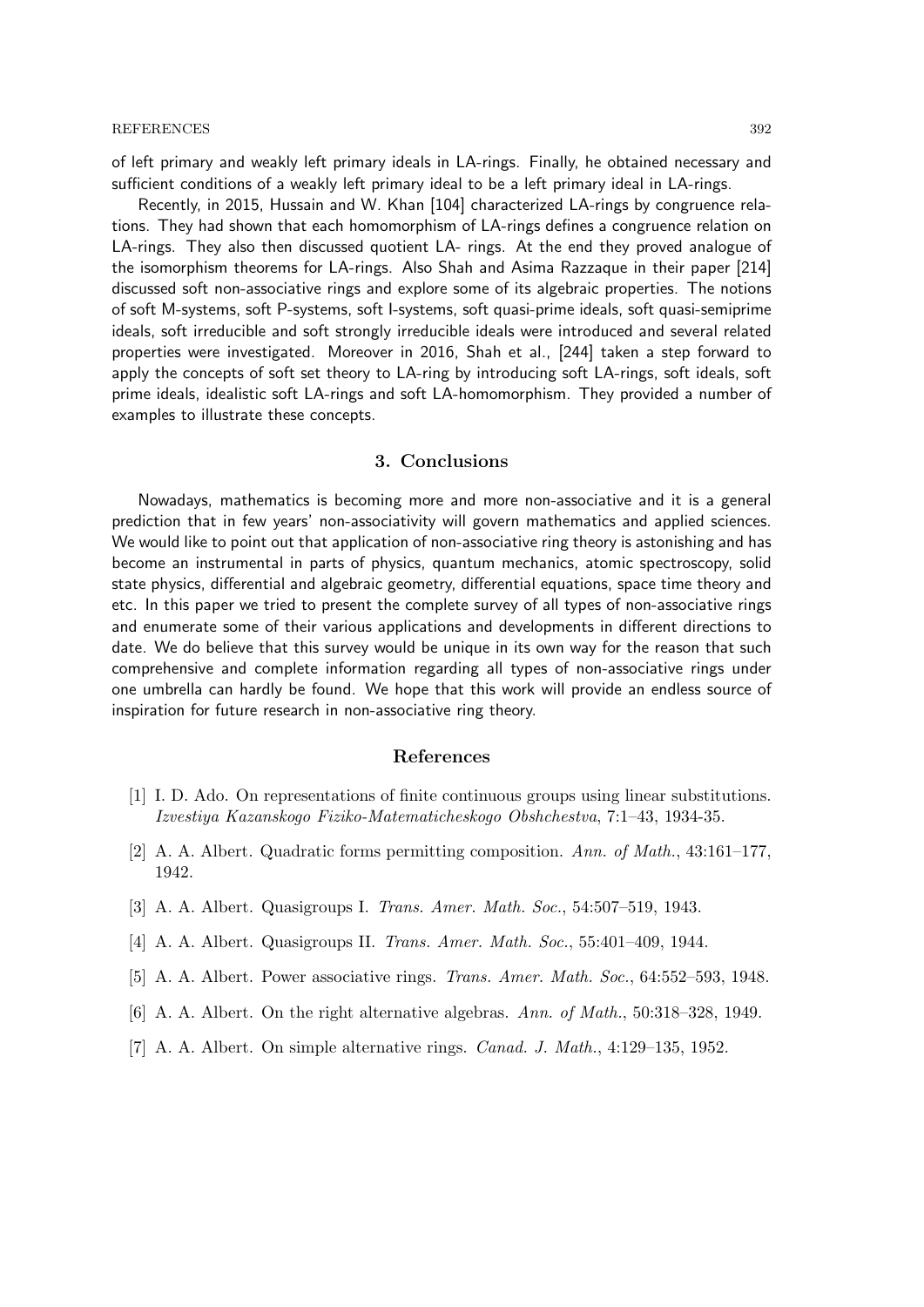- [8] A. M. Alghamdi and F. Sahraoui. Tensor product of LA-modules. International Mathematical Forum, 9:1309–1319, 2014.
- [9] J. C. Baez. The Octonions. Bull. Amer. Math. Soc., 39:145–205, 2002.
- [10] J. G. F. Belinfante and B. Kolman. A survey of Lie groups and Lie algebras with applications and computational methods. SIAM J. Appl. Math., Society for Industrial and Applied Mathematics Philadelphia, 1989.
- [11] A. K. Bhandari and A. Kaila. Jordan decompositions in alternative loop rings. Rend. Circ. Mat. Palermo, 50(2), 2001.
- [12] G. Birkhoff. Representability of Lie algebras and Lie groups by matrices. Ann. of Math., 38:526–532, 1937.
- [13] R. E. Block. A unification of the theories of Jordan and alternative algebras. Notices Amer. Math. Soc., 16:389–412, 1969.
- [14] H. Braun and M. Koecher. Jordan-Algebren [German]. Springer-Verlag, Berlin-New York, 1966.
- [15] D. J. Britten. On prime Jordan rings H(R) with chain condition. J. Algebra, 27:414– 421, 1973.
- [16] D. J. Britten. On semiprime Jordan rings  $H(R)$  with A.C.C. *Proc. Amer. Math.* Soc., 45:175–178, 1974.
- [17] B. Brown and N. H. McCoy. Some theorems on groups with applications to ring theory. Trans. Amer. Math. Soc., 69:302–311, 1950.
- [18] B. Brown and N. H. McCoy. Prime ideals in non-associative rings. Trans. Amer. Math. Soc., 89:245–255, 1958.
- [19] R. B. Brown. A new type of non-associative algebras. Proc. Natl. Acad. Sci. USA, 50:947–948, 1963.
- [20] R. H. Bruck. Some results in the theory of linear non-associative algebras. Trans. Amer. Math. Soc., 56:141–199, 1944.
- [21] R. H. Bruck. Some results in the theory of quasigroups. Trans. Amer. Math. Soc., 56:19–52, 1944.
- [22] R. H. Bruck. Contributions to the theory of loops. Trans. Amer. Math. Soc., 60:245– 354, 1946.
- [23] R. H. Bruck. A survey of binary systems. Springer-Verlag, Berlin, Heidelberg, 1958.
- [24] R. H. Bruck and E. Kleinfeld. The structure of alternative division rings. Proc. Amer. Math. Soc., 2:878–890, 1951.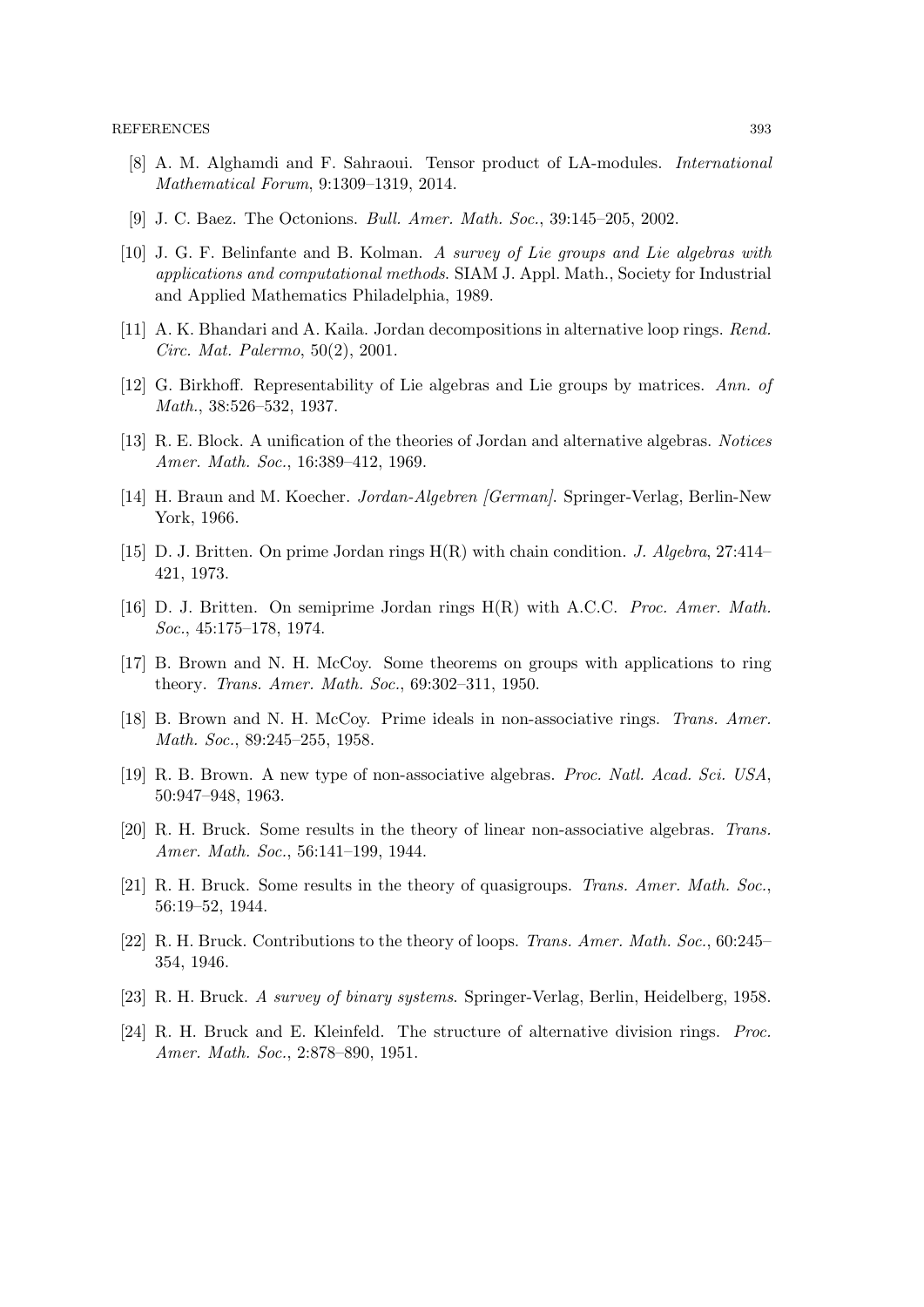- [25] O. Chein. Moufang loops of small order I. Trans. Amer. Math. Soc., 188:31–51, 1974.
- [26] O. Chein and E. G. Goodaire. Isomorphism of loops which have alternative loop rings. Comm. Algebra, 13:1–20, 1985.
- [27] O. Chein and E. G. Goodaire. Loops whose loop rings are alternative. Comm. Algebra, 14:293–310, 1986.
- [28] O. Chein and E. G. Goodaire. Loops whose loop rings in characteristic 2 are alternative. Comm. Algebra, 18:659–688, 1990.
- [29] O. Chein and E. G. Goodaire. SRAR loops with more than two commutators. J. Algebra, 319:1903–1912, 2008.
- [30] V. P. Chuvakov. Heredity of radicals in a class of non-commutative Jordan rings. Math. Notes, 54:1267–1273, 1993.
- [31] P. Coelho and U. Nunes. Lie algebra application to mobile robot control: a tutorial. Robotica, 21:483–493, 2003.
- [32] P. M. Cohn. A non-nilpotent Lie ring satisfying the Engel condition and a nonnilpotent Engel group. Math. Proc. Cambridge Philos. Soc., 51:401–405, 1955.
- [33] J. H. Conway and D. A. Smith. On quaternions and octonions. A. K. Peters, Massachusetts, 2003.
- [34] J. F. Cornwell. Group Theory in Physics: An Introduction. Academic Press, San Diego, 1997.
- [35] D. Eswara Rao D. Bharathi and P. Ravi. Right nucleus in right alternative rings. International Journal of Mathematical Archive, 4:252–255, 2013.
- [36] B. C. Dart and E. G. Goodaire. Loop rings satisfying identities of bol- moufang type. J. Algebra Appl, 8:401–411, 2009.
- [37] Luiz G. X. de Barros and S. O. Juriaans. Units in Integral loop rings. J. Algebra, 183:637–648, 1996.
- [38] Luiz G. X. de Barros and S. O. Juriaans. Units in alternative integral loop rings. Results Math., 31:266–281, 1997.
- [39] G. M. Dixon. Division algebras: Octonions, quaternions, complex numbers and the algebraic design of physics. Springer-Science, Brandeis University, USA, 1994.
- [40] H. Doostie and L. Pourfaraj. Finite rings and loop rings involving the commuting regular elements. International Mathematical Forum, 2:2579–2586, 2007.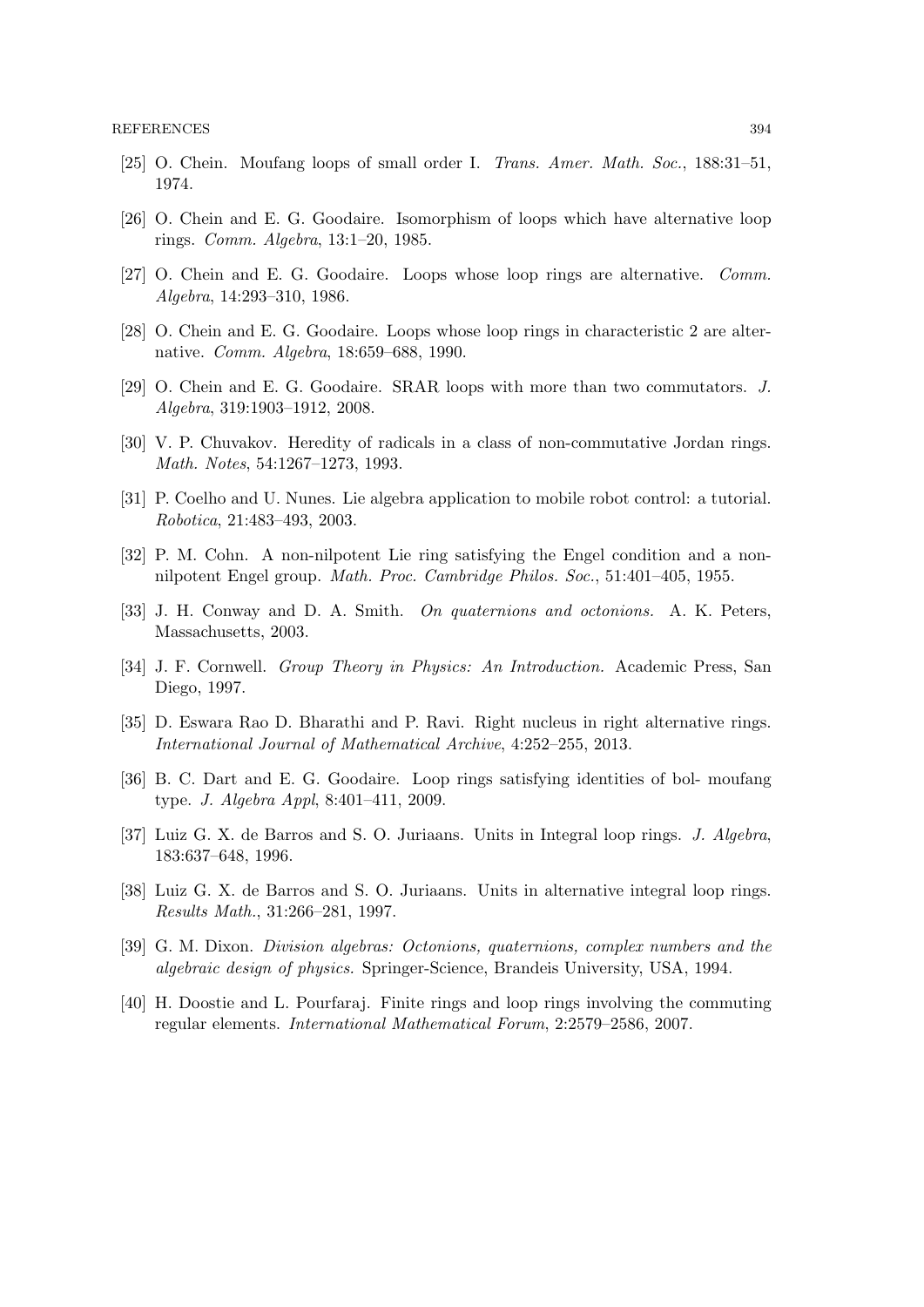- [41] G. V. Dorofeev. One example in the theory of alternative rings. Sibirsk. Mat. Zh., 4:1049–1052, 1963.
- [42] R. Dubisch and S. Perlis. On the radical of a non-associative algebra. Amer. J. Math., 70:540–546, 1948.
- [43] E. B. Dynkin. Computation of the coefficients in the Campbell-Hausdorff formula. Dokl. Akad. Nauk SSSR, 57:323–326, 1947.
- [44] Yuanlin Li E. G. Goodaire and M. M. Parmenter. Hypercentral units in alternative loop rings. J. Algebra, 283:317–326, 2005.
- [45] N. Yu. Makarenko E. I. Khukhro and P. Shumyatsky. Frobenius groups of automorphisms and their fixed points. Forum Math., 26:73–112, 2011.
- [46] T. S. Erockson and S. Montgomery. The prime radical in special Jordan rings. Trans. Amer. Math. Soc., 156:155–164, 1971.
- [47] H. Essannouni and A. Kaidi. Semiprime alternative rings with A.C.C. Lecture Notes in Math., 1328:82–93, 1988.
- [48] H. Essannounia and A. Kaidi. Goldie's theorem for alternative rings. Proc. Amer. Math. Soc., 121:39–45, 1994.
- [49] C. Faith. Radical extensions of rings. Proc. Amer. Math. Soc., 12:274–283, 1961.
- [50] B. L. M. Ferreira and R. Nascimento. Derivable maps on alternative rings. Rev. Cinc. Exatas Nat., 16:9–15, 2014.
- [51] A. Forsythe and N. H. McCoy. On the commutativity of certain rings. Bull. Amer. Math. Soc., 52:523–526, 1946.
- [52] A. T. Gainov. Identical relations for binary-Lie rings. Uspekhi Mat. Nauk, 3:141–146, 1957.
- [53] T. Gaketem. Quasi-ideals of a p-regular near left almost rings. International Journal of Pure and Applied Mathematics, 87:219–227, 2013.
- [54] P. J. Garijo. The Jordan regular ring associated to a finite JBW-algebra. J. Algebra, 110:56–73, 1987.
- [55] S. Gonzalez. Non-associative algebra and its applications. Kluwer, Dordrecht, Proc. of the Third Intl. Conf. Oviedo, Spain, 1994.
- [56] S. Gonzalez and C. Martinez. Order relation in Jordan rings and a structural theorem. Proc. Amer. Math. Soc., 98:379–388, 1986.
- [57] E. G. Goodaire. Alternative loop rings. Publ. Math. Debrecen, 30:31–38, 1983.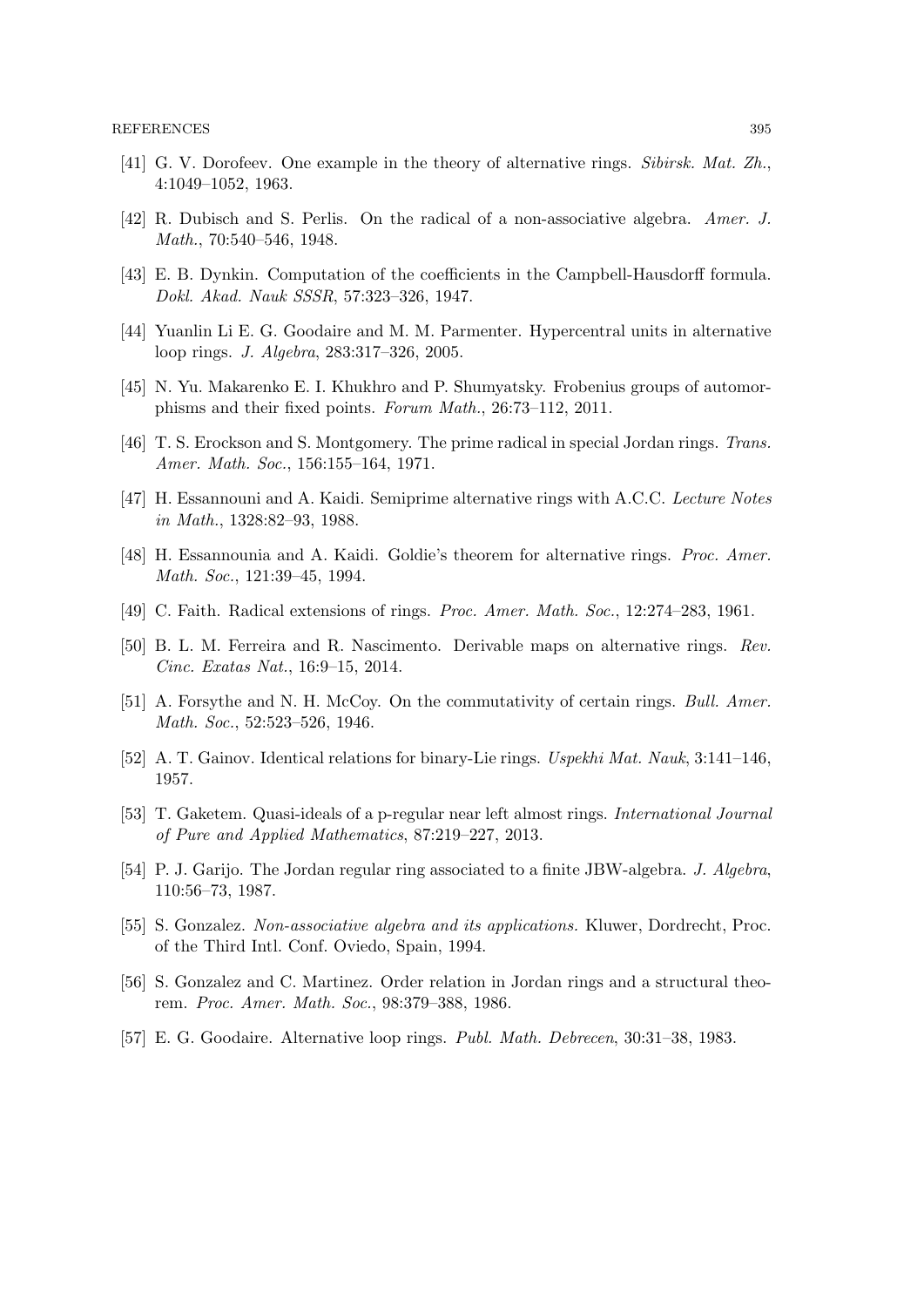- [58] E. G. Goodaire. A brief history of loop rings. Mat. Contemp., 16:93–109, 1999.
- [59] E. G. Goodaire. Nilpotent right alternative rings and Bol circle loops. Comm. Algebra, 28:2445–2459, 2000.
- [60] E. G. Goodaire. Units in right alternative loop rings. Publ. Math. Debrecen, 59:353– 362, 2001.
- [61] E. G. Goodaire. Advances in loop rings and their loops. Quasigroups Related Systems, 15:1–18, 2007.
- [62] E. G. Goodaire. More on the History of loop rings. 2007.
- [63] E. G. Goodaire and C. P. Milies. Isomorphisms of integral alternative loop rings. Rend. Circ. Mat. Palermo, 37(2):126–135, 1988.
- [64] E. G. Goodaire and C. P. Milies. Torsion units in alternative loop rings. Proc. Amer. Math. Soc., 107:7–15, 1989.
- [65] E. G. Goodaire and C. P. Milies. Ring alternative loops and their loop rings. Resenhas do Instituto de Matemtica e Estatstica da Universidade de So Paulo, 2:47–82, 1995.
- [66] E. G. Goodaire and C. P. Milies. Finite subloops of units in an alternative loop ring. Proc. Amer. Math. Soc., 124:995–1002, 1996.
- [67] E. G. Goodaire and C. P. Milies. Alternative loop rings with solvable unit loops. J. Algebra, 240:25–39, 2001.
- [68] E. G. Goodaire and C. P. Milies. Normal subloops in the integral loop ring of an RA loop. Canad. Math. Bull., 44:27–35, 2001.
- [69] E. G. Goodaire and C. P. Milies. Normality of f-unitary units in an alternative loop rings. J. Algebra Appl., 5:537–548, 2006.
- [70] E. G. Goodaire and M. M. Parmenter. Units in alternative loop rings. Israel J. Math., 53:209–216, 1986.
- [71] E. G. Goodaire and M. M. Parmenter. Semi-simplicity of alternative loop rings. Acta Math. Hungar., 50:241–247, 1987.
- [72] E. G. Goodaire and D. A. Robinson. A Class of loops with right alternative loop rings. Comm. Algebra, 22:5623–5634, 1994.
- [73] E. G. Goodaire and D. A. Robinson. A Construction of loops which admit right alternative loop rings. Results Math., 29:56–62, 1996.
- [74] F. Grsey and C. H. Tze. On the role of division, Jordan and related algebras in particle physics. World Scientific, Singapore, 1996.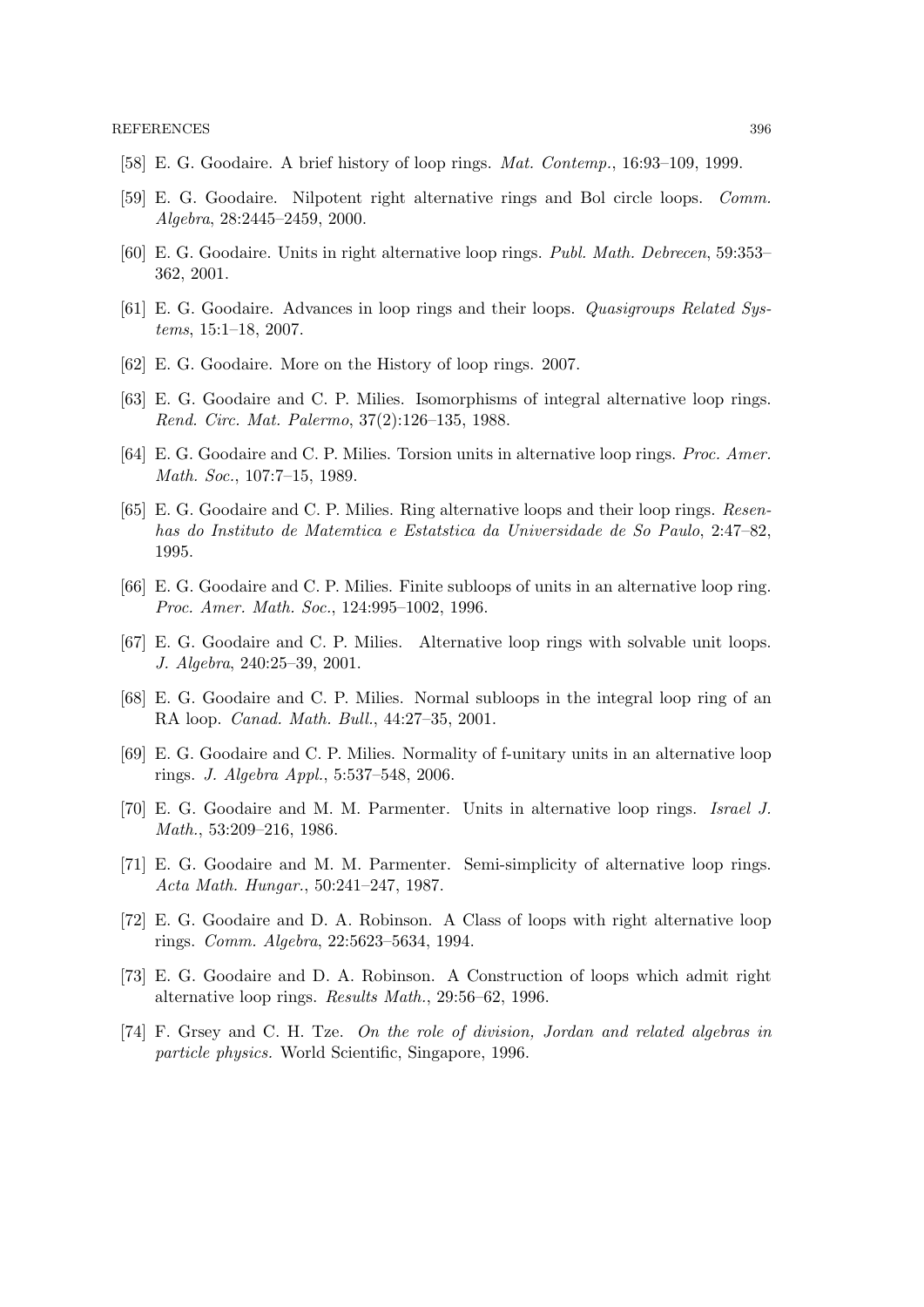- [75] M. Hall. A basis for free Lie rings and higher commutators in free groups. Proc. Amer. Math. Soc., 1:575–581, 1950.
- [76] M. Hall and Jr. An identity in Jordan rings. Proc. Amer. Math. Soc., 7:990-998, 1956.
- [77] M. Hall and Jr. *The theory of groups*. MacMillan, New York, 1959.
- [78] Harish-Chandra. Faithful representations of lie algebras. Ann. of Math., 50:68–76, 1949.
- [79] B. Hartley and T. Meixner. Finite soluble groups containing an element of prime order whose centralizer is small. Arch. Math. (Basel), 36:211–213, 1981.
- [80] H. Hashimoto. On -Modular right ideals on an alternative ring. Journal of the Faculty of Science, Hokkaido University, 15(Ser. 1, Mathematics):131–133, 1960.
- [81] F. Hausdorff. Die symbolische exponentialformel in der gruppentheorie. Ber Verh Saechs Akad Wiss Leipzig, 58:19–48, 1906.
- [82] I. R. Hentzel. Right alternative rings with idempotents. J. Algebra, 17:303–309, 1971.
- [83] I. R. Hentzel. Generalized right alternative rings. Pacific J. Math., 60:95–102, 1975.
- [84] I. R. Hentzel and L. A. Peresi. Almost Jordan rings. Proc. Amer. Math. Soc., 104:343–348, 1988.
- [85] I. N. Herstein. On the Lie and Jordan rings of a simple associative ring. Amer. J. Math., 77:279–285, 1955.
- [86] I. N. Herstein. The Lie ring of a simple associative ring. Duke Math. J., 22:471–476, 1955.
- [87] I. N. Herstein. Lie and Jordan systems in simple rings with involution. Amer. J. Math., 78:629–649, 1956.
- [88] I. N. Herstein. Jordan derivatives of prime rings. Proc. Amer. Math. Soc., 8:1104– 1110, 1957.
- [89] I. N. Herstein. Lie and Jordan structures in simple associative rings. Bull. Amer. Math. Soc., 67:517–531, 1961.
- [90] I. N. Herstein. Non-commutative rings. The Carus Mathematical Monographs15, MAA Textb, 1968.
- [91] I. N. Herstein. Topics in Ring Theory. University of Chicago Press, Chicago, 1969.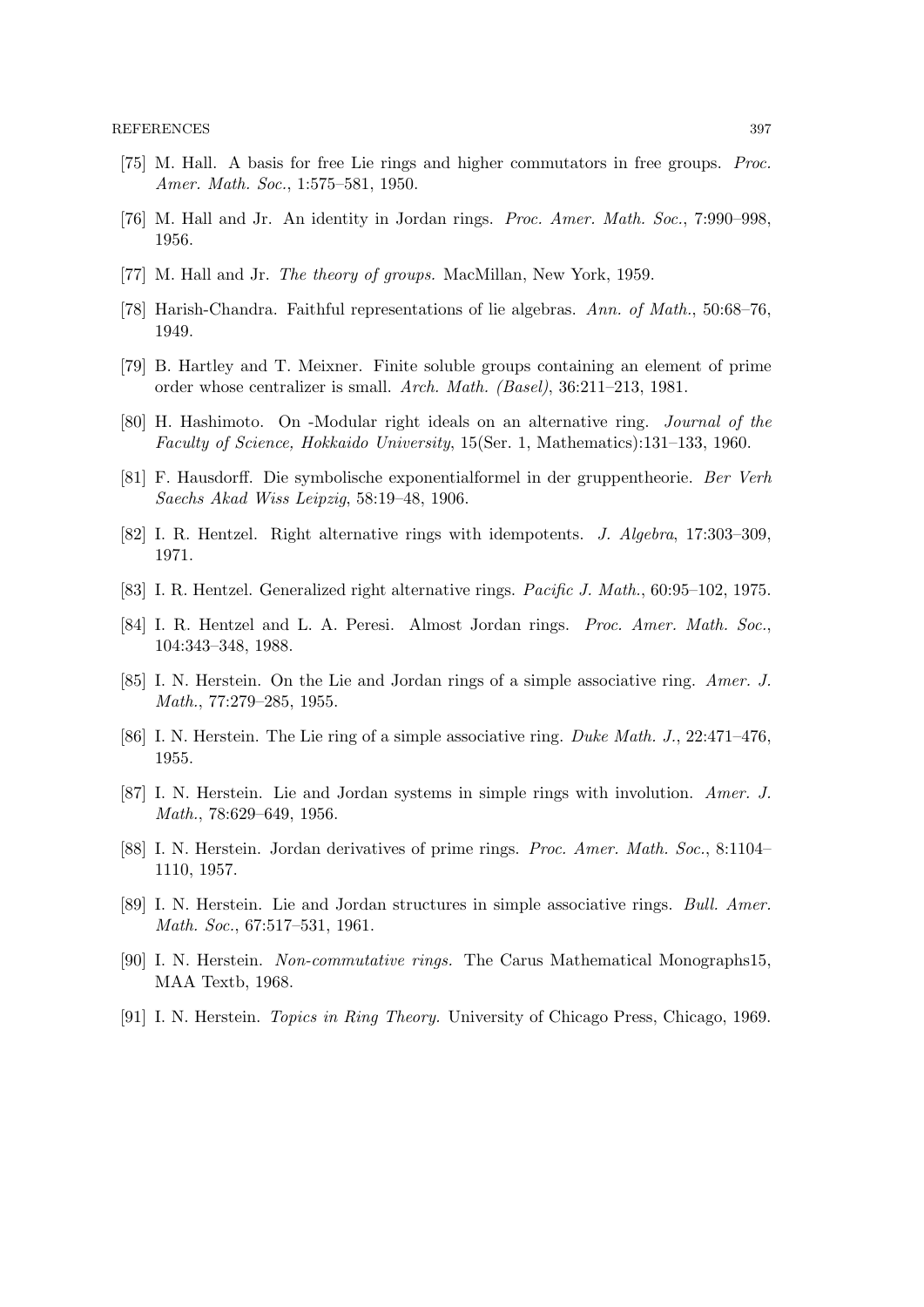- [92] I. N. Herstein. On the Lie structure of an associative ring. J. Algebra, 14:561–571, 1970.
- [93] I. N. Herstein and E. Kleinfeld. Lie mappings in characteristic 2. Pacific J. Math., 10:843–852, 1960.
- [94] P. J. Higgins. Lie rings satisfying the engel condition. Math. Proc. Cambridge Philos. Soc., 50:8–15, 1954.
- [95] G. Higman. The units of group rings. Proc. Lond. Math. Soc., 46:231–248, 1940.
- [96] G. Higman. Groups and rings having automorphisms without non-trivial fixed elements. J. Lond. Math. Soc., 32:321–332, 1957.
- [97] C. Hopkins. Rings with minimal condition for left ideals. Ann. of Math., 40:712–730, 1939.
- [98] M. Horn and S. Zandi. Second cohomology of Lie rings and the schur multiplier. Int. J. Group Theory, 3:9–20, 2014.
- [99] R. Howe. Very basic Lie theory. Amer. Math. Monthly, 90:600–623, 1983.
- [100] M. M. Humm. On a class of right alternative rings without nilpotent ideals. J. Algebra, 5:164–174, 1967.
- [101] M. M. Humm and E. Kleinfeld. On free alternative rings. Journal of Combinatorial Theory, 2:140–144, 1967.
- [102] J. E. Humphreys. Introduction to Lie algebras and representation theory. Springer, New York, 1972.
- [103] J. E. Humphreys and E. James. Introduction to Lie algebras and representation theory. Springer, New York, 1994.
- [104] F. Hussain and W. Khan. Congruences on left almost rings. *International Journal* of Algebra and Statistics, 4:1–6, 2015.
- [105] F. Klein I. M. Yaglom and S. Lie. Evolution of the idea of symmetry in the nineteenth century. Birkhauser, Boston, 1988.
- [106] T. Shah I. Rehman, M. Shah and Asima Razzaque. On existence of non-associative LA-rings. Stiint. Univ. "Ovidius" Constanta Ser. Mat., 21:223–228, 2013.
- [107] Radu Iordanescu. Jordan structures in mathematics and physics. arXiv preprint arXiv:1106.4415, 2011.
- [108] K. Iwasawa. On the representation of Lie algebras. Jpn. J. Math., 19:405–426, 1948.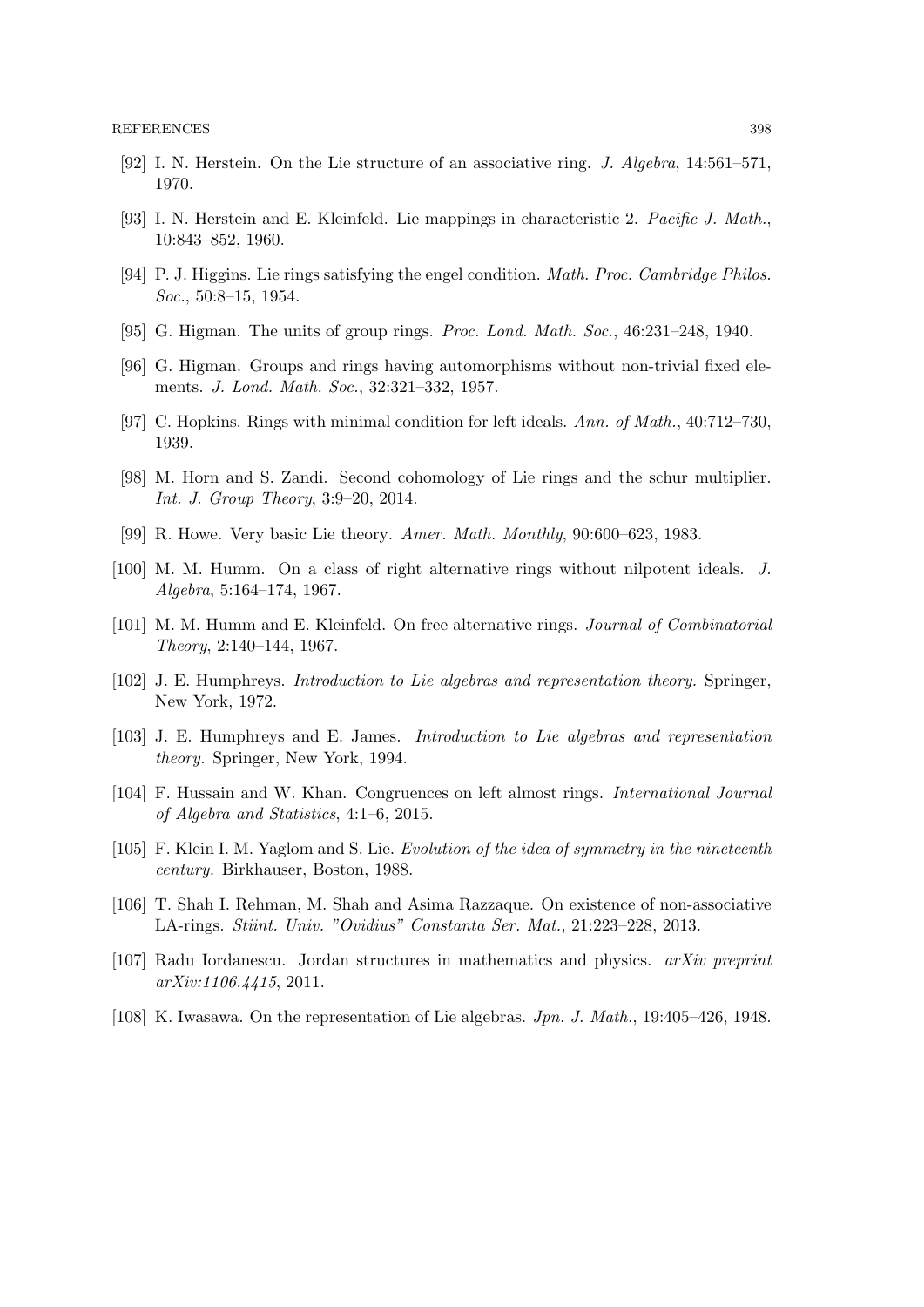- [109] B. Kolman J. G. Belinfante and H. A. Smith. An introduction to Lie groups and Lie algebras with applications. SIAM Rev., 8:11-46, 1966.
- [110] N. Jacobson. Cayley numbers and normal simple Lie algebras of type G. Duke Math. J., 5:775–783, 1939.
- [111] N. Jacobson. Isomorphisms of Jordan rings. Amer. J. Math., 70:317–326, 1948.
- [112] N. Jacobson. The centre of a Jordan ring. Bull. Amer. Math. Soc., 54:316–322, 1948.
- [113] N. Jacobson. Structure of rings. American Mathematical Society Transl. Ser. 2, USA, 1964.
- [114] N. Jacobson. Structure and representations of Jordan algebra. Amer. Math. Soc. Colloq. Publ., USA, 1968.
- [115] N. Jacobson and C. E. Rickart. Jordan homomorphisms of rings. Trans. Amer. Math. Soc., 60:479–502, 1950.
- [116] N. Jacobson and C. E. Rickart. Homomorphisms of Jordan rings of self-adjoint elements. Trans. Amer. Math. Soc., 72:310–322, 1952.
- [117] K. Jayalakshmi and S. Madhavi Latha. Right nucleus in generalized right alternative rings. International Journal of Research-Granthaalayah, 3:1–12, 2015.
- [118] K. Jayalakshmi and C. Manjula. Bol loops in nilpotent alternative loop ring. International Journal of Statistika and Mathematika, 10:56–60, 2014.
- [119] K. Jayalakshmi and C. Manjula. Extra and alternative loop rings. International Journal of Scientific and Research Publications, 4, 2014.
- [120] C. R. Jordan and D. A. Jordan. Lie rings of derivations of associative rings. J. Lond. Math. Soc., 2:33–41, 1978.
- [121] W. B. V. Kandasamy. On normal elements in loop rings. Ultra Scien. of Phys. Sci., 4:210–212, 1992.
- [122] W. B. V. Kandasamy. On strictly right loop rings. J. of Harbin Inst. of Sci. and Tech., 18:116–118, 1994.
- [123] W. B. V. Kandasamy. A note on the modular loop ring of a finite loop. Opuscula Math., 15:109–112, 1995.
- [124] W. B. V. Kandasamy and J. M. Parimala Kanthi. Loop rings of jordan rings. National symposium on mathematical methods and applications, Indian Institute of Technology, Madras, Chennai, TN, India, 2002.
- [125] I. Kaplansky. Topological rings. Amer. J. Math., 69:153–183, 1947.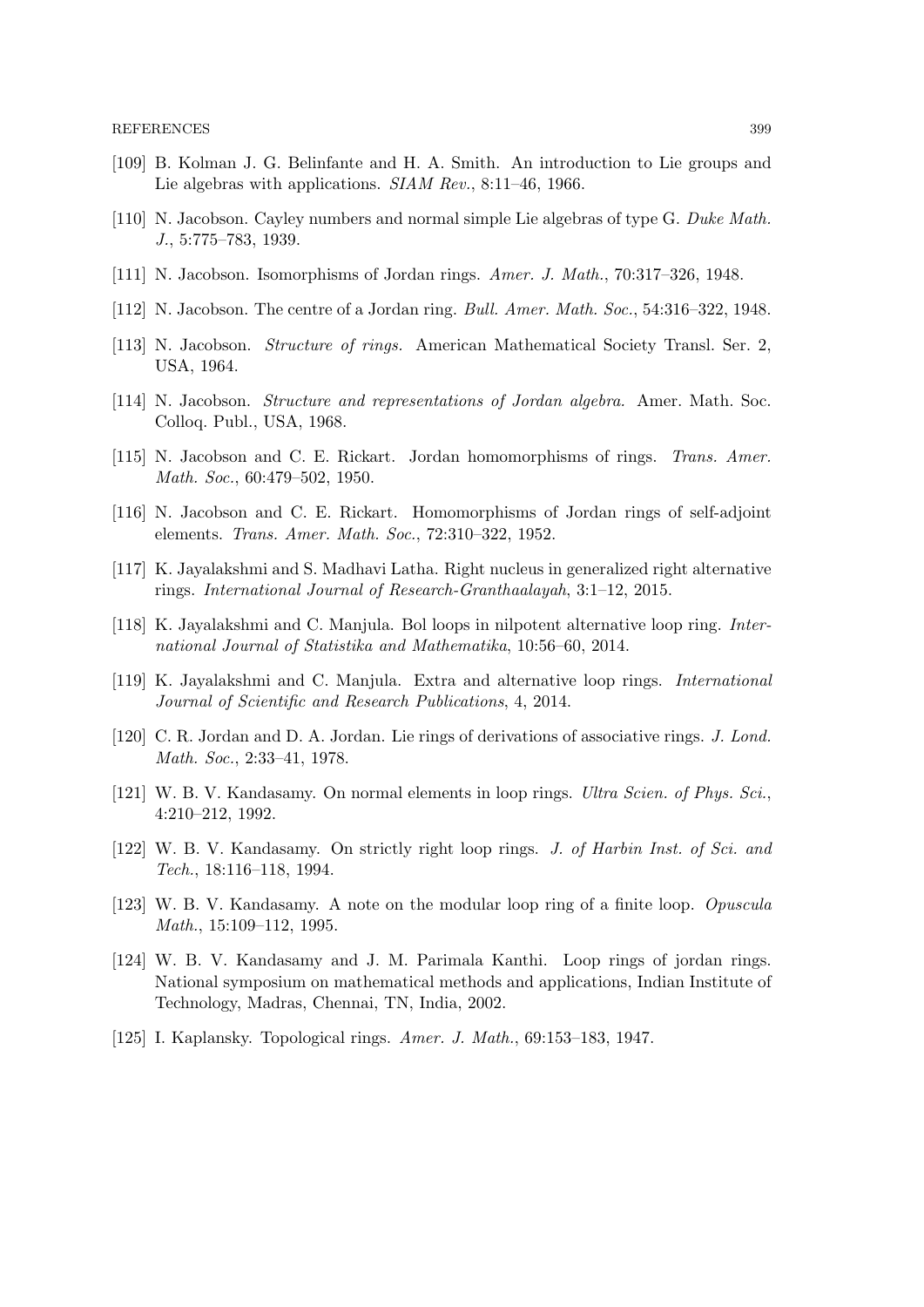- [126] I. Kaplansky. Topological rings. Bull. Amer. Math. Soc., 54:809–826, 1948.
- [127] I. Kaplansky. A theorem on division rings. *Canad. J. Math.*, 3:290–292, 1951.
- [128] N. Kawamoto. On prime ideals of Lie algebras. Hiroshima Math. J., 4:679–684, 1974.
- [129] E. I. Khukhro. Finite p-groups admitting an automorphism of order p with a small number of fixed points. Math. Notes, 38:867–870, 1986.
- [130] E. I. Khukhro. Lie rings and Lie Groups admitting an almost regular automorphism of prime order. Sb. Math., 71:51–63, 1992.
- [131] E. I. Khukhro and N. Yu. Makarenko. Lie rings with almost regular automorphisms. J. Algebra, 264:641–664, 2003.
- [132] E. I. Khukhro and N. Yu. Makarenko. Finite groups and Lie rings with a metacyclic frobenius group of automorphisms. J. Algebra, 386:77–104, 2013.
- [133] E. Kleineelo. Right alternative rings. Proc. Amer. Math. Soc., 4:939–944, 1953.
- [134] E. Kleinfeld. Right alternative rings. Proc. Amer. Math. Soc., 4(6):939–944, 1953.
- [135] E. Kleinfeld. Simple alternative rings. Ann. of Math., 58:544–547, 1953.
- [136] E. Kleinfeld. Generalization of a theorem on simple alternative rings. Port. Math., 14:91–94, 1955.
- [137] E. Kleinfeld. A characterization of the cayley numbers. Studies in Modern Algebra, MAA Studies in Mathematics, 2:126–143, 1963.
- [138] E. Kleinfeld. Middle nucleus-center in a simple Jordan ring. J. Algebra, 1:40–42, 1964.
- [139] E. Kleinfeld. On right alternative rings without proper right ideals. *Pacific J. Math.*, 31:87–102, 1969.
- [140] E. Kleinfeld. Generalization of alternative rings II. J. Algebra, 18:326–339, 1971.
- [141] E. Kleinfeld. On a generalization of Alternative and Lie rings. Trans. Amer. Math. Soc., 155:385–395, 1971.
- [142] E. Kleinfeld. Anti-commutative elements in alternative rings. J. Algebra, 83:65–71, 1983.
- [143] E. Kleinfeld and H. F. Smith. On prime right alternative rings with commutators in the left nucleus. Bull. Aust. Math. Soc., 49:287–298, 1994.
- [144] L. A. Kokoris. Some nodal non-commutative Jordan algebras. Proc. Amer. Math. Soc., 9:164–166, 1958.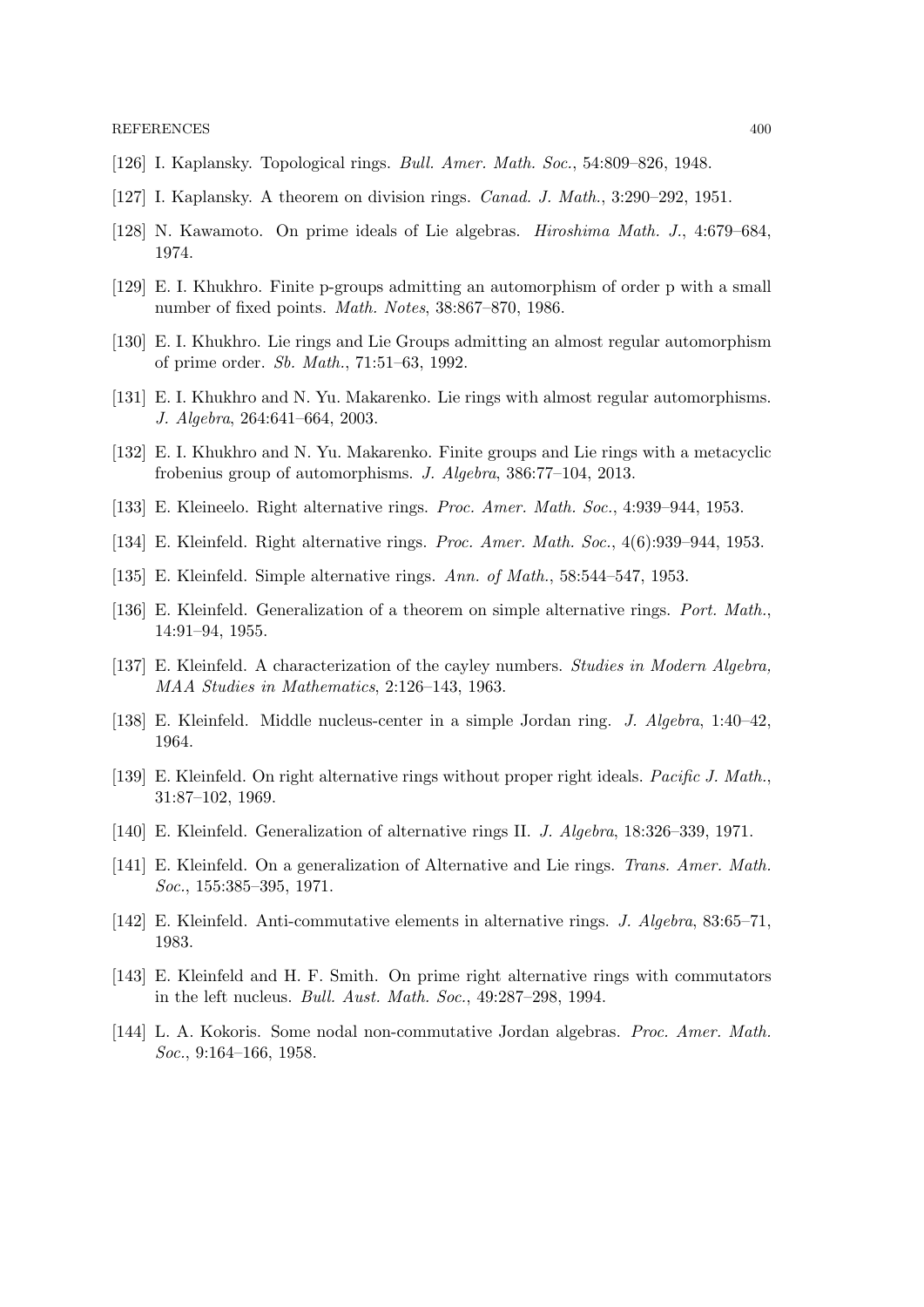- [145] A. I. Kostrikin. Lie rings satisfying the Engel condition. Izvestiya Akademii Nauk USSR, 21:515–540, 1957.
- [146] A. I. Kostrikin. On the relation between periodic groups and Lie rings. Izvestiya Akademii Nauk USSR, 21:289–310, 1957.
- [147] A. I. Kostrikin. On the burnside problem. Dokl. Akad. Nauk SSSR, 119:1081–1084, 1958.
- [148] V. A. Kreknin. The solubility of Lie algebras with regular automorphisms of finite period. Dokl. Math., 4:683–685, 1963.
- [149] V. A. Kreknin. Solvability of a Lie algebra containing a regular automorphism. Sib. Math. J., 8:536–537, 1967.
- [150] V. A. Kreknin and A.I. Kostrikin. Lie algebras with regular automorphisms. Dokl. Math., 4:355–358, 1963.
- [151] K. Kunen. Alternative loop rings. Comm. Algebra, 26:557–564, 1998.
- [152] E. N. Kuzmin. On anti-commutative algebras satisfying the Engel condition. Sibirsk. Mat. Zh., 8:1026–1034, 1967.
- [153] F. Kuzucuoglu. Isomorphisms of the unitriangular groups and associated Lie rings for the exceptional dimensions. Acta Appl. Math., 85:209–213, 2005.
- [154] M. G. Lozano L. A. Crdenas and J. R. Calvio. The maximal left quotient rings of alternative rings. Comm. Algebra, 33:1031–1042, 2005.
- [155] M. G. Lozano L. A. Crdenas and J. R. Calvio. On quotient rings in alternative rings. Comm. Algebra, 42:5464–5473, 2014.
- [156] L. SbitnevaI L. Sabinin and P. Shestakov. Non-associative algebra and its applications. Taylor Francis / CRC Press, New York, 2005.
- [157] C. Lanski and S. Montgomery. Lie structure of prime rings of characteristic 2. Pacific J. Math., 42:117–136, 1972.
- [158] M. Lazard. Sur les algebres enveloppantes universelles des certaines algebres de Lie. Publications Scientifiques de l'Universite d'Alger, 2(A1):281–294, 1954.
- [159] M. Lazard. Sur les groupes nilpotents et les anneaux de Lie. Ann. Sci. Ec. Norm. Super., 71:101–190, 1954.
- [160] R. Lewand. Hereditary radicals in Jordan rings. Proc. Amer. Math. Soc., 33:302–306, 1972.
- [161] J. A. Loustao. Radical extensions of Jordan rings. J. Algebra, 30:1–11, 1974.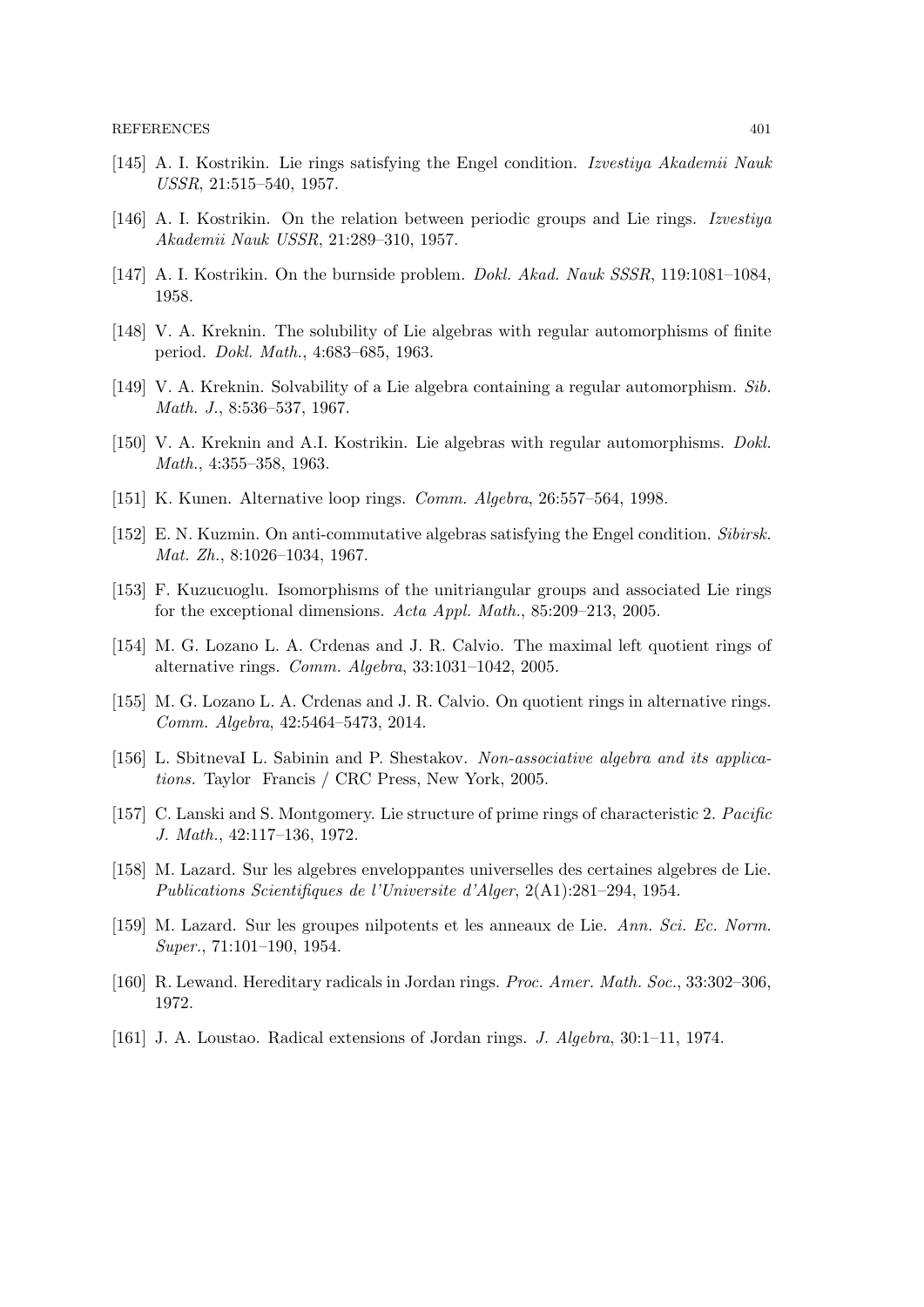- [162] M. G. Lozano and M. S. Molina. Left quotient rings of alternative rings. J. Algebra Appl., 6:71–102, 2007.
- [163] K. Kunen M. K. Kinyon and J. D. Phillips. Strongly right alternative rings and Bol loops. arXiv preprint math/0508005, 2005.
- [164] I. Macdonald. On certain varieties of groups. Math. Z., 76:270–282, 1961.
- [165] I. Macdonald. On certain varieties of groups II. Math. Z., 78:175–188, 1962.
- [166] W. Magnus. Uber Beziehungen zwischen hoheren Kommutatoren. Journal fur die reine und angewandte Mathematik, 117:105–115, 1937.
- [167] N. Yu. Makarenko. Finite 2-groups with automorphisms of order 4. Algebra Logic, 40:47–54, 2001.
- [168] N. Yu. Makarenko. A nilpotent ideal in the Lie rings with automorphisms of prime order. Sib. Math. J., 46:1097–1107, 2005.
- [169] N. Yu. Makarenko and E. I. Khukhro. Nilpotent groups admitting an almost regular automorphism of order four. Algebra Logic, 35:176–187, 1996.
- [170] N. Yu. Makarenko and E. I. Khukhro. On Lie rings admitting an automorphism of order 4 with few fixed points. Algebra Logic, 35:21–43, 1996.
- [171] N. Yu. Makarenko and E. I. Khukhro. Lie rings admitting automorphisms of order 4 with few fixed points II. Algebra Logic, 37:78–91, 1998.
- [172] N. Yu. Makarenko and E. I. Khukhro. Almost solvability of Lie algebras with almost regular automorphisms. Dokl. Math., 68:325–326, 2003.
- [173] N. Yu. Makarenko and E. I. Khukhro. Almost solubility of Lie algebras with almost regular automorphisms. J. Algebra, 227:370–407, 2004.
- [174] A. I. Malcev. On a representation of non-associative rings. Uspekhi Mat. Nauk, 1:181–185, 1952.
- [175] A. I. Malcev. Analytic loops. *Mat. Sb.*, 78:569–576, 1955.
- [176] K. McCrimmon. A general theory of Jordan rings. Proc. Natl. Acad. Sci. USA, 56:1072–1079, 1966.
- [177] K. McCrimmon. Nondegenerate Jordan rings are von Neumann regular. J. Algebra, 11:111–115, 1969.
- [178] K. McCrimmon. Non-commutative Jordan rings. Trans. Amer. Math. Soc., 158:1– 33, 1971.
- [179] K. McCrimmon. A Taste of Jordan Algebras. Springer-Verlag, New York, 2004.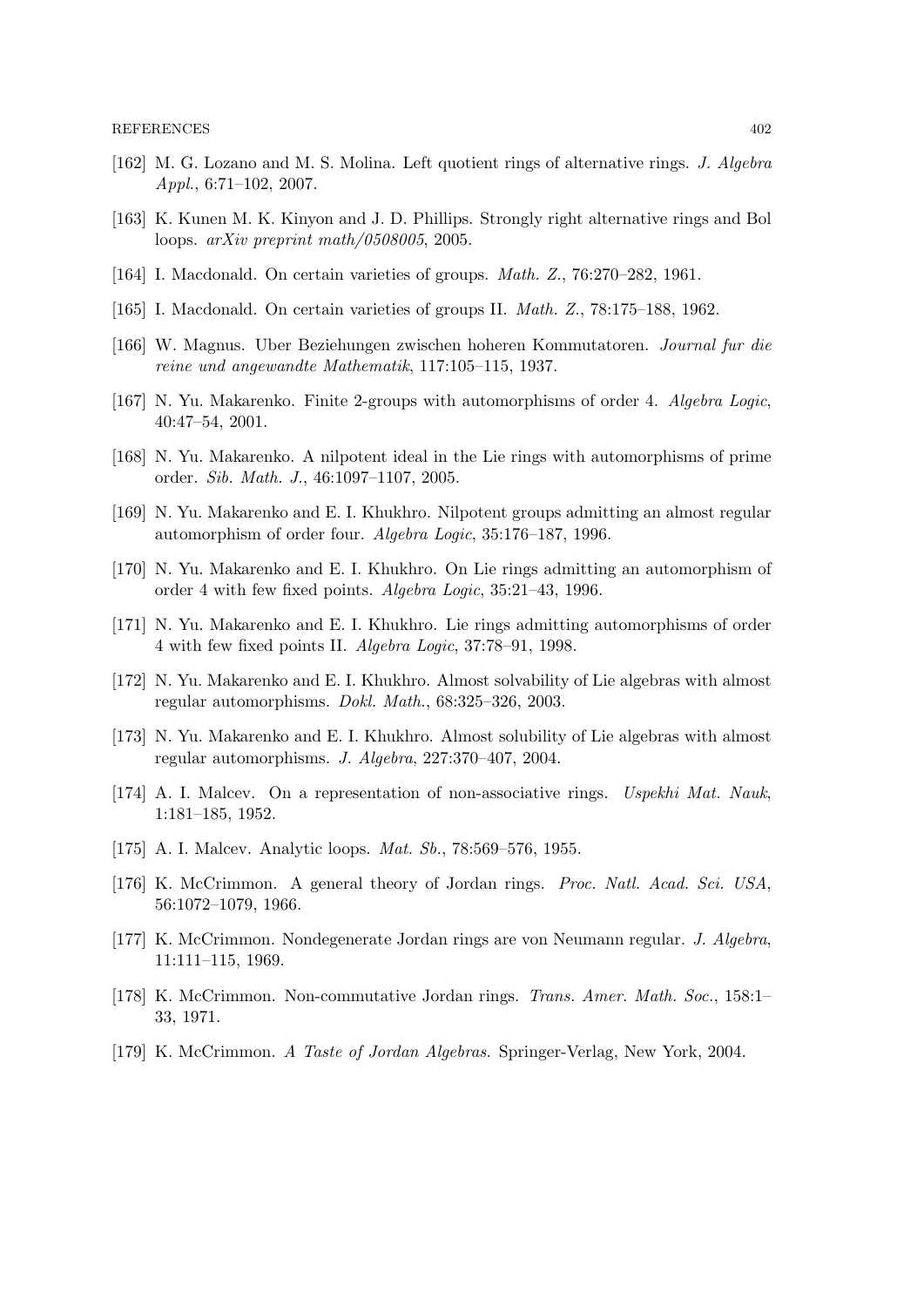- [180] Y. A. Medvedev. Groups and Lie algebras with almost regular automorphisms. J. Algebra, 164:877–885, 1994.
- [181] Yu. Medvedev. p-Divided Lie rings and p-groups. J. Lond. Math. Soc., 59:787–798, 1999.
- [182] K. Meyberg. The fundamental-formula in Jordan rings. Arch. Math., 21:43–44, 1970.
- [183] I. M. Miheev. On prime right alternative rings. Algebra Logika, 14:56–60, 1975.
- [184] S. Montgomery. Rings of quotients for a class of special Jordan rings. J. Algebra, 31:154–165, 1974.
- [185] R. Moufang. Alternativkrper und der Satz vom vollstndigen Vierseit (D9). Abh. Math. Semin. Univ. Hambg., 9:207–222, 1933.
- [186] R. Moufang. Zur Struktur von Alternative pern. Math. Ann., 110:416–430, 1935.
- [187] G. P. Nagy. On nilpotent loop rings and a problem of Goodaire. Publ. Math. Debrecen, 61:549–554, 2002.
- [188] E. G. Goodaire O. Chein and M. Kinyon. When is a right alternative loop ring that is also right Bol actually Moufang. arXiv preprint arXiv:0803.2205, 2008.
- [189] J. J. O'Connor and E. F. Robertson. Maruis Sophus Lie. The Mac Tutor History of Mathematics Archive, 2000.
- [190] S. Okubo. Introduction to octonion and other non-associative algebras in physics. Cambridge University Press, Cambridge, 1995.
- [191] J. M. Osborn. Jordan and associative rings with nilpotent and invertible elements. J. Algebra, 15:301–308, 1970.
- [192] J. M. Osborn. Varieties of algebras. Adv. Math., 8:163–369, 1972.
- [193] L. J. Paige. A theorem on commutative power associative loop algebras. Proc. Amer. Math. Soc., 6:279–280, 1955.
- [194] A. C. Paul and Md. Sabur Uddin. Lie and Jordan structure in simple gamma rings. J. Phys. Sci., 14:77–86, 2010.
- [195] A. C. Paul and Md. Sabur Uddin. Lie structure in simple gamma rings. Int. J. Pure Appl. Sci. Technol., 4:63–70, 2010.
- [196] H. P. Petersson. Lokal kompakte Jordan-divisions ringe. Abh. Math. Semin. Univ. Hambg., 39:164–179, 1973.
- [197] H. P. Petersson. Classification of locally compact Jordan division rings. J. Algebra, 58:350–360, 1979.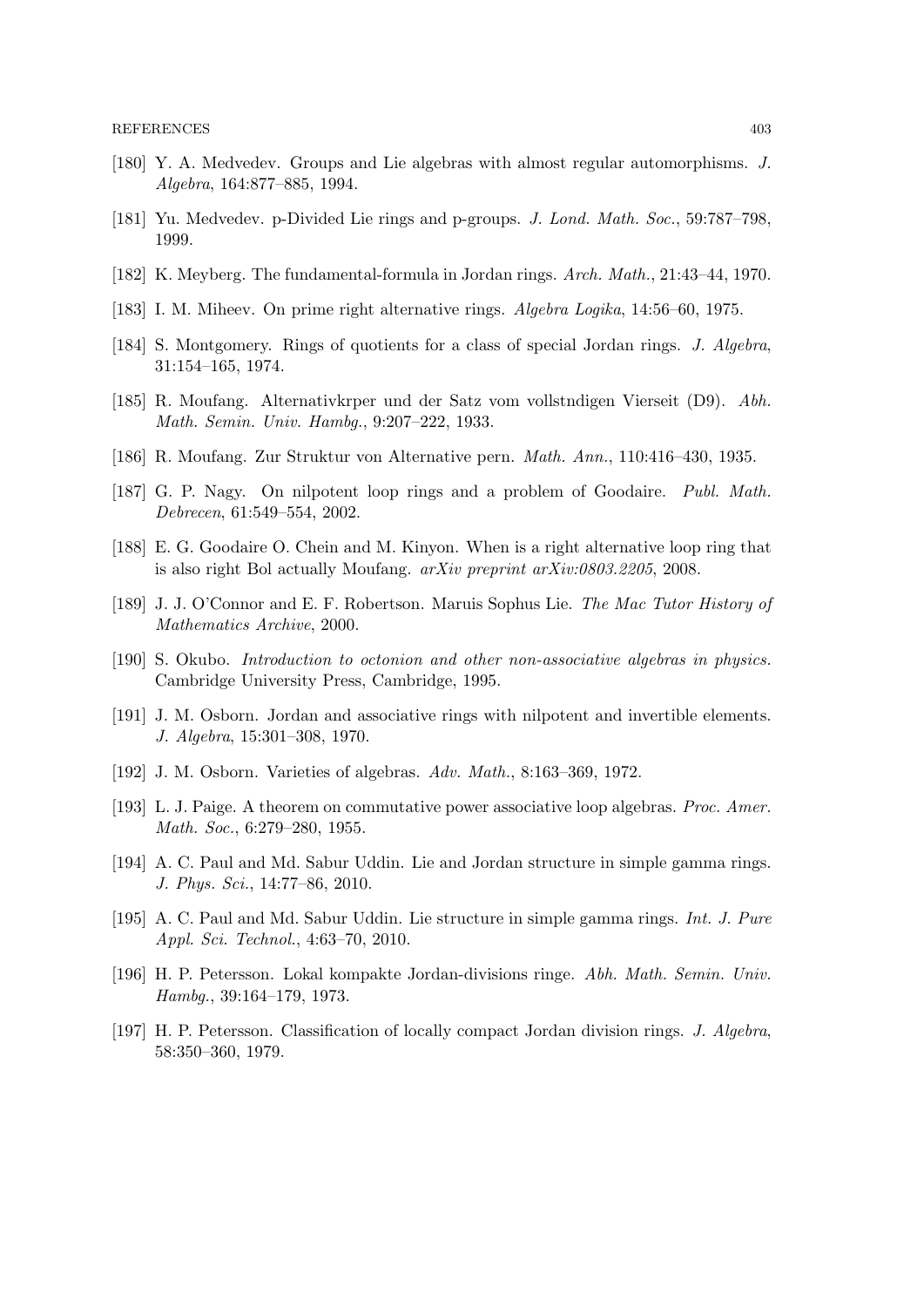- [198] H. P. Petersson. Composition algebras over algebraic curves of genus zero. Trans. Amer. Math. Soc., 337:473–491, 1993.
- [199] H. O. Pflugfelder. Quasigroups and loops: Introduction. Heldermann Verlag, Berlin, 1990.
- [200] H. O. Pflugfelder. Historical notes on loop theory. Comment. Math. Univ. Carolin., 41:359–370, 2000.
- [201] H. Guzzo Jr R. Costa, A. Grishkov and L. A. Peresi. Non-associative Algebra and its Applications. CRC Press, Marcel Dekker, New York, 2000.
- [202] I. Rehman. On generalized commutative rings and related structures. PhD thesis, Quaid-i-Azam University, Islamabad, Pakistan, 2011.
- [203] M. Rich. The Prime radical in alternative rings. Proc. Amer.Math. Soc., 56:11–15, 1976.
- [204] B. I. Rose. Model theory of alternative rings. Notre Dame J. Form. Log., 19:215–243, 1978.
- [205] R. D. Schafer. Alternative algebras over an arbitrary field. Bull. Amer. Math. Soc., 49:549–555, 1943.
- [206] R. D. Schafer. Inner derivations of non-associative algebras. Bull. Amer. Math. Soc., 55:769–776, 1949.
- [207] R. D. Schafer. The Wedderburn principal theorem for alternative algebras. Bull. Amer. Math. Soc., 55:604–614, 1949.
- [208] R. D. Schafer. Non-commutative Jordan algebras of characteristic zero. Proc. Amer. Math. Soc., 6:472–475, 1955.
- [209] R. D. Schafer. On non-commutative Jordan algebras. Proc. Amer. Math. Soc., 9:110–117, 1958.
- [210] R. D. Schafer. Restricted non-commutative Jordan algebras of characteristic p. Proc. Amer. Math. Soc., 9:141–144, 1958.
- [211] Ng Seong-Nam. Jordan rings with involution. Trans. Amer. Math. Soc., 200:111– 139, 1974.
- [212] Ng Seong-Nam. Right nucleus in Right alternative algebras. J. Lond. Math. Soc., 21(2):456–464, 1980.
- [213] M. Shah and T. Shah. Some basic properties of LA-rings. International Mathematical Forum, 6:2195–2199, 2011.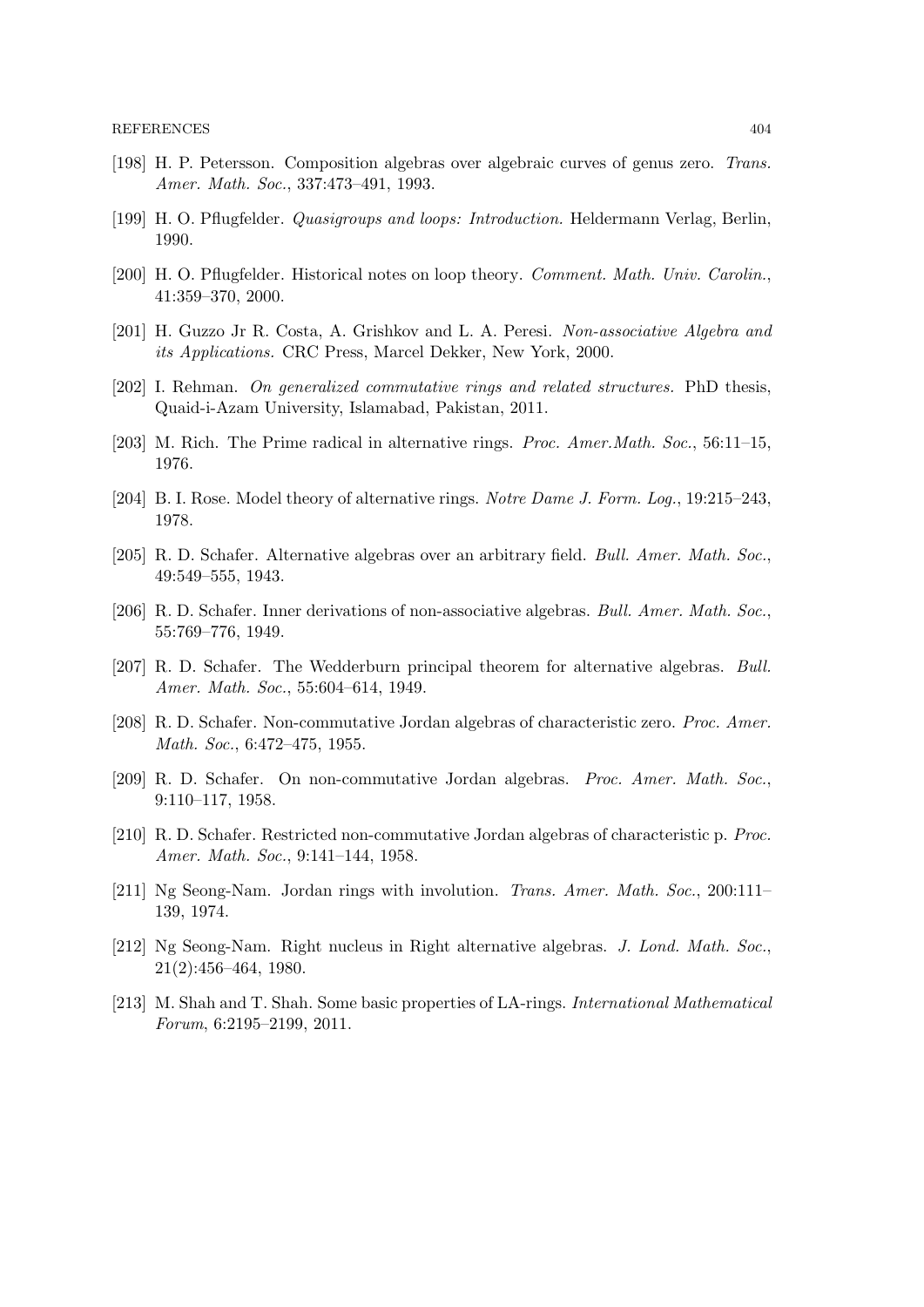- [214] T. Shah and Asima Razzaque. Soft M-systems in a class of soft non-associative rings. U.P.B. Sci. Bull., Series A, 77(3):131–142, 2015.
- [215] T. Shah and I. Rehman. On LA-rings of finitely non-zero functions. Int. J. Contemp. Math. Sciences, 5:209–222, 2010.
- [216] T. Shah and I. Rehman. On characterizations of LA-rings through some properties of their ideals. Southeast Asian Bull. Math., 36:695–705, 2012.
- [217] T. Shah and K. Yousaf. Topological LA-groups and LA-rings. Quasigroups Related Systems, 18:95–104, 2010.
- [218] I. P. Shestakov. Certain classes of non-commuative Jordan rings. Algebra Logic, 10:252–280, 1971.
- [219] A. I. Shirshov. On the representation of Lie rings in associative rings. Uspekhi Mat. Nauk, 5:173–175, 1953.
- [220] A. I. Shirshov. Some problems in the theory of rings that are nearly associative. Uspekhi Mat. Nauk, 13:3–20, 1958.
- [221] L. A. Skorniakov. Alternative division rings. Ukrain. Mat. Zh., 2:70–85, 1950.
- [222] L. A. Skorniakov. Alternative division rings of characteristic 2 and 3. Uspekhi Mat. Nauk, 2:94–99, 1950.
- [223] L. A. Skorniakov. Projective planes. Ukrain. Mat. Zh., 6:112–154, 1951.
- [224] L. A. Skorniakov. Projective planes. Ukrain. Mat. Zh., 15:177–184, 1951.
- [225] L. A. Skorniakov. Right alternative fields. Izvestia Akad. Nauk SSSR Ser. Math., 15:177–184, 1951.
- [226] M. Slater. Weakly prime alternative rings (abstract). Notices Amer. Math. Soc., 12:367–368, 1965.
- [227] M. Slater. Nucleus and center in alternative rings. J. Algebra, 7:372–388, 1967.
- [228] M. Slater. Ideals in semiprime alternative rings. J. Algebra, 8:60–76, 1968.
- [229] M. Slater. Alternative rings with D.C.C.I. J. Algebra, 11:102-110, 1969.
- [230] M. Slater. Alternative rings with D.C.C. II. J. Algebra, 14:464–484, 1970.
- [231] M. Slater. Prime alternative rings I. J. Algebra, 15:229–243, 1970.
- [232] M. Slater. Prime alternative rings II. J. Algebra, 15:244–251, 1970.
- [233] M. Slater. The socle of an alternative ring. J. Algebra, 14:443–463, 1970.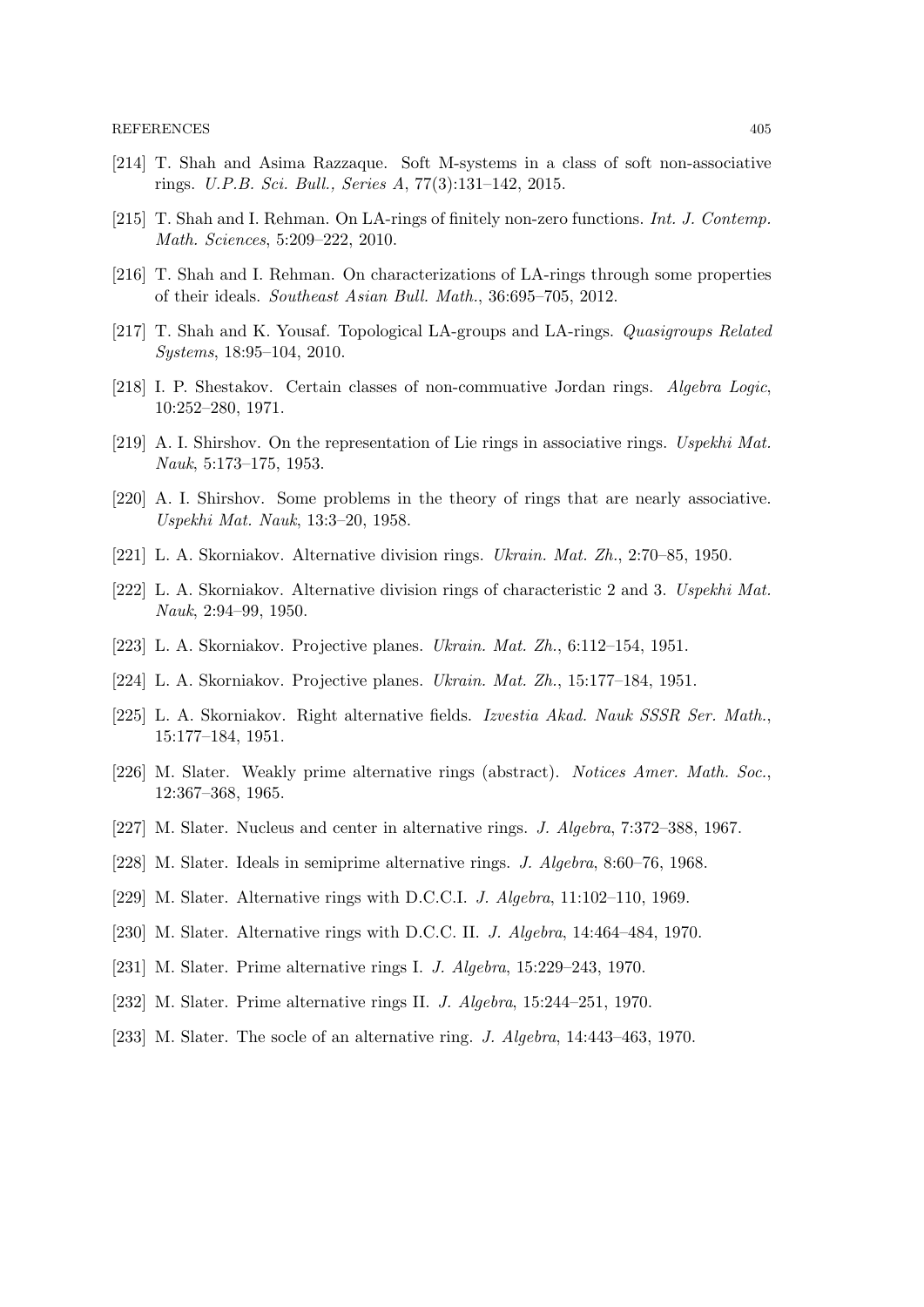- [234] M. Slater. Alternative rings with D.C.C. III. J. Algebra, 18:179–200, 1971.
- [235] A. M. Slinko. Locally compact alternative and Jordan rings. Algebra Logic, 25:274– 278, 1986.
- [236] A. M. Slinko. Locally compact Jordan rings that are nearly division rings. Math. Notes, 43:409–415, 1988.
- [237] M. F. Smiley. Alternative regular rings without nilpotent elements. Bull. Amer. Math. Soc., 53:775–778, 1947.
- [238] M. F. Smiley. The radical of an alternative ring. Ann. of Math., 49:702–709, 1948.
- [239] M. F. Smiley. Jordan homomorphisms and right alternative rings. Proc. Amer. Math. Soc., 8:668–671, 1957.
- [240] M. F. Smiley. Kleinfeld's proof of the Bruck-Kleinfeld-Skornyakov theorem. Math. Ann., 134:53–57, 1957.
- [241] R. L. San Soucie. Right alternative division rings of characteristic 2. Proc. Amer. Math. Soc., 6:291–296, 1955.
- [242] R. L. San Soucie. Right alternative rings of characteristic two. Proc. Amer. Math. Soc., 6:716–719, 1955.
- [243] S. Suanmali. On the relationship between the class of a Lie algebra and the classes of its subalgebras. International Journal of Algebra and Computation, 18:83–95, 2008.
- [244] Asima Razzaque T. Shah and I. Rehman. Application of Soft Sets to Non-Associative Rings. Journal of Intelligent and Fuzzy Systems, 30(3):1537–1546, 2016.
- [245] F. Rehman T. Shah and M. Raees. On near left almost rings. International Mathematical Forum, 6:1103–1111, 2011.
- [246] G. Ali T. Shah and F. Rehman. Direct sum of ideals in a generalized LA-ring. International Mathematical Forum, 6:1095–1101, 2011.
- [247] M. Raees T. Shah and G. Ali. On LA-modules. Int. J. Contemp. Math. Sciences, 6:999–1006, 2011.
- [248] N. Kausar T. Shah and I. Rehman. Intuitionistics fuzzy normal subring over a non-associative ring. An. Stiint. Univ. "Ovidius" Constanta Ser. Mat., 20:369–386, 2012.
- [249] A. Thedy. Concerning the wedderburn factorization theorem. Math. Z., 113:173–195, 1970.
- [250] A. Thedy. Right alternative rings. J. Algebra, 37:1–43, 1975.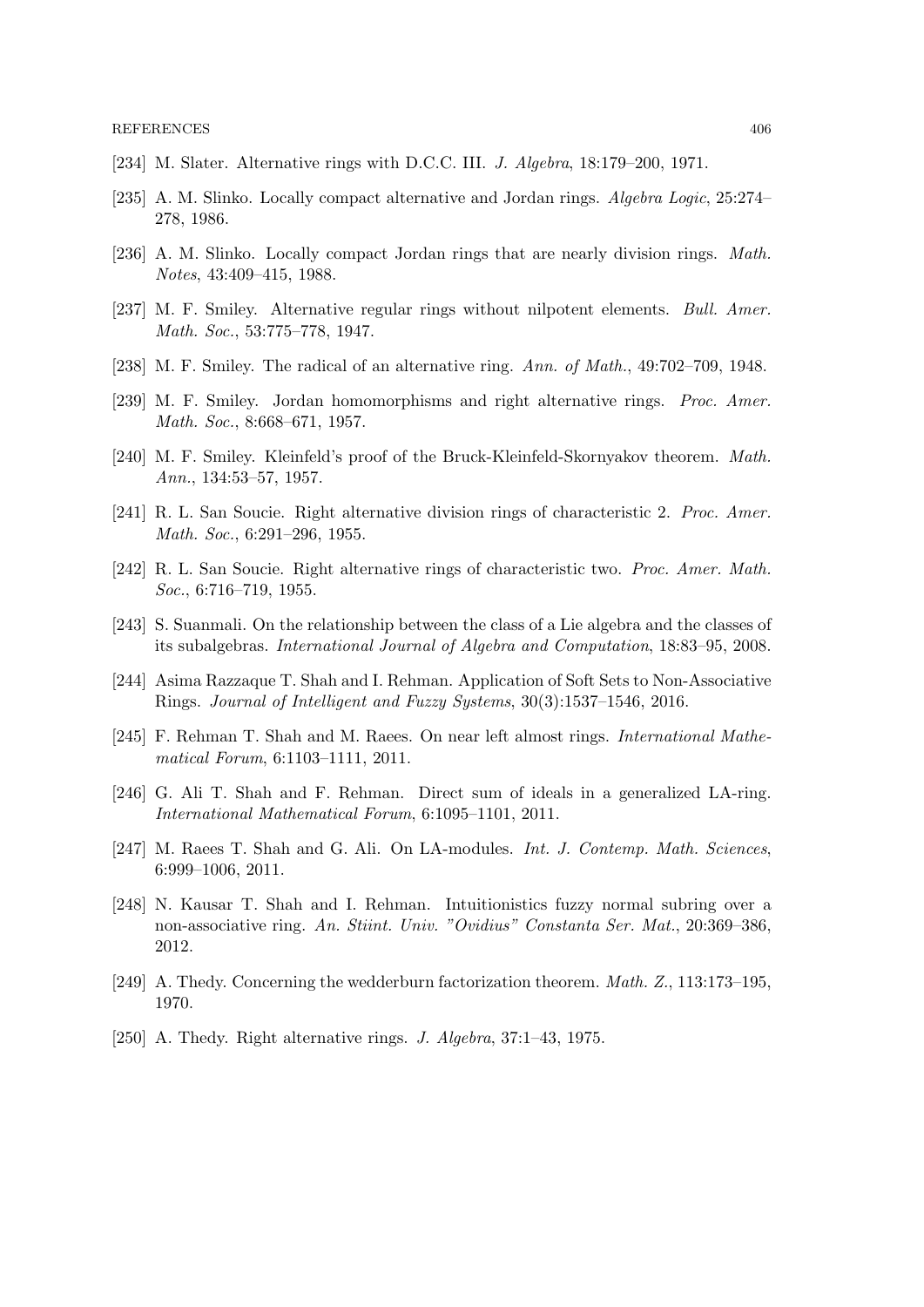- [251] C. E. Tsai. The Prime radical in Jordan rings. Proc. Amer. Math. Soc., 19:1171– 1175, 1968.
- [252] C. E. Tsai. A Characterization of the maximal von-neumann regular ideal in Jordan rings. J. Algebra, 12:227–230, 1969.
- [253] C. E. Tsai. The Levitzki radical in Jordan rings. Proc. Amer. Math. Soc., 24:119– 123, 1970.
- [254] C. R. Giraldo Vergara. A walk through the loop rings. Rev. Integr. Temas Mat., 30:15–24, 2012.
- [255] J. P. Ward. Quaternions and cayley numbers. Kluwer Academic Publishers, Dordrecht, Boston, 1997.
- [256] G. P. Wene. Alternative rings whose symmetric elements are or a right multiple is symmetric idempotent. Pacific J. Math., 90:483–492, 1980.
- [257] A. Widiger. Alternative rings in which every proper right ideal is maximal. Fund. Math., 116:165–167, 1983.
- [258] James B. Wilson. More characteristic subgroups, Lie rings and isomorphism tests for p-groups. J. Group Theory, 16:875–897, 2013.
- [259] James B. Wilson. New Lie products for groups and their automorphisms. arXiv preprint arXiv:1501.04670, 2015.
- [260] E. Witt. Treue Darstellung Liescher Ringe. Journal fur die reine und angewandte Mathematik, 177:152–160, 1937.
- [261] E. Witt. Treue Darstellung beliebiger Liescher Ringe. Collect. Math., 6:107–114, 1953.
- [262] E. Witt. Die Unterringe der freien Liescher Ringe. Math. Z., 64:195–216, 1956.
- [263] P. Yiarayong. On left primary and weakly left primary ideals in LA-rings. Asian Journal of Applied Sciences, 2(4):457–463, 2014.
- [264] Dr. A. Anjaneyulu Y.s.n.Satyanarayana and Dr. D. prabhakara Reddy. Peculiarity of nucleus in alternative rings. International Journal of Engineering Research and General Science, 3:556–561, 2015.
- [265] S. M. Yusuf. On left almost rings. In Proc. of 7th International Pure Math., Islamabad, Pakistan, 2006. Pakistan Mathematical Society, Quaid-i-Azam University.
- [266] A. J. Zapirain. On almost regular automorphisms of finite p-groups. Adv. Math., 153:391–402, 2000.